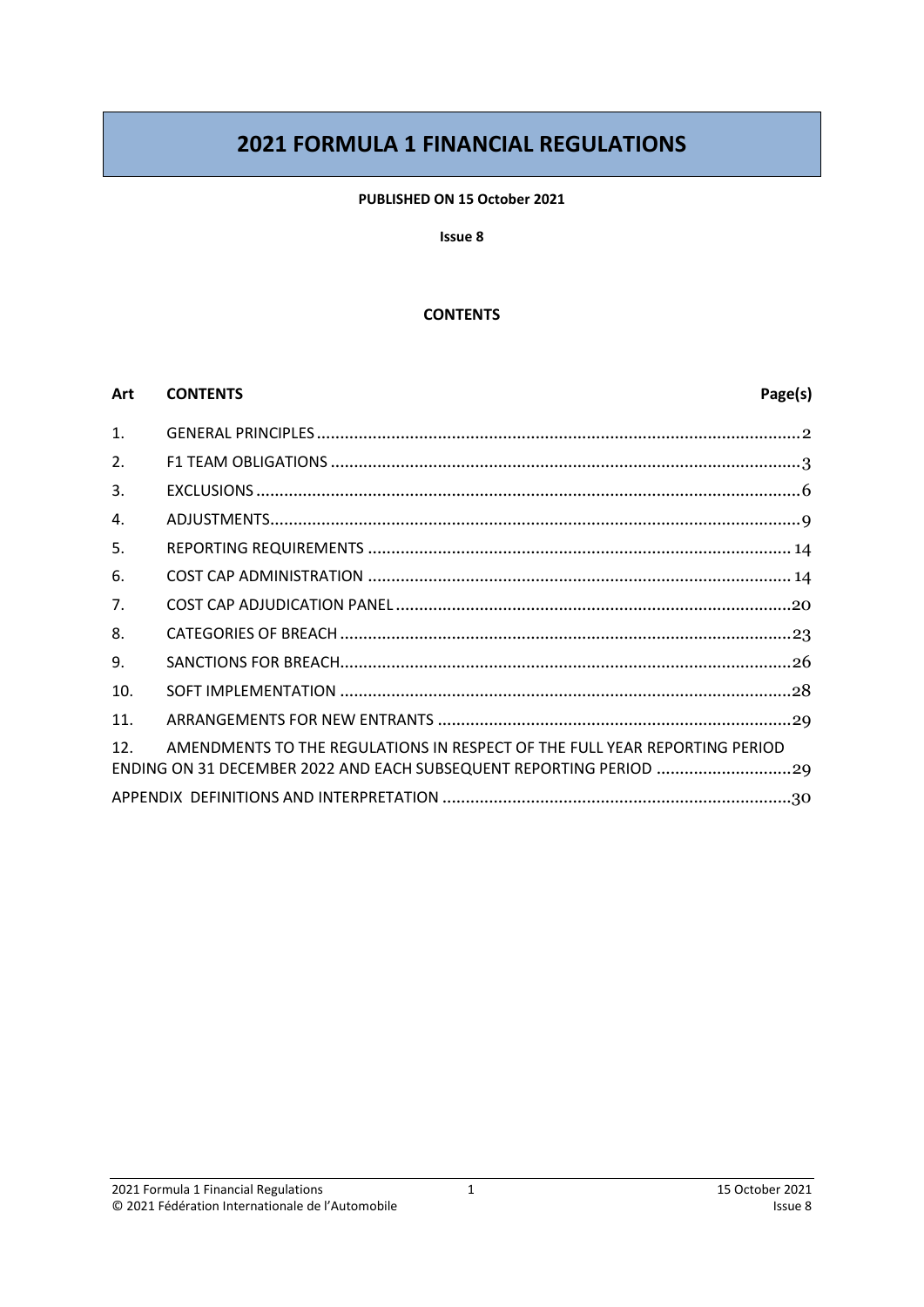#### <span id="page-1-0"></span>**1. GENERAL PRINCIPLES**

#### **Scope**

1.1 These Financial Regulations come into force on 1 January 2021. They form part of the terms and conditions of participation in the Championship. Each F1 Team participating in the Championship agrees to be bound by and undertakes to comply with these Financial Regulations.

#### **Objectives**

- 1.2 These Financial Regulationsintroduce a Cost Cap that limits certain coststhat may be incurred by or on behalf of an F1 Team in each Full Year Reporting Period, while leaving that F1 Team free to decide how to allocate resources within that Cost Cap.
- <span id="page-1-2"></span>1.3 These Financial Regulations are designed to achieve the following objectives (the "**Objectives**"):
	- (a) to promote the competitive balance of the Championship;
	- (b) to promote the sporting fairness of the Championship; and
	- (c) to ensure the long-term financial stability and sustainability of the F1 Teams,

while preserving the unique technology and engineering challenge of Formula 1.

- 1.4 These Financial Regulations will be interpreted and applied by the Cost Cap Administration, the Cost Cap Adjudication Panel and the ICA in a consistent manner that treats all F1 Teams equally and that achieves the Objectives.
- 1.5 The definitive version of these Financial Regulations is the English version, which will be used should any dispute arise as to their interpretation. Defined words and phrases in these Financial Regulations (denoted by initial capital letters) have the meaning indicated in the Appendix to these Financial Regulations, unless otherwise defined in the body of these Financial Regulations. Unless otherwise specified, references to "Articles" are to Articles of these Financial Regulations, references to "may" shall mean in the sole discretion of such person or entity (as the context so requires), and any phrase introduced by the terms "including", "include", "in particular" or any similar expression shall be construed as illustrative and not as limiting the sense of the words preceding those terms.
- 1.6 If any part of these Financial Regulations is found by a court or authority of competent jurisdiction to be illegal, invalid or unenforceable, that part will be deemed not to form part of these Financial Regulations, and the legality, validity or enforceability of the remainder of these Financial Regulations will not be affected.
- 1.7 The Cost Cap Administration shall periodically review these Financial Regulations. These Financial Regulations may be amended and/or supplemented by the FIA World Motor Sport Council from time to time.

## **Accountability**

<span id="page-1-1"></span>1.8 Each F1 Team must ensure that all Personnel are made aware: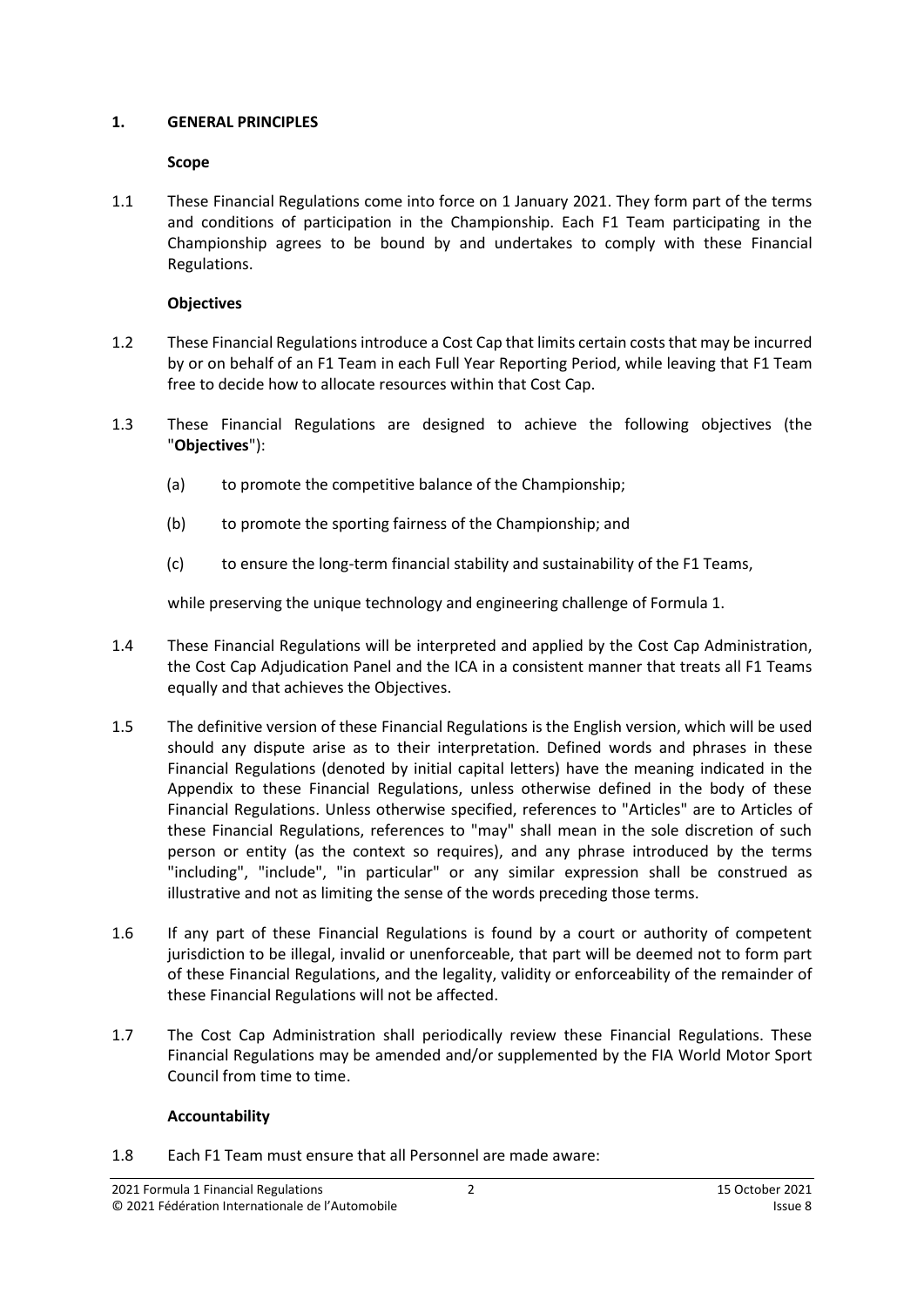- (a) of the Objectives, content and substance of these Financial Regulations; and
- (b) that the F1 Team is subject to these Financial Regulations.
- <span id="page-2-1"></span>1.9 Each F1 Team must ensure that all relevant Personnel are appropriately informed and trained with respect to the ways in which their areas of responsibility may impact the F1 Team's compliance with these Financial Regulations.
- <span id="page-2-2"></span>1.10 Each F1 Team must ensure that the FIA ethics and compliance policy in force from time to time with respect to these Financial Regulations is clearly communicated to all Personnel.

## <span id="page-2-0"></span>**2. F1 TEAM OBLIGATIONS**

- <span id="page-2-3"></span>2.1 Each F1 Team must:
	- (a) demonstrate its ongoing compliance with the Cost Cap by submitting Reporting Documentation in respect of its Reporting Group to the Cost Cap Administration by the Reporting Deadline in respect of each Reporting Period and by providing any further information requested from time to time by the Cost Cap Administration;
	- (b) cooperate fully and in a timely manner with the Cost Cap Administration in the exercise of its regulatory function, including any investigation conducted by or on behalf of the Cost Cap Administration pursuant to these Financial Regulations;
	- (c) provide any information and documentation requested by or on behalf of the Cost Cap Administration relevant to any actual, potential or suspected instance of noncompliance with these Financial Regulations; and
	- (d) faithfully execute its obligations under these Financial Regulations and act at all times in a spirit of Good Faith and cooperation.

#### **Cap on Relevant Costs**

- 2.2 An F1 Team must:
	- (a) determine and report its Relevant Costs against the Cost Cap in the F1 Team's Presentation Currency; and
	- (b) not have Relevant Costs in excess of the Cost Cap in the applicable Full Year Reporting Period.

## **The Cost Cap**

- <span id="page-2-4"></span>2.3 The amount of the "**Cost Cap**" shall be as follows, in each case adjusted (if applicable) for Indexation:
	- (a) in the Full Year Reporting Period ending on 31 December 2021:
		- (i) in the event that 21 Competitions take place in that Full Year Reporting Period, US Dollars 145,000,000; or
		- (ii) in the event that fewer than 21 Competitions take place in that Full Year Reporting Period, US Dollars 145,000,000, decreased by an amount equivalent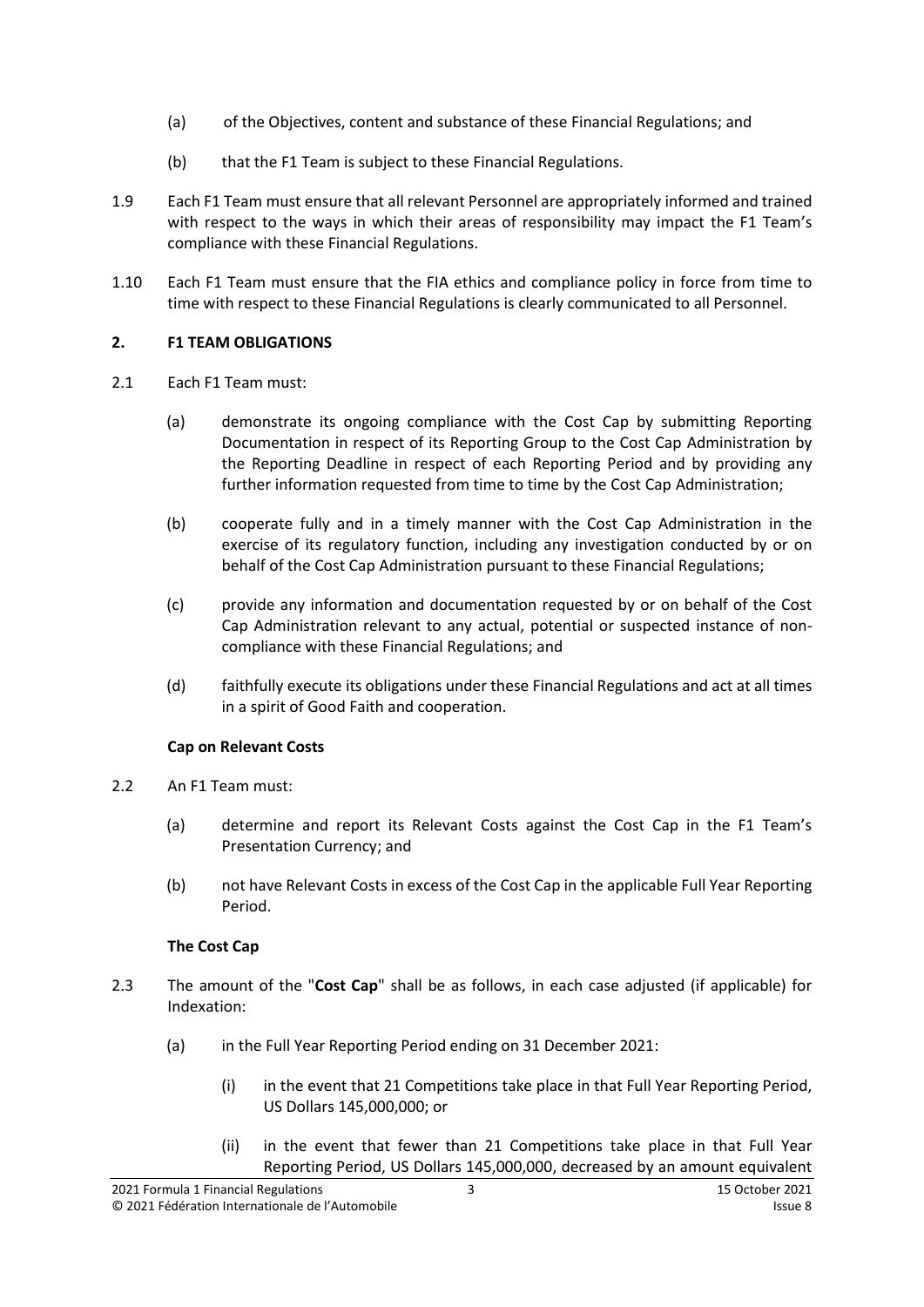to US Dollars 1,200,000 multiplied by "X", where "X" is equal to 21 minus the number of Competitions taking place in that Full Year Reporting Period; or

- (iii) in the event that more than 21 Competitions take place in that Full Year Reporting Period, US Dollars 145,000,000, increased by an amount equivalent to US Dollars 1,200,000 multiplied by "X", where "X" is equal to the number of Competitions taking place in that Full Year Reporting Period minus 21;
- (b) in the Full Year Reporting Period ending on 31 December 2022:
	- (i) in the event that 21 Competitions take place in that Full Year Reporting Period, US Dollars 140,000,000; or
	- (ii) in the event that fewer than 21 Competitions take place in that Full Year Reporting Period, US Dollars 140,000,000, decreased by an amount equivalent to US Dollars 1,200,000 multiplied by "X", where "X" is equal to 21 minus the number of Competitions taking place in that Full Year Reporting Period; or
	- (iii) in the event that more than 21 Competitions take place in that Full Year Reporting Period, US Dollars 140,000,000, increased by an amount equivalent to US Dollars 1,200,000 multiplied by "X", where "X" is equal to the number of Competitions taking place in that Full Year Reporting Period minus 21;
- (c) in the Full Year Reporting Period ending on 31 December 2023 and in each subsequent Full Year Reporting Period:
	- (i) in the event that 21 Competitions take place in that Full Year Reporting Period, US Dollars 135,000,000; or
	- (ii) in the event that fewer than 21 Competitions take place in that Full Year Reporting Period, US Dollars 135,000,000, decreased by an amount equivalent to US Dollars 1,200,000 multiplied by "X", where "X" is equal to 21 minus the number of Competitions taking place in that Full Year Reporting Period; or
	- (iii) in the event that more than 21 Competitions take place in that Full Year Reporting Period, US Dollars 135,000,000, increased by an amount equivalent to US Dollars 1,200,000 multiplied by "X", where "X" is equal to the number of Competitions taking place in that Full Year Reporting Period minus 21;

provided that if any Competition in a Full Year Reporting Period is cancelled less than three months prior to the proposed start date of that Competition (or, where applicable, any rescheduled date), such Competition shall be deemed to have taken place in the applicable Full Year Reporting Period for the purposes of Articles 2.3(a) to 2.3(c).

2.4 Where an F1 Team has a Presentation Currency other than US Dollars, the Cost Cap for that F1 Team shall be converted from US Dollars into that F1 Team's Presentation Currency at the Initial Applicable Rate. For illustrative purposes, the amount of the Cost Cap in selected Presentation Currencies for the Full Year Reporting Period ending on 31 December 2021, as referred to in Article 2.3(a) (assuming 21 Competitions and Indexation of zero) is as follows:

#### **Presentation Currency**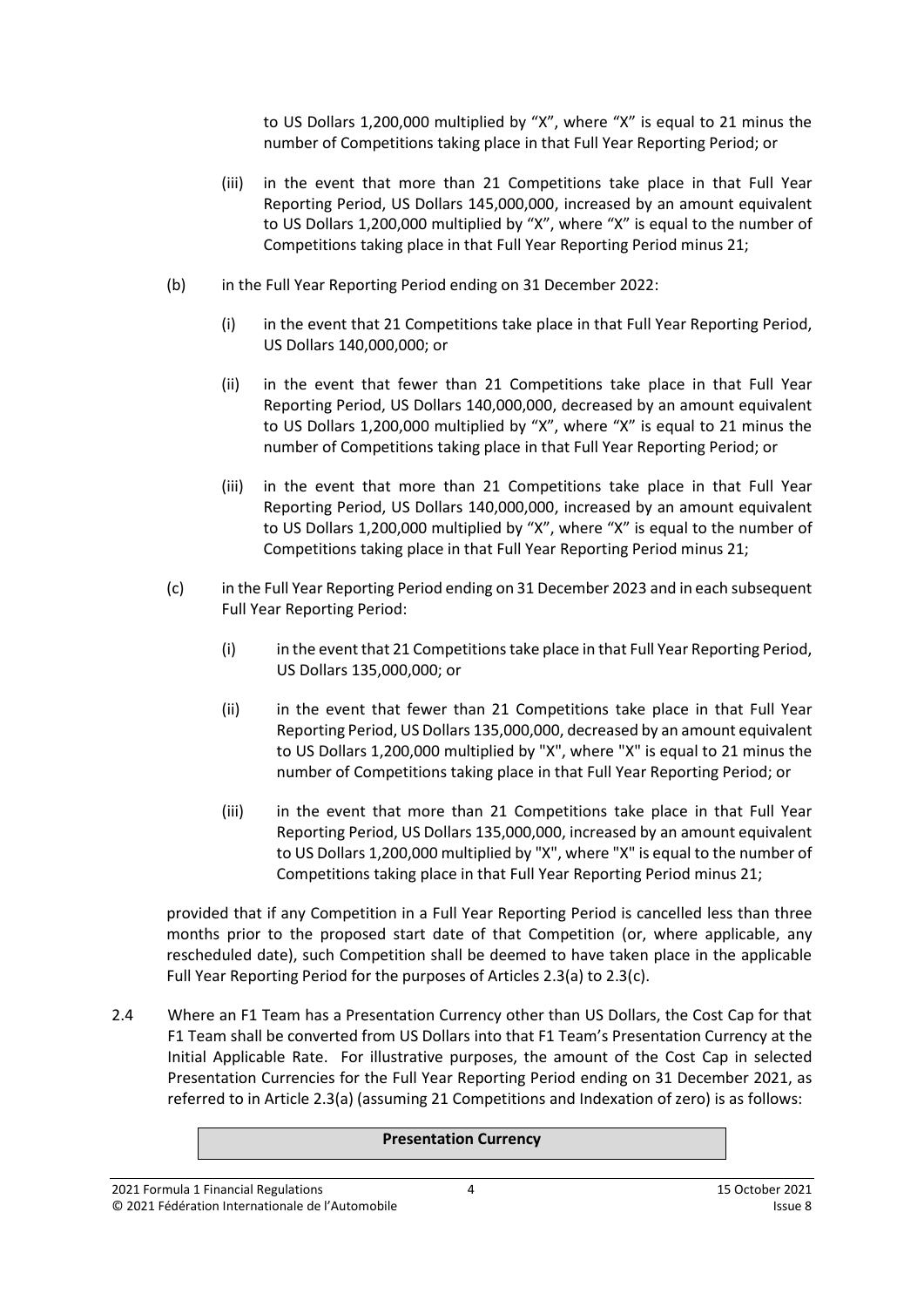| <b>US Dollars</b> | <b>Pounds Sterling</b> | <b>Euros</b> | <b>Swiss Francs</b> |
|-------------------|------------------------|--------------|---------------------|
| (000)             | (1000)                 | ('000)       | ('000)              |
| 145,000           | 114,254                | 132,034      | 144,422             |

#### **Reporting Group**

- <span id="page-4-1"></span>2.5 For the purposes of reporting Total Costs of the Reporting Group, an F1 Team's Reporting Group shall comprise the F1 Team together with, where the F1 Team has incurred less than 95% of the costs of the F1 Activities undertaken by or on behalf of the F1 Team in the Reporting Period, such additional entities within the F1 Team's Legal Group Structure as are determined in accordance with Articl[e 2.6.](#page-4-0)
- <span id="page-4-0"></span>2.6 The additional entities to be included within the Reporting Group where an F1 Team has incurred less than 95% of the costs of the F1 Activities undertaken by or on behalf of that F1 Team in the Reporting Period shall be the entity (other than the F1 Team) within the F1 Team's Legal Group Structure that incurred the greatest amount of costs of the F1 Activities undertaken by or on behalf of the F1 Team in the Reporting Period, followed (to the extent required) by the entity within the F1 Team's Legal Group Structure that incurred the next greatest amount of such costs, and so on, until the entities included within the Reporting Group have incurred, in aggregate, 95% or more of the costs of the F1 Activities undertaken by or on behalf of the F1 Team in the Reporting Period.
- <span id="page-4-2"></span>2.7 In addition to those entities included in the Reporting Group pursuant to Articles [2.5](#page-4-1) an[d 2.6,](#page-4-0) an F1 Team may elect to include additional entities in its Reporting Group from within its Legal Group Structure which have incurred costs of F1 Activities undertaken on behalf of the F1 Team in the Reporting Period.
- <span id="page-4-4"></span>2.8 For the purposes of Articles [2.5](#page-4-1) to [2.7](#page-4-2) (inclusive), the calculation of the costs of F1 Activities undertaken by or on behalf of the F1 Team in the Reporting Period:
	- (a) shall not include Finance Costs and costs Directly Attributable to Marketing Activities;
	- (b) shall be made having adjusted out any amounts in connection with F1 Activities recharged from one member of the F1 Team's Legal Group Structure to another.
- <span id="page-4-3"></span>2.9 No entity shall be included in the Reporting Group of more than one F1 Team. If, but for the provisions of this Article [2.9,](#page-4-3) an entity would be included in the Reporting Group of more than one F1 Team pursuant to the provisions of Articles [2.5](#page-4-1) to [2.8](#page-4-4) (inclusive), then that entity shall only be included in the Reporting Group of the F1 Team in respect of which it incurs the greatest amount of costs of F1 Activities, excluding Finance Costs and costs Directly Attributable to Marketing Activities.
- 2.10 In the calculation of Relevant Costs, the costs of any F1 Activities incurred by entities within the F1 Team's Legal Group Structure but outside its Reporting Group, other than Finance Costs and costs Directly Attributable to Marketing Activities undertaken by any such entity, must either be:
	- (a) recharged at Fair Value to a Reporting Group Entity and thereby included within Total Costs of the Reporting Group; or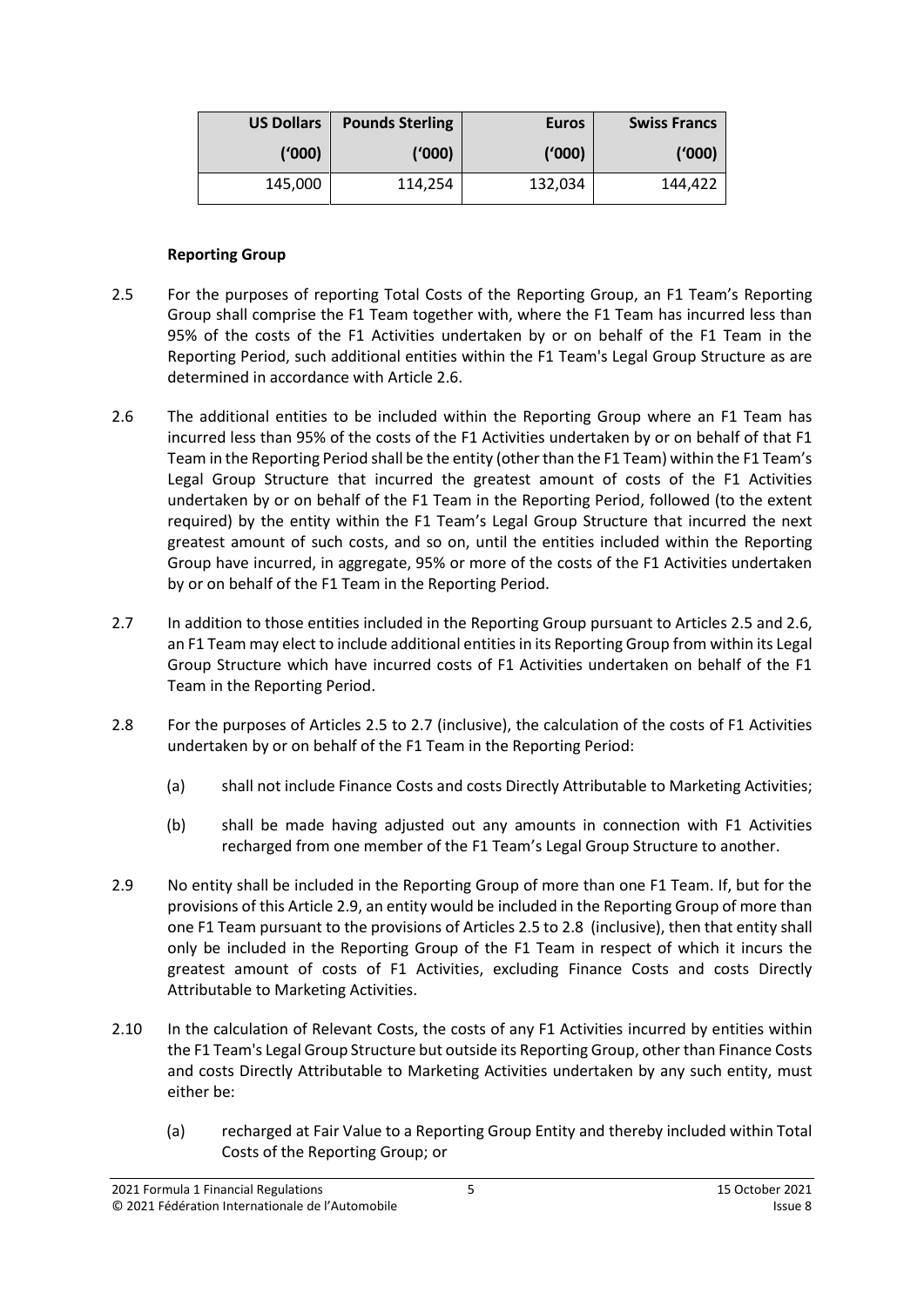- (b) included in Relevant Costs at Fair Value by way of an Adjustment to Total Costs of the Reporting Group, as a Related Party Transaction pursuant to Article 4.1(a)(i).
- <span id="page-5-5"></span>2.11 The F1 Team should seek clarification from the Cost Cap Administration if it is uncertain whether an entity should be included in its Reporting Group.

## <span id="page-5-0"></span>**3. EXCLUSIONS**

- <span id="page-5-8"></span><span id="page-5-7"></span><span id="page-5-6"></span><span id="page-5-4"></span><span id="page-5-3"></span><span id="page-5-2"></span><span id="page-5-1"></span>3.1 In calculating Relevant Costs, the following costs and amounts within Total Costs of the Reporting Group must be excluded ("**Excluded Costs**"):
	- (a) All costs Directly Attributable to Marketing Activities;
	- (b) All costs of Consideration provided to an F1 Driver, or to a Connected Party of that F1 Driver, in exchange for that F1 Driver providing the services of an F1 Driver to or for the benefit of the F1 Team, together with all travel and accommodation costs in respect of each F1 Driver;
	- (c) All costs of Consideration provided to an Other Racing Driver, or to a Connected Party of that Other Racing Driver, in exchange for that Other Racing Driver providing the services of an Other Racing Driver to or for the benefit of the F1 Team, together with, all travel and accommodation costs in respect of each Other Racing Driver;
	- (d) All costs of Consideration provided to the three individuals (other than any individual in respect of whom all costs of Consideration are excluded pursuant to any other sub-Article of this Article [3.1\)](#page-5-1) in respect of whom the highest aggregate amount of Consideration has been recognised in Total Costs of the Reporting Group during the Reporting Period (the "**Excluded Persons**"), or to a Connected Party of any Excluded Person, in each case in exchange for that Excluded Person providing services to or for the benefit of the F1 Team, together with associated employer's social security contributions and all travel and accommodation costs in respect of each Excluded Person;
	- (e) With respect to Heritage Asset Activities:
		- (i) all costs Directly Attributable to Heritage Asset Activities; and
		- (ii) if the F1 Team can prove to the satisfaction of the Cost Cap Administration that an identifiable portion of the Consideration provided to any Heritage Asset Personnel relates to Heritage Asset Activities, that portion of those costs, together with associated employer's social security contributions;
	- (f) All Finance Costs;
	- (g) All Corporate Income Tax;
	- (h) With respect to Non-F1 Activities:
		- (i) all costs Directly Attributable to Non-F1 Activities; and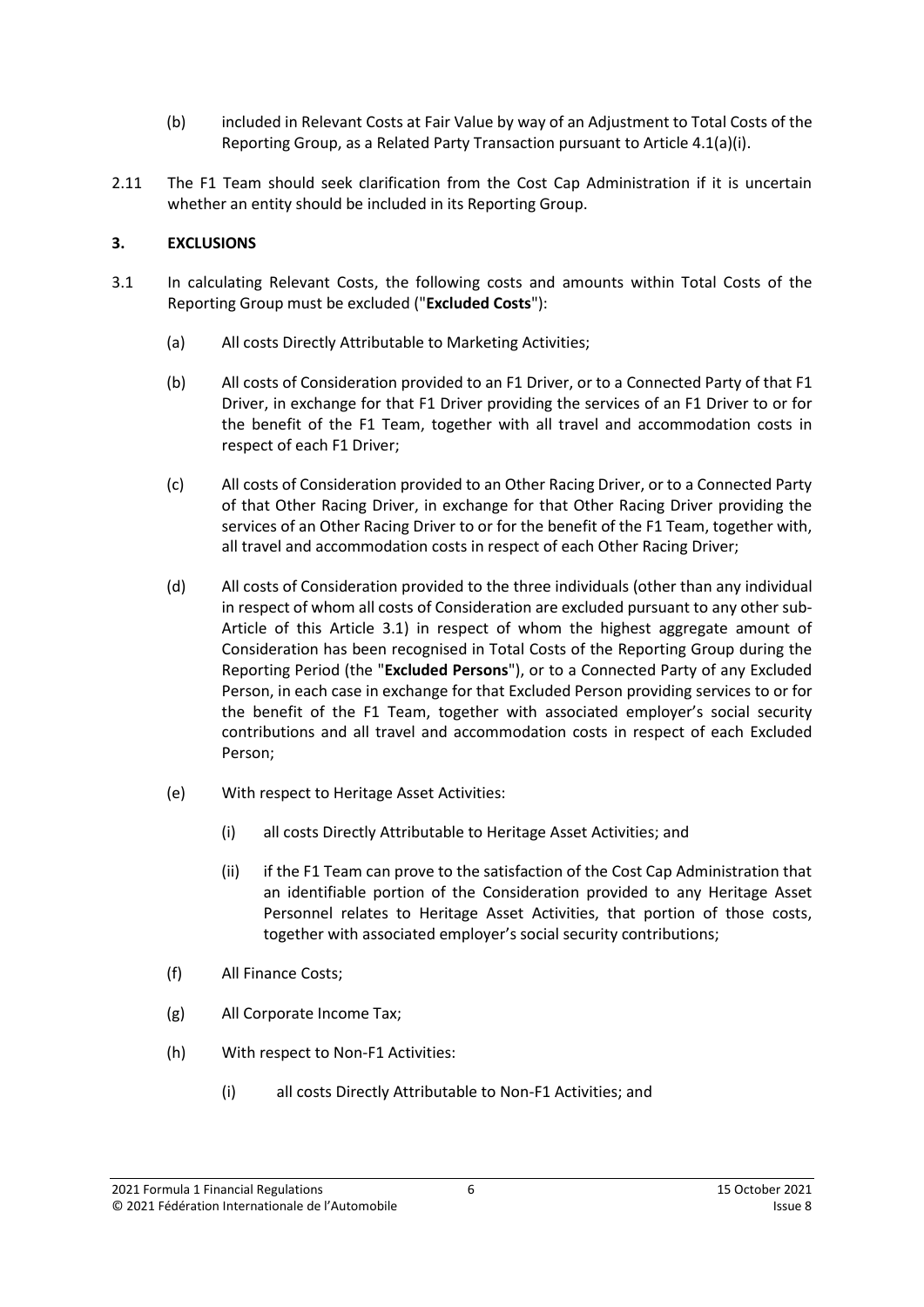- (ii) if the F1 Team can prove to the satisfaction of the Cost Cap Administration that an identifiable portion of the following costs relates to Non-F1 Activities, that portion of those costs:
	- (A) Consideration provided to, and associated employer's social security contributions incurred in respect of any Personnel engaged in both F1 Activities and Non-F1 Activities;
	- (B) electricity, gas and water costs incurred in the course of both F1 Activities and Non-F1 Activities;
	- (C) lease costs in respect of plant and equipment used in the course of both F1 Activities and Non-F1 Activities; and
	- (D) costs of parts and consumables, and outsourced services, incurred for the maintenance of an item of plant or equipment used in the course of both F1 Activities and Non-F1 Activities;
- <span id="page-6-0"></span>(i) All costs Directly Attributable to Human Resources Activities, Finance Activities or Legal Activities;
- (j) All Property Costs;
- <span id="page-6-1"></span>(k) All Employee Bonus Costs, subject to a maximum amount in any Full Year Reporting Period of the lower of:
	- (i) 20% of the Total Fixed Employee Remuneration; and
	- (ii) the Excluded Bonus Maximum Amount, adjusted (if applicable) for Indexation;

plus the amount of any employer's social security contributions in respect of the amount of such Employee Bonus Costs excluded pursuant to this Article 3.1(k);

- (l) The following amounts:
	- (i) payable to the FIA by an F1 Team in relation to its entry to, and participation in, the Championship taking place in the applicable Reporting Period; and
	- (ii) payable to the FIA by an F1 Team in relation to the FIA Super Licence of any F1 Driver in respect of the Championship taking place in the applicable Reporting Period; and
	- (iii) payable to the Commercial Rights Holder to the Championship by an F1 Team pursuant to its acceptance as a signatory to a contract with the Commercial Rights Holder and/or the FIA relating to the F1 Team's participation in the Championship;
- (m) All Financial Penalties in respect of any breach of these Financial Regulations;
- (n) All costs of goods and services within the Power Unit Supply Perimeter for use by the F1 Team, up to an amount in any Full Year Reporting Period equal to the applicable maximum price as set out in the Sporting Regulations;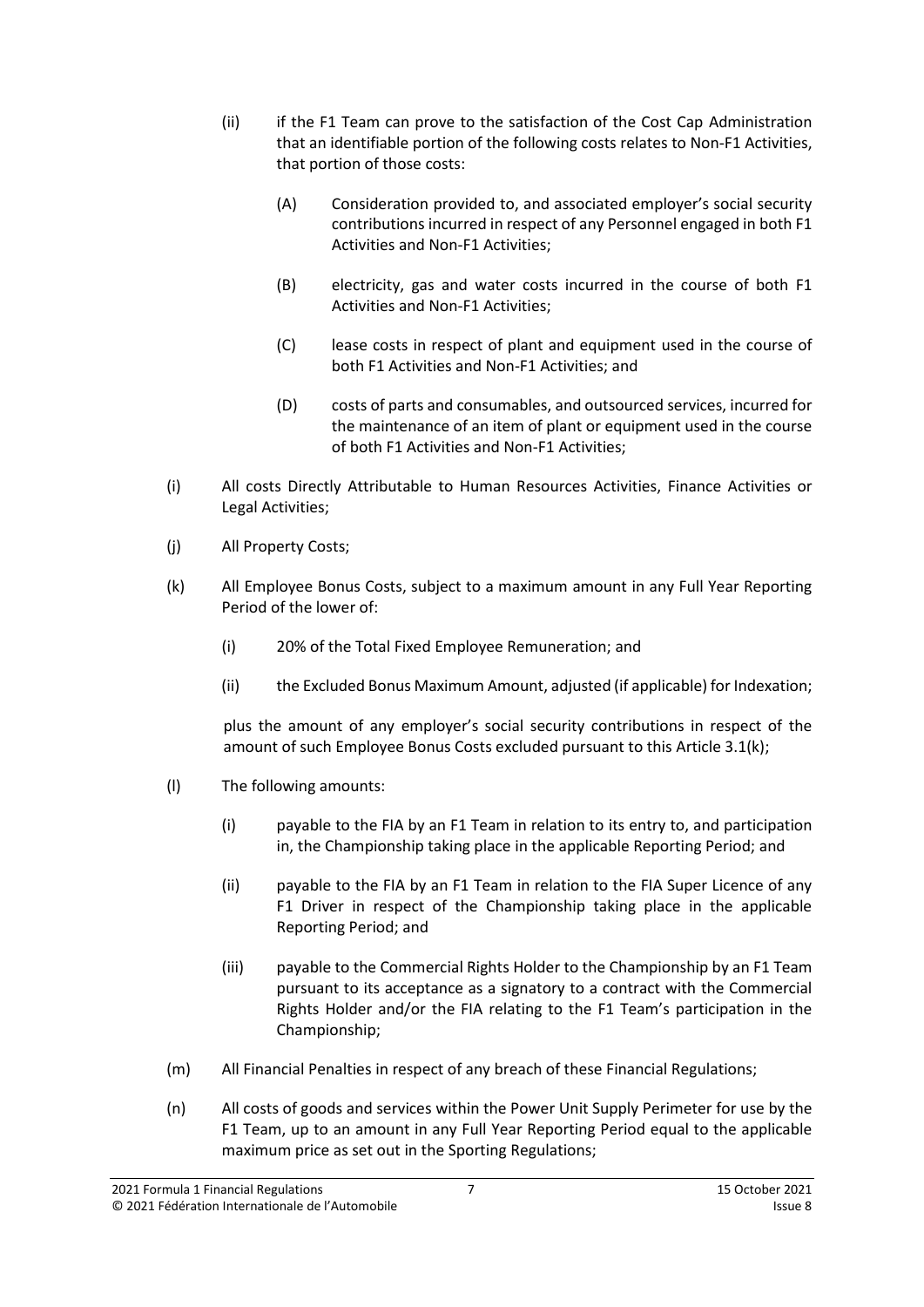- (o) All amounts of depreciation, amortisation, impairment loss, and amounts as a result of revaluation or disposal of tangible assets and intangible assets;
- (p) All foreign exchange gains and lossesrecognised in profit or loss, whether arising from settlement and/or re-measurement of monetary items denominated in a foreign currency, or otherwise;
- (q) Where a Reporting Group Entity is required by applicable lawsto pay employer'ssocial security contributions, the amount by which such mandatory contributions exceed 13.8% of the Total Employee Remuneration;
- (r) All flight and hotel costs in connection with a Competition or Testing of Current Cars by Personnel;
- (s) All costs incurred with a Power Unit supplier that are Directly Attributable to the development, testing and validation of an Alternative Fuel and Oil for use with the Power Unit in F1 Cars of the F1 Team;
- <span id="page-7-1"></span>(t) All costs Directly Attributable to entertainment provided for the benefit of all employees of all Reporting Group Entities on a substantially equal basis, subject to a maximum amount of US Dollars 1,000,000, adjusted (if applicable) for Indexation;
- (u) All costs of Consideration provided to employees in respect of maternity leave, paternity leave, shared parental leave or adoption leave (together with associated employer's social security contributions) in each case pursuant to a bona fide formal written policy that applies substantially equally to all employees of all Reporting Group Entities;
- (v) All costs of Consideration (together with associated employer's social security contributions) provided to an individual (excluding existing Personnel) engaged as cover for an employee on sick leave during the period that the relevant employee is not working, subject to a maximum amount equal to: (i) the Consideration that would have been provided to the relevant employee over the same period were that employee not on sick leave; plus (ii) the employer's social security contributions associated with that Consideration. For the avoidance of doubt, an individual engaged to replace an employee whose costs of Consideration have been excluded pursuant to Article 3.1(w) is not engaged as cover;
- <span id="page-7-2"></span>(w) All costs of Consideration (together with associated employer's social security contributions) that an F1 Team demonstrates to the reasonable satisfaction of the Cost Cap Administration have been provided to an employee that has been formally placed on indefinite sick leave or disability leave and is not expected to return to work, to the extent provided during the relevant employee's period of absence;
- <span id="page-7-0"></span>(x) All Employee Termination Benefits (together with associated employer's social security contributions), incurred in the Full Year Reporting Periods ending on 31 December 2021 and 31 December 2022; and
- <span id="page-7-3"></span>(y) All costs of Consideration other than Employee Termination Benefits (together with associated employer's social security contributions) provided to a Reassigned Employee prior to the date on which they became a Reassigned Employee, subject to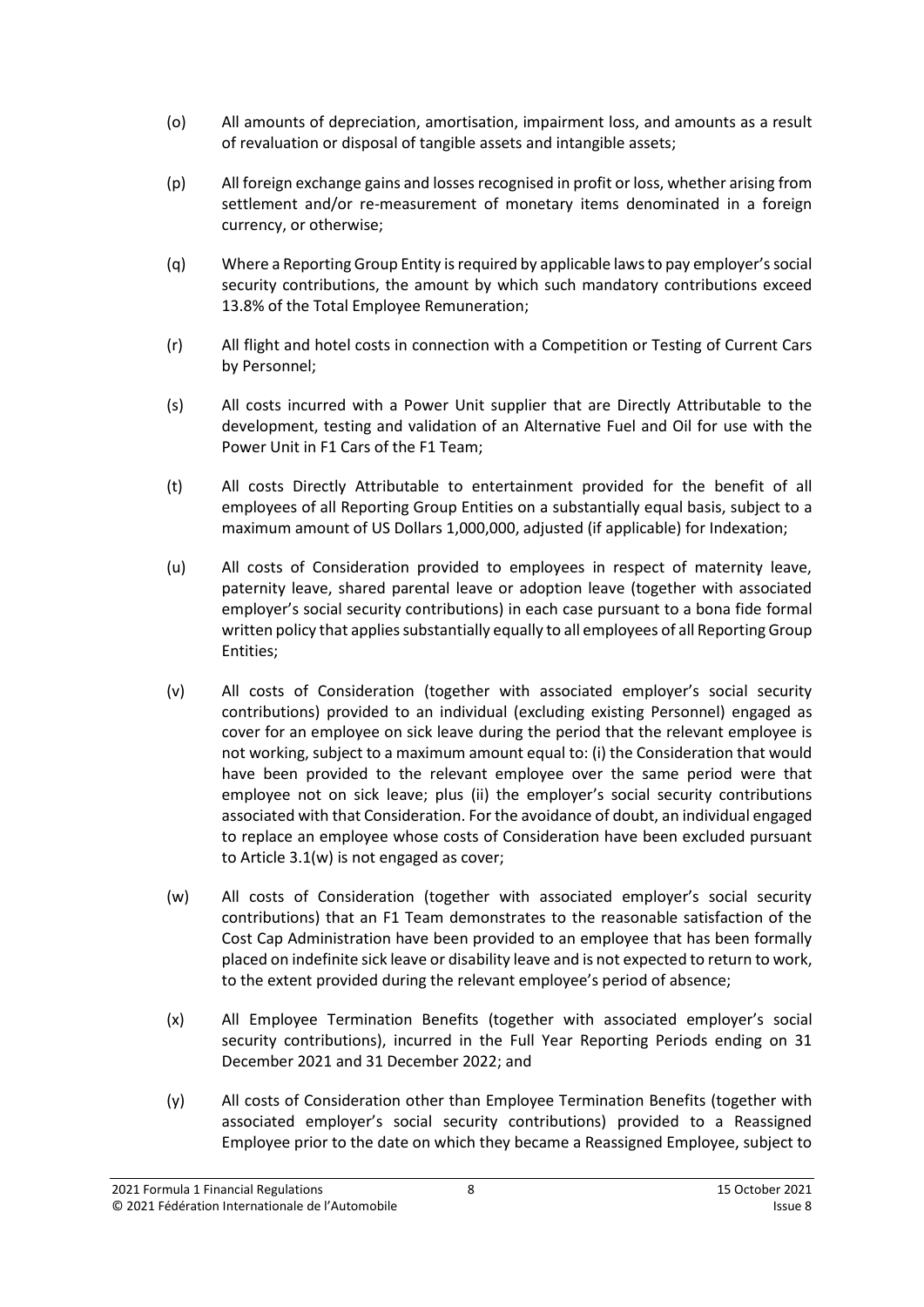a maximum aggregate amount of US Dollars 6,000,000, adjusted (if applicable) for Indexation.

- <span id="page-8-2"></span>3.2 If a cost within Total Costs of the Reporting Group is Directly Attributable to any combination of the following activities:
	- (a) Marketing Activities;
	- (b) Heritage Asset Activities;
	- (c) Non-F1 Activities;
	- (d) Human Resources Activities;
	- (e) Finance Activities; and
	- (f) Legal Activities,

such cost shall be an Excluded Cost.

3.3 For the purposes of this Article 3, where an F1 Team has a Presentation Currency other than US Dollars, amounts expressed in US Dollars shall be converted into that F1 Team's Presentation Currency at the Initial Applicable Rate.

## <span id="page-8-0"></span>**4. ADJUSTMENTS**

- <span id="page-8-1"></span>4.1 Unless stated otherwise in this Article [4,](#page-8-0) in calculating Relevant Costs, the following adjustments to Total Costs of the Reporting Group must be made:
	- (a) Related Party Transactions, Exchange Transactions, Inter-Team Transactions, Power Unit Transactions and transactions pursuant to which a Customer Competitor uses a Transferable Component or a sub-assembly of a Transferable Component:
		- (i) Any Related Party Transaction, Exchange Transaction, Inter-Team Transaction (except for a transaction pursuant to which a Customer Competitor uses a Transferable Component or a sub-assembly of a Transferable Component) or Power Unit Transaction in connection with an F1 Activity must be included in Relevant Costs at not less than Fair Value.
		- (ii) In respect of any transaction pursuant to which a Customer Competitor uses a Transferable Component or a sub-assembly of a Transferable Component, the cost in connection with the use of that Transferable Component or subassembly of a Transferable Component must be included in Relevant Costs at not less than the minimum amount calculated in accordance with the methodology communicated by the Cost Cap Administration via a Determination no later than 30 November of the preceding Full Year Reporting Period in respect of each Full Year Reporting Period.
	- (b) Offsetting of income and costs:
		- (i) If a Reporting Group Entity has offset any income or gains within its Total Costs, or any costs or losses within its revenue, the F1 Team must make an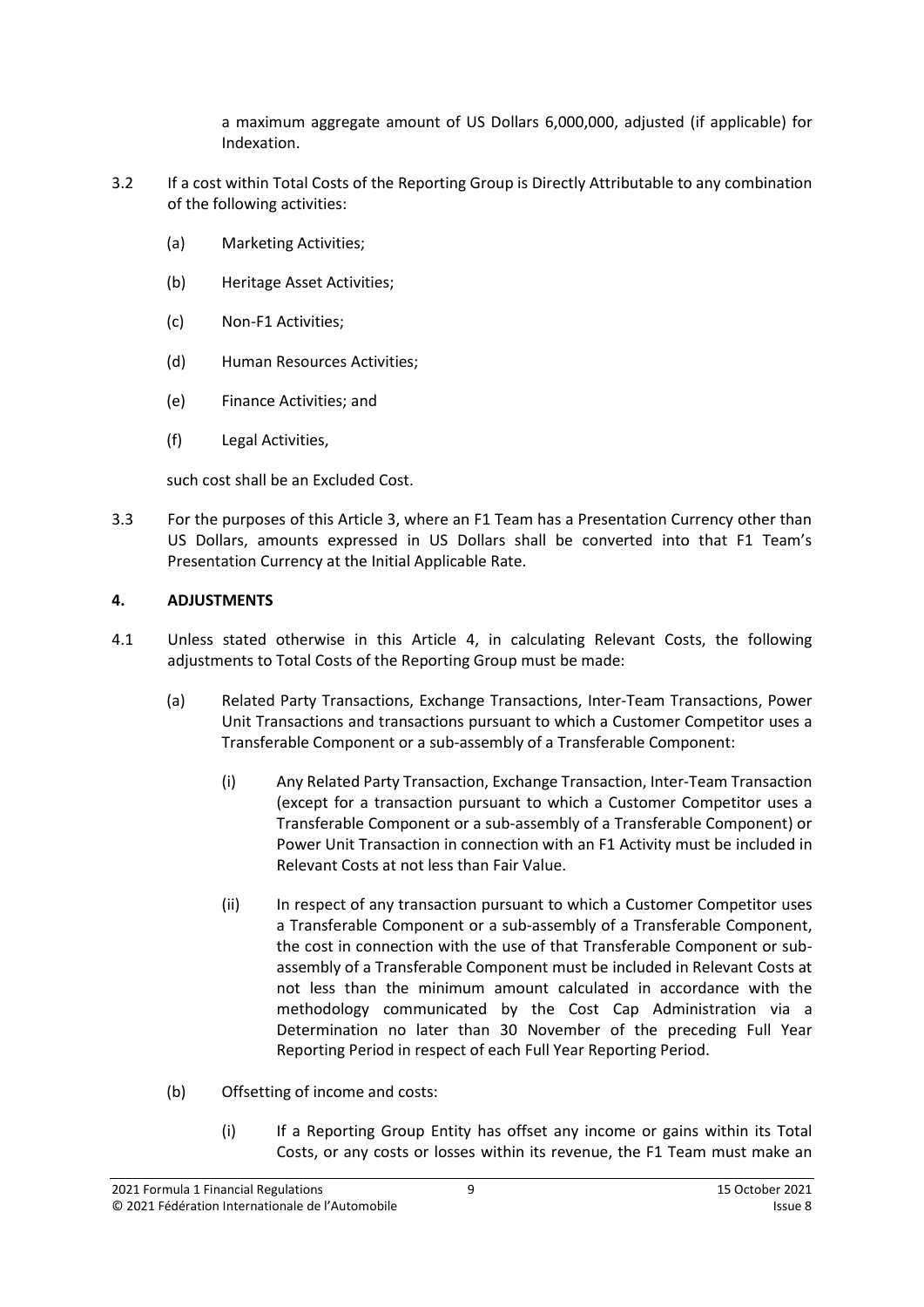upward adjustment in the calculation of Relevant Costs to gross up these amounts, unless such offsetting is permitted under its applicable accounting standards or it falls under the following:

- (A) finance income may be offset against Finance Costs, provided that any exclusion made pursuant to Article [3.1\(f\)](#page-5-2) is made net of finance income; or
- (B) tax credits in respect of Corporate Income Tax may be offset against tax charges in respect of Corporate Income Tax, provided that any exclusion made pursuant to Article [3.1\(g\)](#page-5-3) is made net of tax credits in respect of Corporate Income Tax.
- (ii) If a Reporting Group Entity has recognised income from a government incentive scheme within its revenue in respect of certain research and development costs included within its Total Costs, the F1 Team must make a downward adjustment in the calculation of Relevant Costs to offset such income against those research and development costs.
- (iii) If a Reporting Group Entity has recognised a cost of materials or supplies within its Total Costs for the Reporting Period, and the F1 Team can prove to the satisfaction of Cost Cap Administration that, within the same Reporting Period:
	- (A) those materials or supplies are sold to a third party, in order to manufacture finished goods to be purchased by the Reporting Group Entity for use on the F1 Team's F1 Cars, and the sale of those materials or supplies is recognised as income by the Reporting Group Entity; and
	- (B) the finished goods are purchased by the Reporting Group Entity and recognised as a cost within its Total Costs,

then the F1 Team must make a downward adjustment in the calculation of Relevant Costs to exclude an amount equivalent to the lower of either the cost of the materials or supplies initially recorded within Total Costs or the income recognised on the sale of those materials or supplies.

- (c) Research and Development costs:
	- (i) All costs in respect of Research and Development for F1 Activities must be included in Relevant Costs in the Reporting Period in which they are incurred.
	- (ii) If a Reporting Group Entity has deferred recognition of any costs in respect of Research and Development for F1 Activities to a subsequent Reporting Period, an adjustment must be made in the calculation of Relevant Costs to ensure such costs are recognised within the Reporting Period in which they are incurred.
- (d) Capitalisation of F1 Cars:

If a Reporting Group Entity has capitalised any costs in respect of an F1 Car during the Reporting Period, an adjustment must be made in the calculation of Relevant Costs to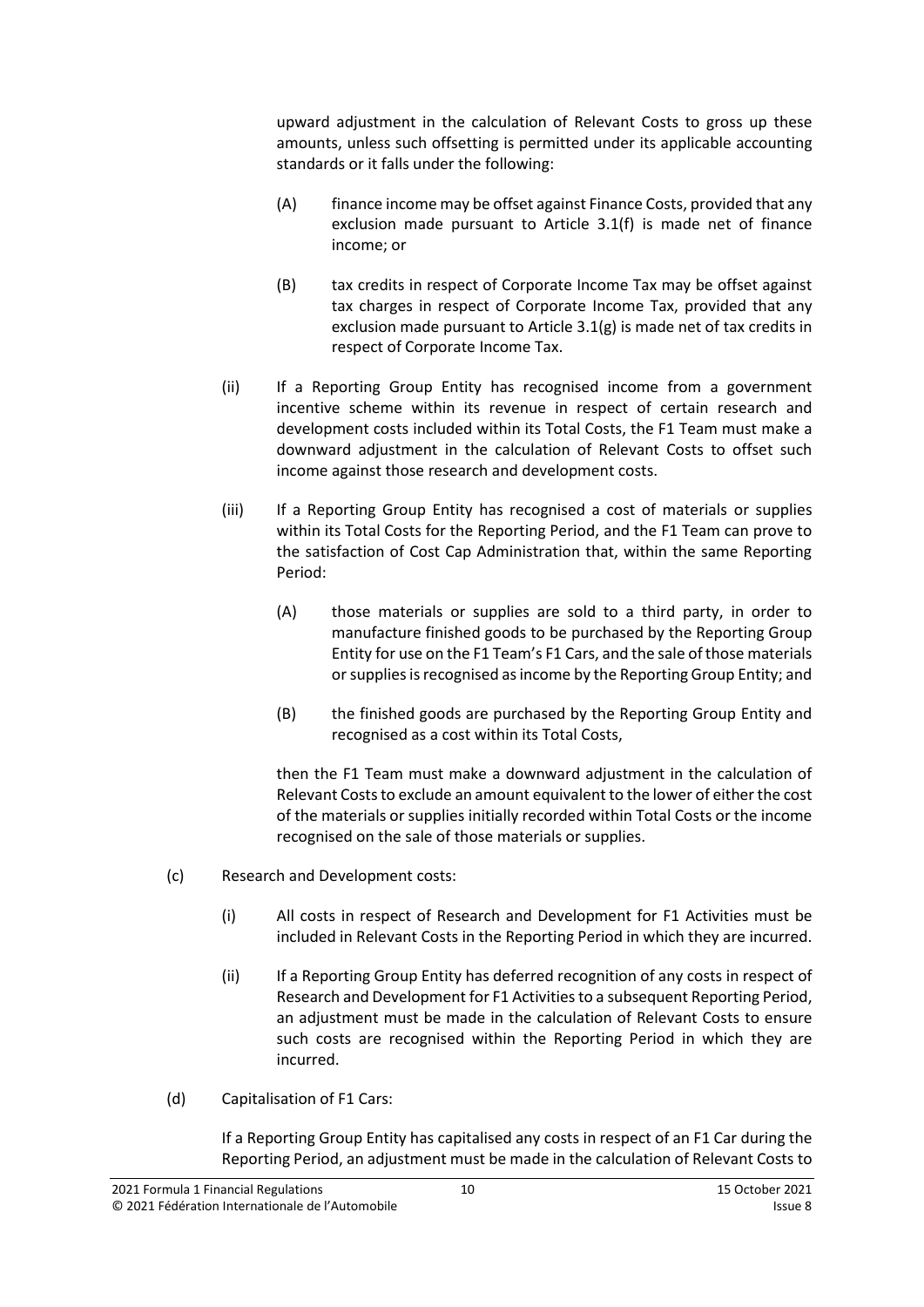ensure such costs are recognised within the Reporting Period in which they are incurred.

- <span id="page-10-0"></span>(e) Capital Expenditure:
	- (i) The amount (if any) by which the Capital Expenditure Amount for the Full Year Reporting Period exceeds the Capital Expenditure Limit must be included in the calculation of Relevant Costs.
	- (ii) If the costs incurred as part of a Related Party Transaction, Exchange Transaction or Inter-Team Transaction (except for a transaction pursuant to which a Customer Competitor uses a Transferable Component or a subassembly of a Transferable Component) meet the definition of paragraphs (a) or (b) of the definition of Capital Expenditure, such costs must be included in Capital Expenditure at not less than Fair Value.
- (f) Inventories:
	- (i) If the accounting treatment of Inventories within Total Costs of the Reporting Group varies from the following requirements, the F1 Team must make an adjustment in the calculation of Relevant Costs to reflect these requirements:
		- (A) the cost of an item of Transitional Carry Over Inventories must not be recognised in the Full Year Reporting Period ending on 31 December 2021 or any subsequent Full Year Reporting Period;
		- (B) the cost of an item of Used Inventories must be recognised in full as an expense in the Full Year Reporting Period in which it was first used in respect of the F1 Team's F1 Cars, provided that where such first use occurs prior to 1 January 2021, the cost of that item of Used Inventories must be recognised in full as an expense in the Full Year Reporting Period ending on 31 December 2021;
		- (C) the cost of an item of Unused Inventories must not be recognised in the Reporting Period; and
		- (D) the cost of an item of Redundant Inventories (which has not been recognised in a previous Full Year Reporting Period pursuant to any other provision of this Article 4.1(f)(i)) must be recognised in full as an expense in the Reporting Period. Where practicable, the identification of Redundant Inventories must be carried out on an item-by-item basis. Otherwise, groups of similar items may be considered together.
	- (ii) the cost of an item of Inventories must comprise:
		- (A) all costs of purchase, determined on the same basis as that used by the F1 Team in its Audited Annual Financial Statements in respect of the previous Full Year Reporting Period;
		- (B) costs of conversion (including fixed production overheads allocated on a basis that is appropriate to the nature of the product and method of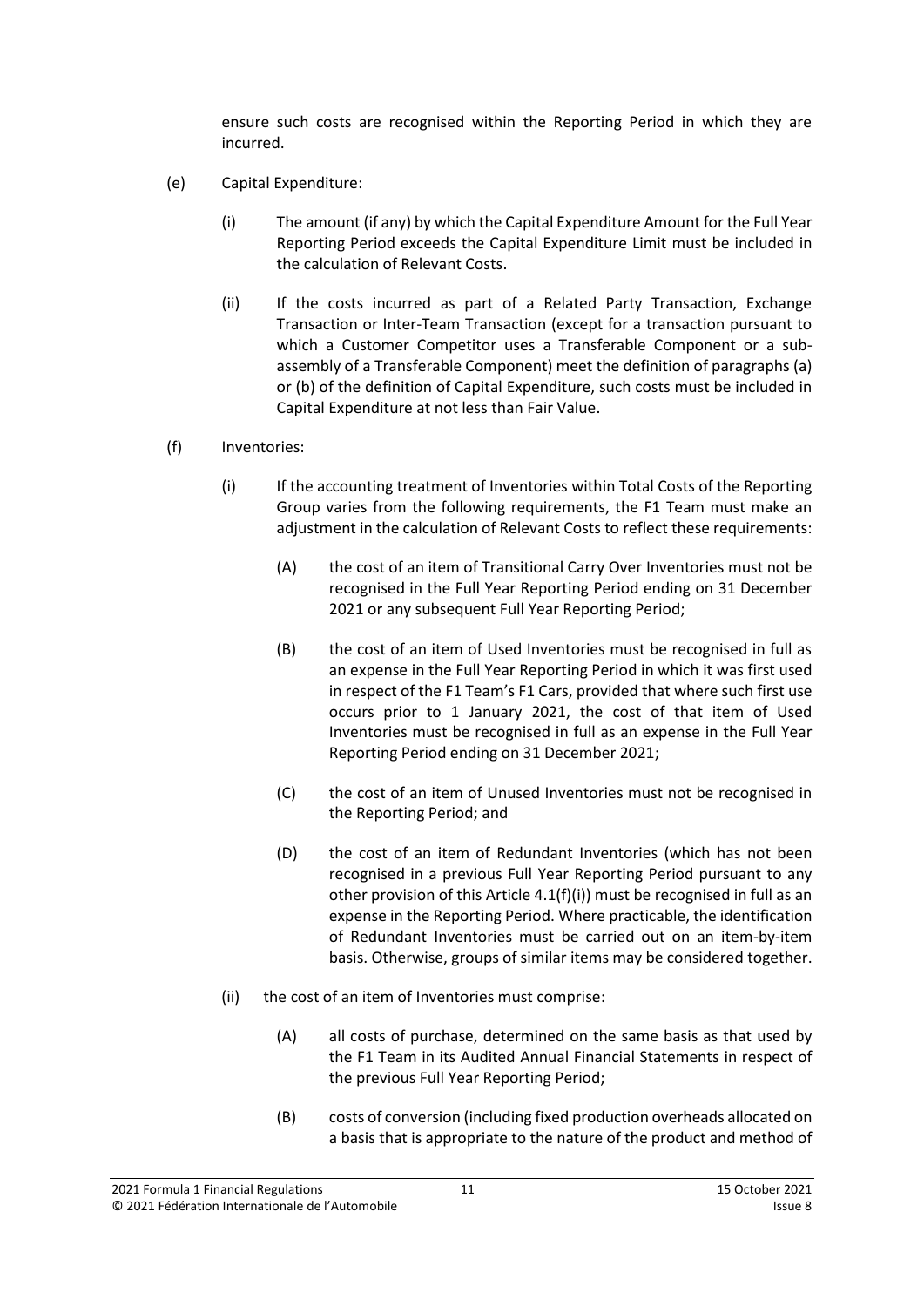production and on the basis of the entity's normal level of activity, and applied consistently from one Reporting Period to another); and

- (C) other costs incurred in bringing the item of Inventories to its present location and condition.
- (iii) In the event that an item of Redundant Inventories written off in a previous Reporting Period pursuant to paragraph (i)(D) of this Article is used in a subsequent Reporting Period, the F1 Team must make an adjustment in the calculation of Relevant Costs for that subsequent Reporting Period to add an amount equal to that written off in the previous Reporting Period.
- (g) Use of Power Units and Standard Supply Components:

Where a Reporting Group Entity undertakes Activities To Enable The Supply Of Power Units or activities to enable the supply of Standard Supply Components for use by the F1 Team, that F1 Team must include in its Relevant Costs an amount reflecting the Fair Value of the goods and servicesin connection with the Power Units or Standard Supply Components that are used by the F1 Team.

(h) Unrecorded costs or losses:

If costs or losses incurred by a Reporting Group Entity are not recognised within its Total Costs, which under the applicable accounting standards should have been recognised within profit or loss during the Reporting Period, an adjustment must be made in the calculation of Relevant Costs to ensure such costs are recognised within Relevant Costs for the Reporting Period.

- (i) Foreign exchange transaction costs:
	- (i) Subject to Article [4.1\(i\)\(ii\),](#page-11-0) if a Reporting Group Entity incurs a cost for a transaction in a currency other than the F1 Team's Presentation Currency, the F1 Team may choose to make an adjustment in the calculation of Relevant Costs to reflect the difference between such cost retranslated into the F1 Team's Presentation Currency using the Applicable Rate, and the value at which those costs were recorded on initial recognition within Total Costs of the Reporting Group.
	- (ii) If an F1 Team chooses to make such an adjustment, it must be made for all costs within Total Costs of the Reporting Group that have been transacted in all currencies other than the F1 Team's Presentation Currency, unless any such costs have otherwise been excluded from Total Costs of the Reporting Group pursuant to Article 3.
- <span id="page-11-0"></span>(j) Employee Termination Benefits:

In the event that an individual in respect of whom the exclusion at Article  $3.1(x)$  has been applied is re-engaged (either as an employee or otherwise), to undertake any F1 Activities at any time during either:

(i) the same Full Year Reporting Period; or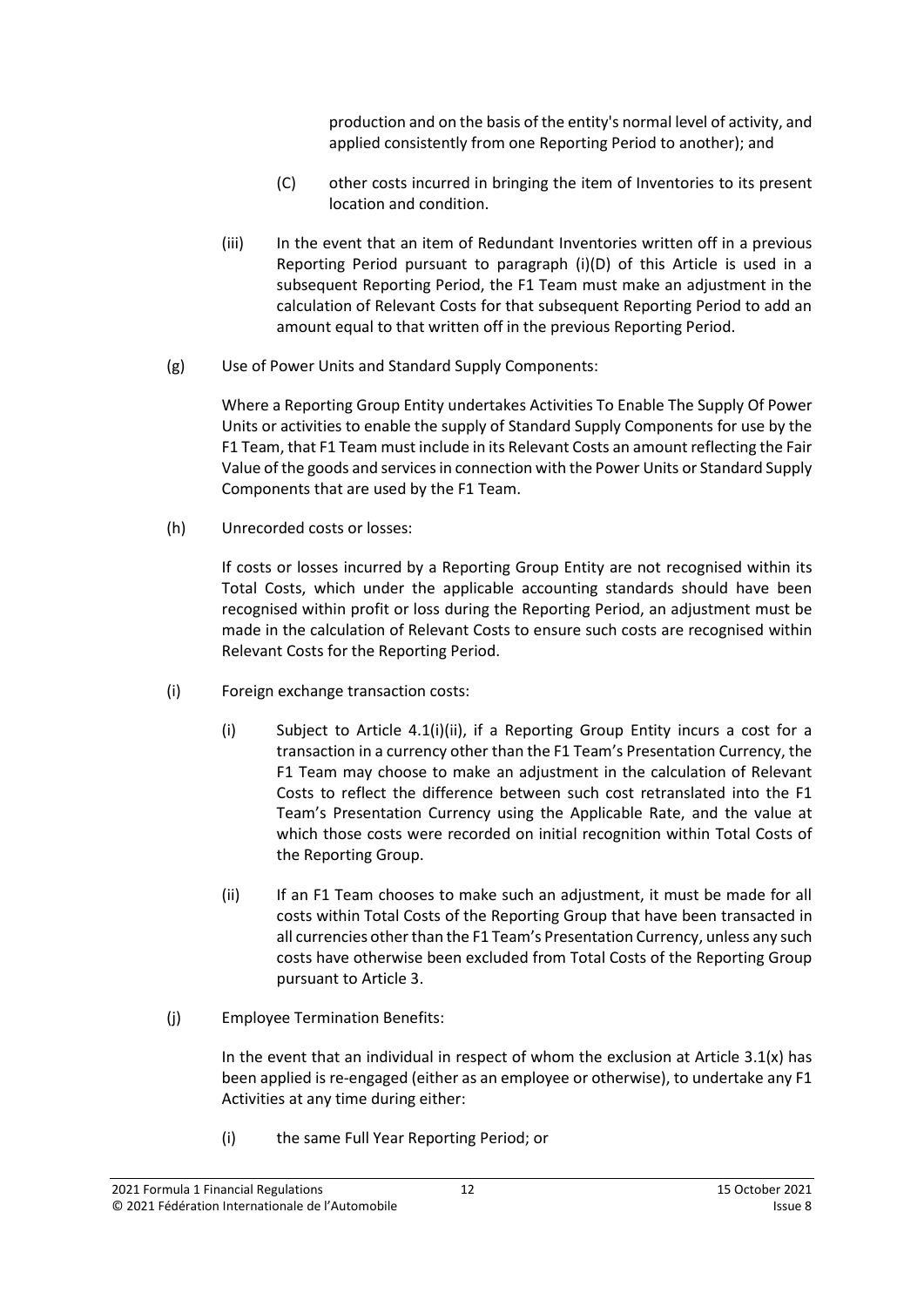(ii) one of the subsequent two Full Year Reporting Periods,

the amount of the Employee Termination Benefits and associated employer's social security contributions so excluded must be included in Relevant Costs in the Reporting Period in which the individual is re-engaged.

- (k) Tyre test days:
	- (i) For each day the F1 Team has participated in Testing in accordance with Article 10.5(b)(i) of the Sporting Regulations during the Reporting Period ending on 31 December 2021, the F1 Team must make a downward adjustment in the calculation of Relevant Costs for the Reporting Period ending on 31 December 2021 equal to US Dollars 200,000;
	- (ii) For each day the F1 Team has participated in Testing in accordance with Article 10.5(c) of the Sporting Regulations during the Reporting Period ending on 31 December 2021, the F1 Team must make a downward adjustment in the calculation of Relevant Costs for the Reporting Period ending on 31 December 2021 equal to US Dollars 200,000;
	- (iii) For each day the F1 Team has participated in Testing in accordance with Article 10.5(c) of the Sporting Regulations during the Full Year Reporting Period ending on 31 December 2022, and in each subsequent Full Year Reporting Period, the F1 Team must make a downward adjustment in the calculation of Relevant Costs for the relevant Reporting Period equal to the amount communicated by the Cost Cap Administration via a Determination.
- (l) Sprint Qualifying:

For each Competition in the Full Year Reporting Period ending on 31 December 2021 that included a Sprint Qualifying session:

- (i) the F1 Team must make a downward adjustment in the calculation of Relevant Costs for the Reporting Period ending on 31 December 2021 equal to US Dollars 150,000; and
- (ii) If an F1 Team's F1 Car suffers accident damage that, to the satisfaction of the Cost Cap Administration, occurred during a Sprint Qualifying session and resulted directly in either:
	- (A) retirement of that F1 Car from that Sprint Qualifying session; or
	- (B) entry into the pit lane of that F1 Car during that Sprint Qualifying session,

the F1 Team must make a downward adjustment in the calculation of Relevant Costs for the Reporting Period ending on 31 December 2021 equal to US Dollars 100,000. For the avoidance of doubt, in the case that both of an F1 Team's F1 Cars fall within this Article 4.1(l)(ii) the F1 Team must make a downward adjustment in the calculation of Relevant Costs for the Reporting Period ending on 31 December 2021 equal to US Dollars 200,000; and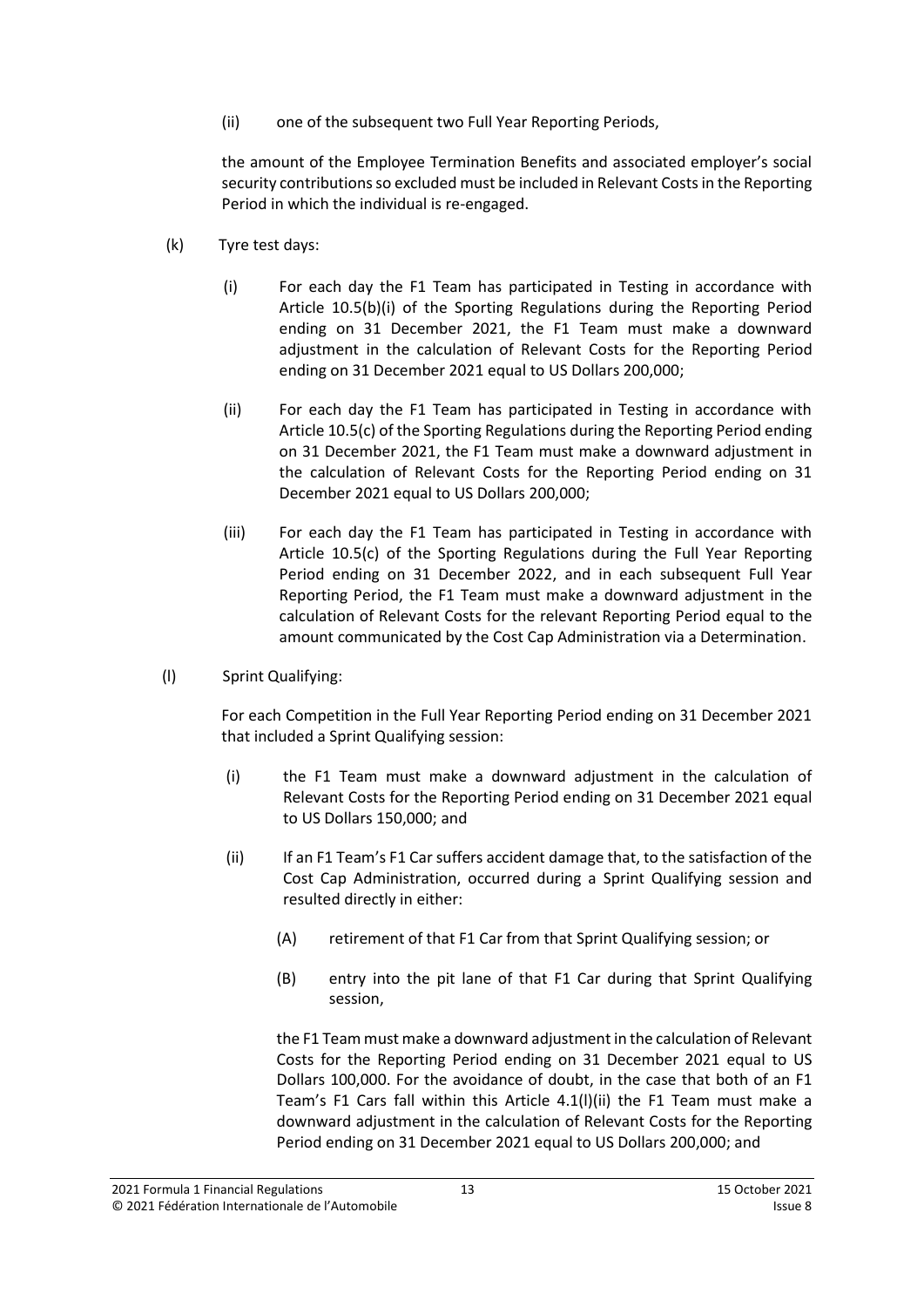- (iii) If an F1 Team's F1 Car suffers accident damage that, to the satisfaction of the Cost Cap Administration, occurred during a Sprint Qualifying session, resulted directly in the retirement of that F1 Car from that Sprint Qualifying session and the value of such accident damage, assessed in accordance with the requirements communicated by the Cost Cap Administration via a Determination is greater than US Dollars 100,000, the F1 Team may make a downward adjustment in the calculation of Relevant Costs for the Reporting Period ending on 31 December 2021 equal to the difference between the value of the accident damage and US Dollars 100,000.
- 4.2 In calculating Relevant Costs, the order in which costs must be excluded pursuant to Article 3.1, and adjustments must be made pursuant to Article 4.1, shall be determined by the Cost Cap Administration and set out in the Reporting Documentation.
- 4.3 For the purposes of this Article 4, where an F1 Team has a Presentation Currency other than US Dollars, amounts expressed in US Dollars shall be converted into that F1 Team's Presentation Currency at the Initial Applicable Rate.

## <span id="page-13-0"></span>**5. REPORTING REQUIREMENTS**

#### **Full Year Reporting Documentation**

- <span id="page-13-2"></span>5.1 By the Full Year Reporting Deadline, an F1 Team must submit the following to the Cost Cap Administration (the "**Full Year Reporting Documentation**"):
	- (a) the Reporting Group Documentation;
	- (b) the Full Year Financial Reporting Documentation;
	- (c) the Declarations; and
	- (d) an assessment report provided by the same Independent Audit Firm that signs the F1 Team's Audited Annual Financial Statements, in the format prescribed by the Cost Cap Administration from time to time via a Determination, in respect of the completeness and accuracy of the Full Year Reporting Documentation submitted by the F1 Team.

#### **Interim Reporting Documentation**

- <span id="page-13-3"></span>5.2 By the Interim Reporting Deadline, an F1 Team must submit the following to the Cost Cap Administration (the "**Interim Reporting Documentation**"):
	- (a) the Reporting Group Documentation;
	- (b) the Interim Financial Reporting Documentation; and
	- (c) the Declarations.

## <span id="page-13-1"></span>**6. COST CAP ADMINISTRATION**

6.1 The Cost Cap Administration is responsible for administering these Financial Regulations, including exercising the powers and carrying out the functions set out in this Article [6.](#page-13-1)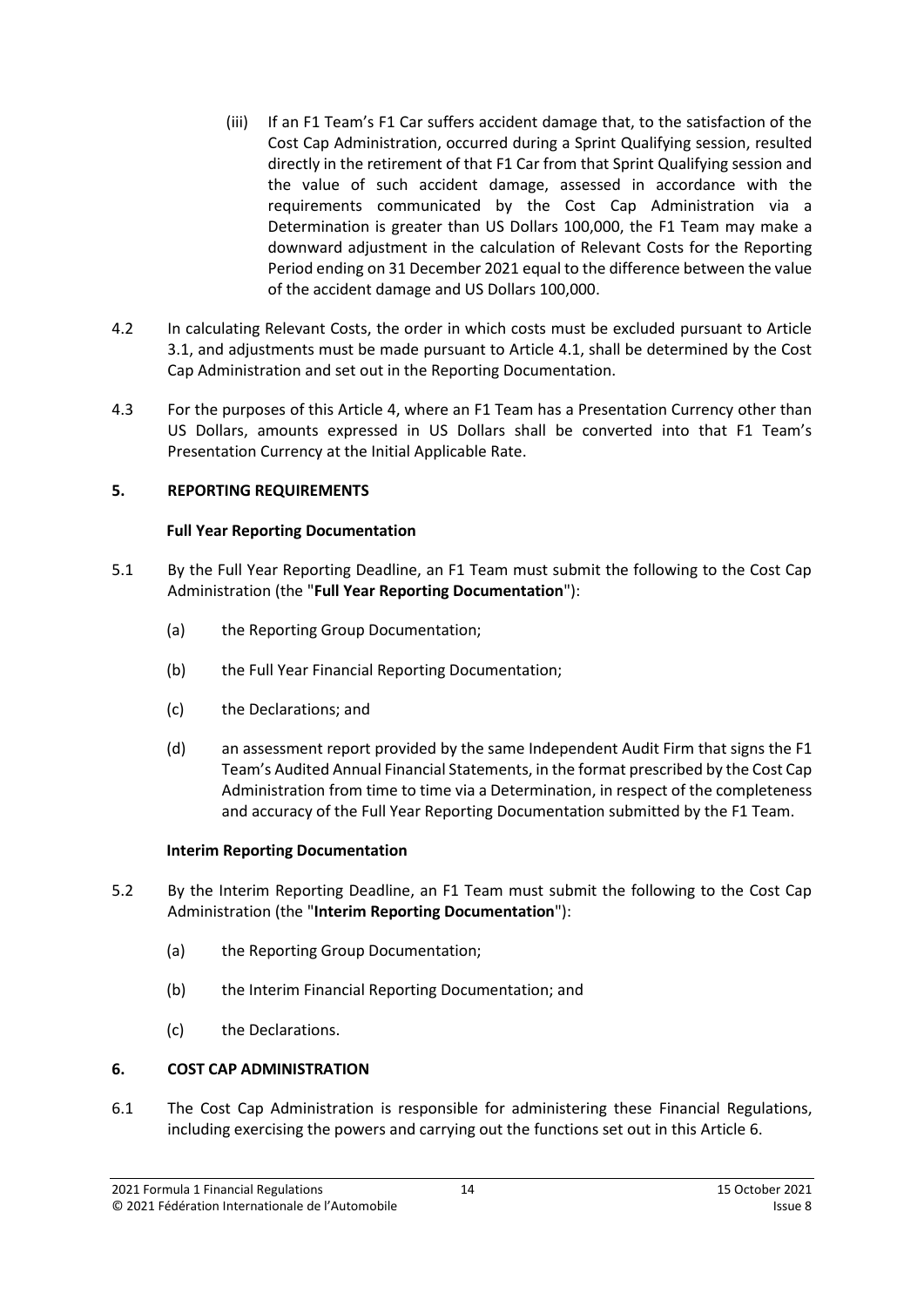- 6.2 The Cost Cap Administration will monitor compliance with these Financial Regulations, investigate instances of suspected non-compliance, and take appropriate enforcement action in respect of any breaches of these Financial Regulations.
- 6.3 The Cost Cap Administration will have appropriate procedures in place to maintain the confidentiality of any Confidential Information provided to it by an F1 Team.
- 6.4 All correspondence between the F1 Teams and the Cost Cap Administration, the Independent Audit Firm appointed by the Cost Cap Administration, the Cost Cap Adjudication Panel and/or the ICA shall be in one of the two FIA official languages (English and French). The F1 Team may be required to provide a certified translation of any Reporting Documentation into English at its own expense.
- 6.5 The Cost Cap Administration may issue guidance notes from time to time to assist the F1 Teams in complying with these Financial Regulations. Such guidance notes shall be advisory only and shall not constitute Financial Regulations.

## **Clarification of the Financial Regulations**

6.6 The CFO of an F1 Team may submit a written request to the Cost Cap Administration in order to clarify the operation or interpretation of these Financial Regulations. The Cost Cap Administration will respond in writing to any such request and will make available to the CFOs of all other F1 Teams a summary of the written request along with the response, omitting any Confidential Information. Such clarifications shall be advisory only and shall not constitute Financial Regulations.

#### **Review of Reporting Documentation**

- 6.7 The Cost Cap Administration will review the Reporting Documentation submitted by an F1 Team to assess whether that F1 Team has complied with these Financial Regulations.
- 6.8 The Cost Cap Administration may engage an Independent Audit Firm to assist in reviewing an F1 Team's Reporting Documentation and to undertake a comparative financial analysis of the Reporting Documentation in order to help identify potential anomalies.
- 6.9 Each F1 Team shall provide such additional information, documentation or clarification in relation to its compliance with these Financial Regulations as the Cost Cap Administration may require from time to time.
- <span id="page-14-1"></span><span id="page-14-0"></span>6.10 Once the Reporting Documentation has been reviewed, the Cost Cap Administration shall conclude either:
	- (a) that an F1 Team has complied with these Financial Regulations, in which case the Cost Cap Administration shall issue a compliance certificate to the applicable F1 Team; or
	- (b) that an F1 Team has not complied with these Financial Regulations, in which case the Cost Cap Administration shall either:
		- (i) enter into an ABA pursuant to the terms of Article [6.28](#page-18-0) below with the F1 Team concerned; or
		- (ii) refer the case to the Cost Cap Adjudication Panel for a hearing.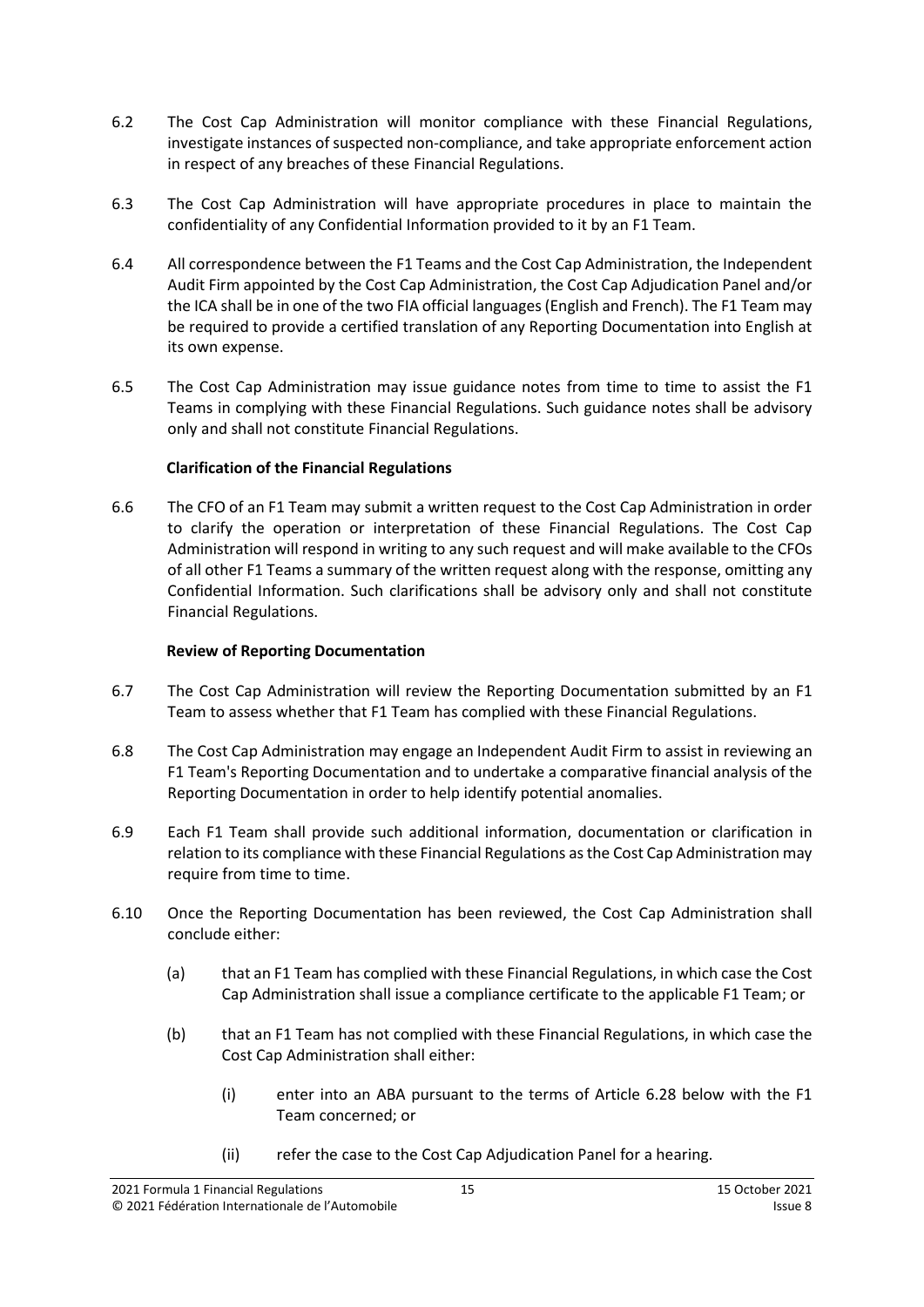6.11 There shall be no right of appeal against any decision by the Cost Cap Administration to issue a compliance certificate to an F1 Team.

## **Regulatory function**

- <span id="page-15-0"></span>6.12 The Cost Cap Administration may during a Reporting Period require an F1 Team to provide information and/or documentation for the sole purpose of enabling the Cost Cap Administration to perform its regulatory function as contemplated by these Financial Regulations, including:
	- (a) reviewing the controls being applied by that F1 Team to ensure that F1 Team's compliance with these Financial Regulations;
	- (b) reviewing any Related Party Transaction, Exchange Transaction, Inter-Team Transaction, or Power Unit Transaction;
	- (c) assisting in identifying any part of these Financial Regulations which may require clarification by the issuance of guidance; and
	- (d) mitigating the risk of an F1 Team submitting incomplete, inaccurate or misleading Reporting Documentation.
- 6.13 In relation to any request pursuant to Article [6.12,](#page-15-0) an F1 Team must, and must procure that the other members of the F1 Team's Legal Group Structure shall, facilitate access to such of its premises, individuals, information and documentation as may be reasonably requested by the Cost Cap Administration.
- 6.14 Following any request pursuant to Article [6.12,](#page-15-0) the Cost Cap Administration may issue feedback to the relevant F1 Team in order to assist that F1 Team in complying with these Financial Regulations. Such feedback shall be advisory only and shall not constitute Financial Regulations.

## **Investigations**

- 6.15 The Cost Cap Administration may conduct investigations into an F1 Team's compliance with these Financial Regulations, assisted, if it chooses, by an Independent Audit Firm. The time limitation on the prosecution of infringements by the Cost Cap Administration is five years. This five-year time period shall run from the date of the Full Year Reporting Deadline for the Full Year Reporting Period in which the infringement is alleged to have occurred. The Cost Cap Administration shall notify the F1 Team in writing in the event that a formal investigation is to be conducted.
- 6.16 Upon completion of an investigation, any decision by the Cost Cap Administration as to whether or not to take further action in accordance with these Financial Regulations will be at the sole discretion of the Cost Cap Administration taking into consideration the substance of the information disclosed and the merits of each case.
- 6.17 The Cost Cap Administration may grant partial or total immunity to any natural person who discloses facts that are likely to constitute an infringement referred to in Article 8 of these Financial Regulations, and/or who provides evidence allowing such facts to be prosecuted and penalised. The degree of immunity granted to this person by the Cost Cap Administration depends on the following factors: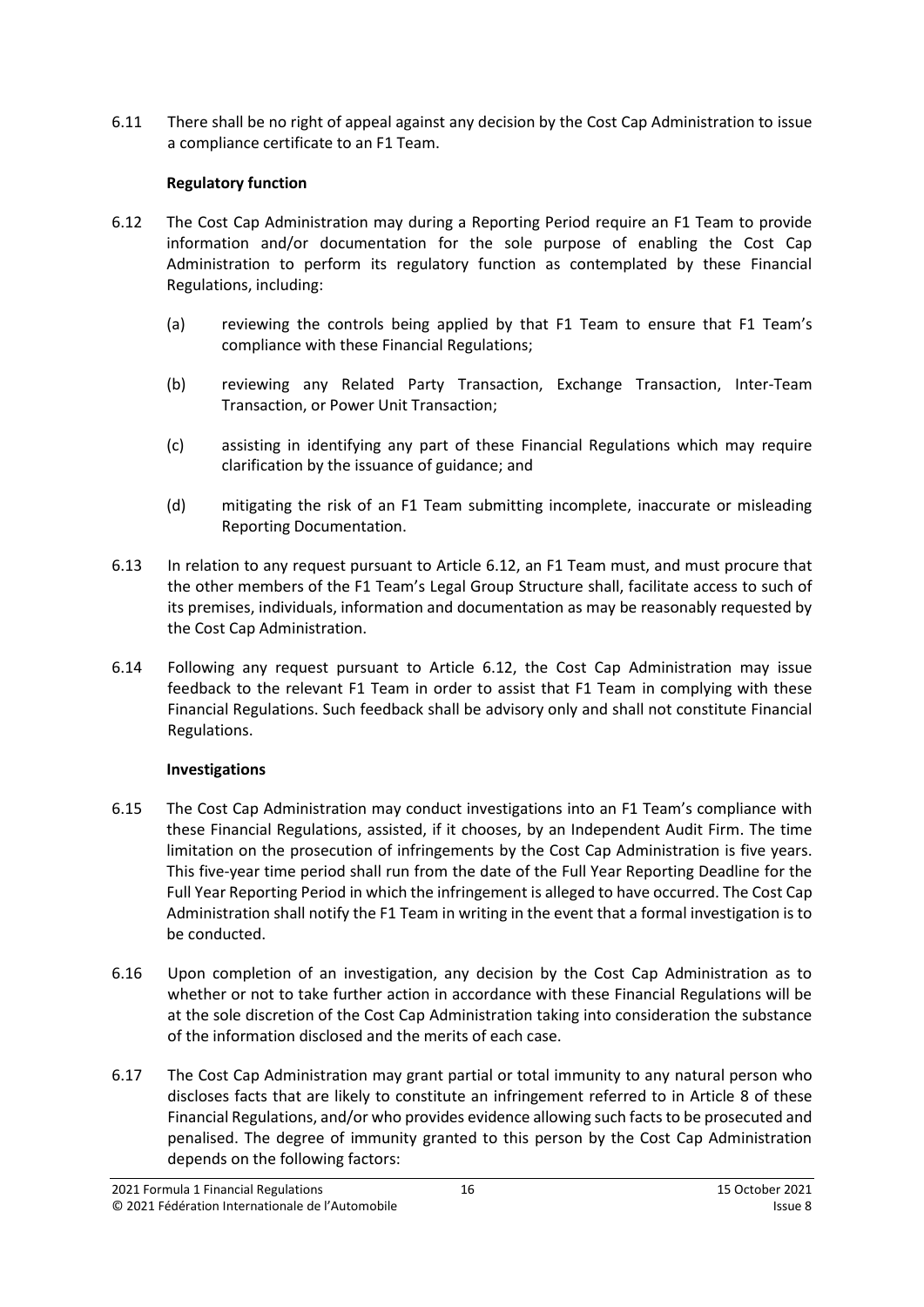- (a) whether or not the Cost Cap Administration already had the information;
- (b) the extent of the person's cooperation;
- (c) the importance of the case;
- (d) the importance of the offence in question and the conduct of the accused; and
- <span id="page-16-0"></span>(e) past conduct of this person.
- 6.18 Immunity, whether partial or total, where granted, is always granted in writing. This document is signed by the Cost Cap Administration and by the person benefiting from the immunity. It specifies the type of immunity granted and sets out the sanctions that the FIA will not take against the person benefiting from the immunity. The immunity granted by the Cost Cap Administration, whether partial or total, is subject to the following conditions (the "**Immunity Conditions**"):
	- (a) cooperating with the Cost Cap Administration, telling the whole truth, refraining from destroying, falsifying or concealing useful information or evidence, and at all times acting in Good Faith; and
	- (b) providing the Cost Cap Administration with genuine, total and permanent cooperation throughout the entire investigation, which involves in particular:
		- (i) giving and repeating their testimony in accordance with any request and in any form required by the Cost Cap Administration; and
		- (ii) remaining at the disposal of the Cost Cap Administration to reply swiftly to any questions it may have.

These Immunity Conditions are repeated in the document granting immunity. The person benefiting from the immunity may, depending on the circumstances, be permitted to testify in a manner which safeguards their anonymity.

- 6.19 The immunity granted by the Cost Cap Administration is irrevocable, provided that it is not subsequently demonstrated, that the person benefiting from the immunity has not complied with the Immunity Conditions.
- 6.20 In the event that the person benefiting from the immunity does not comply with the Immunity Conditions, the Cost Cap Administration may ask the Cost Cap Adjudication Panel or, in the event of an appeal of the Cost Cap Adjudication Panel's decision, the ICA to revoke the immunity by written decision, with no possibility of appeal by the person concerned, who then would become liable to incur the sanctions permitted under the International Sporting Code.
- 6.21 The Cost Cap Administration and all persons taking part in an investigation are bound by an obligation of confidentiality vis-à-vis persons or organisations not concerned with the investigation. Nevertheless, the Cost Cap Administration may at any time make public its decision to conduct an investigation and the outcome thereof, provided at all times it maintains the confidentiality of any Confidential Information provided to it in connection with such investigation.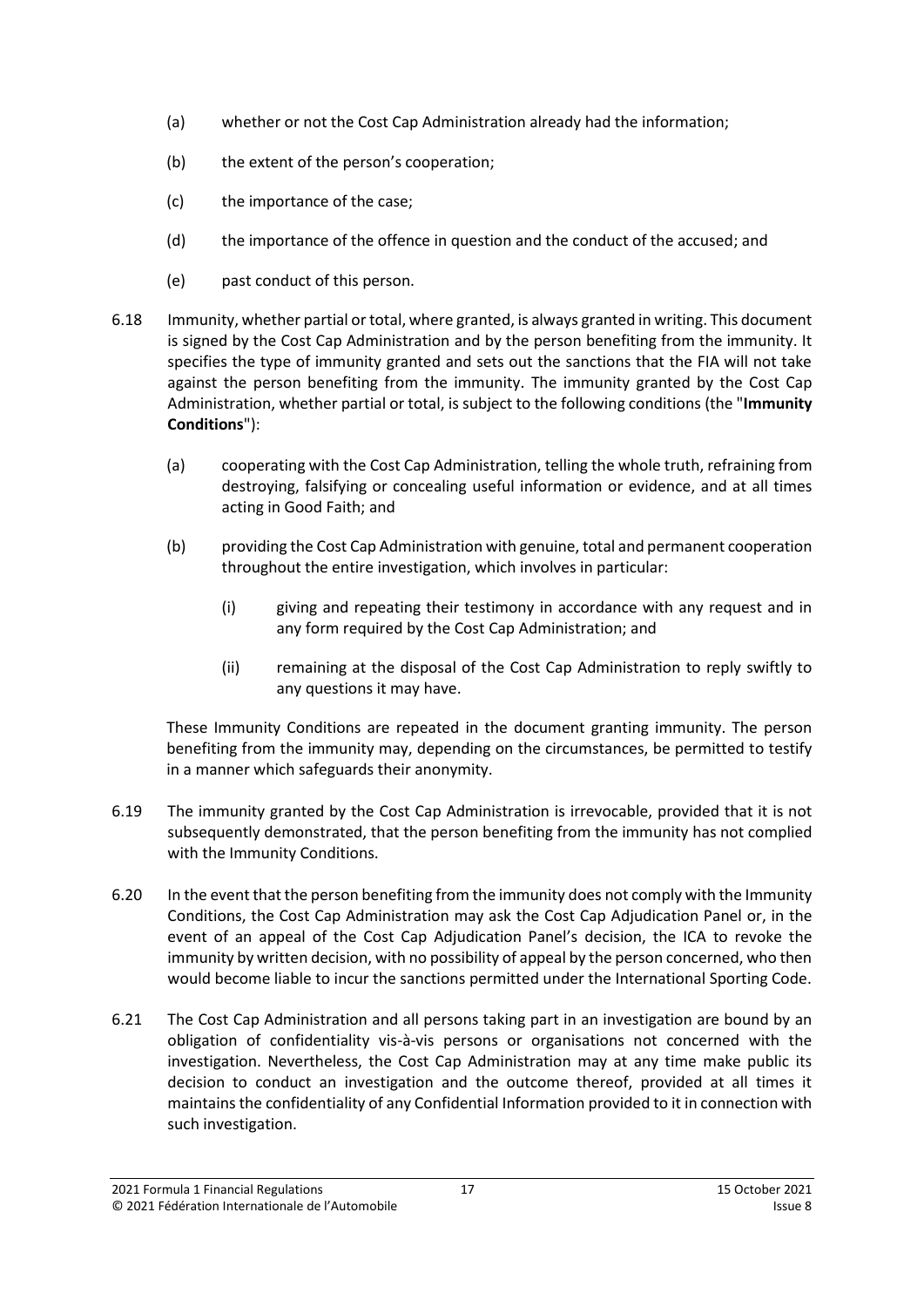- <span id="page-17-0"></span>6.22 In relation to any investigation, an F1 Team must, and must procure that the other members of the F1 Team's Legal Group Structure shall:
	- (a) cooperate fully with any such investigation and must procure that all Personnel cooperate fully with the investigation, as may be required;
	- (b) grant access to the information and records of that F1 Team and/or of any member of the F1 Team's Legal Group Structure to any of the Cost Cap Administration, the Independent Audit Firm appointed by the Cost Cap Administration, the Cost Cap Adjudication Panel and/or the ICA;
	- (c) make electronic devices of that F1 Team and/or of any member of the F1 Team's Legal Group Structure available for inspection and download to any of the Cost Cap Administration, the Independent Audit Firm appointed by the Cost Cap Administration, the Cost Cap Adjudication Panel and/or the ICA; and
	- (d) facilitate access to such of its premises, individuals, information, and documentation as may be required.
- 6.23 Each F1 Team must retain and preserve its accounting books and records in a manner that shall enable the Cost Cap Administration, the Independent Audit Firm appointed by the Cost Cap Administration, the Cost Cap Adjudication Panel and/or the ICA, on inspection pursuant to Article [6.22,](#page-17-0) to understand to its satisfaction, the content of the Full Year Financial Reporting Documentation submitted by that F1 Team in respect of the previous five Full Year Reporting Periods.

## **Complaints procedure**

- <span id="page-17-2"></span>6.24 If an F1 Team (a "**Complainant Team**") believes that another F1 Team has not complied with these Financial Regulations, it may submit a report to the Cost Cap Administration as set out in Article [6.25.](#page-17-1)
- <span id="page-17-1"></span>6.25 Upon receipt of a written report from a Complainant Team, the Cost Cap Administration shall conduct an investigation into the reported non-compliance, subject to the following mandatory conditions being met:
	- (a) the report identifies the non-complying F1 Team and clearly summarises the relevant non-compliance in each case. If a Complainant Team wishes to report non-compliance in respect of more than one F1 Team, the Complainant Team must submit a separate report in respect of each F1 Team to the Cost Cap Administration;
	- (b) the report clearly specifies the relevant provision(s) of these Financial Regulations which have not been complied with;
	- (c) the report is made in Good Faith and the signatories to the relevant report have reasonable grounds to believe that the information reported is true, accurate and duly supported by evidence;
	- (d) the report includes sufficient valid evidence in support of each reported instance of non-compliance;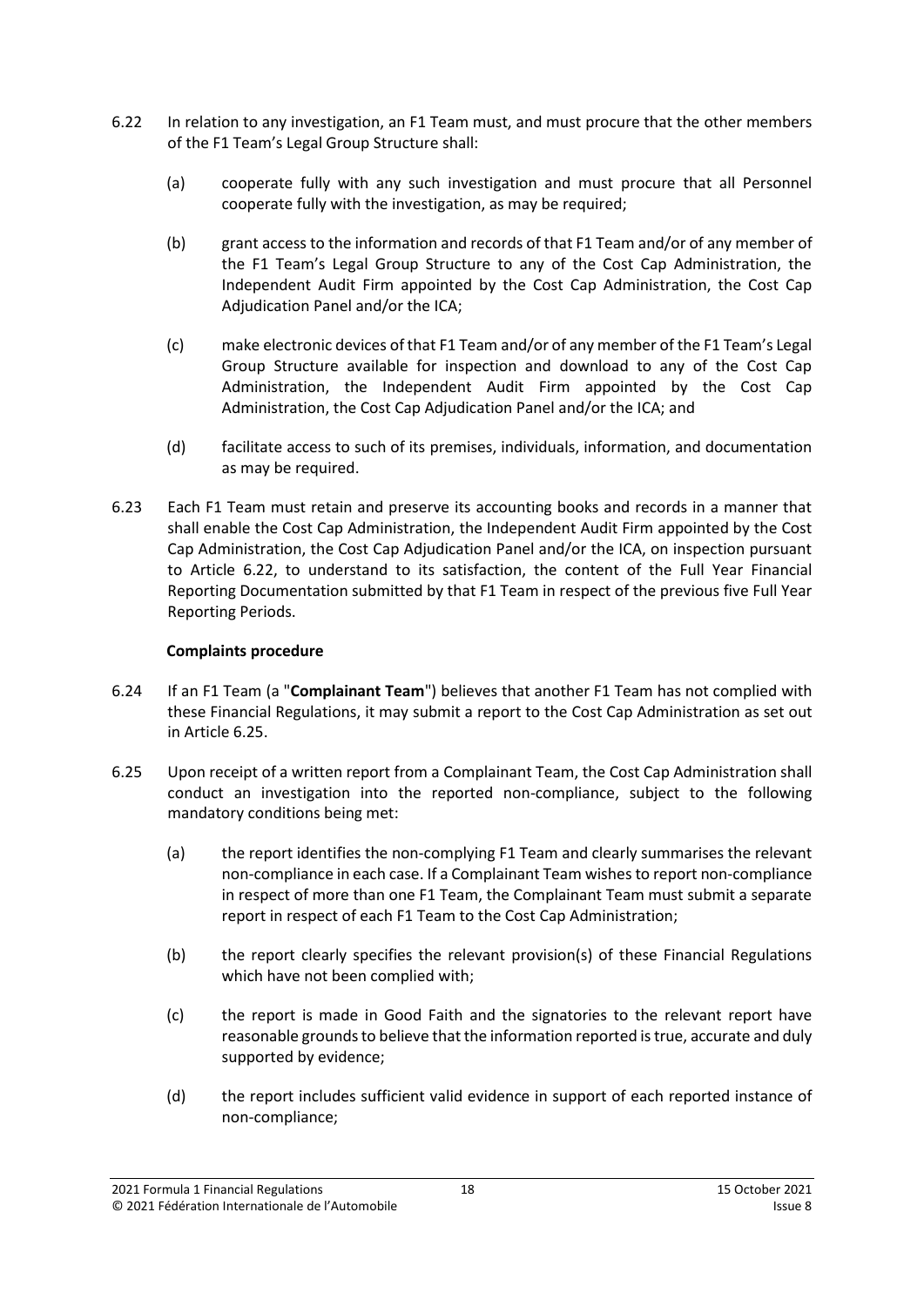- (e) the report must be submitted in the period between 1 January and 30 April (inclusive) immediately following the Full Year Reporting Period in which the non-compliance is reported to have occurred; and
- (f) the report shall be signed by the CEO and CFO of the Complainant Team.
- 6.26 The Cost Cap Administration may, in its sole discretion, decline to conduct an investigation if one or more of the mandatory conditions listed at Article [6.25](#page-17-1) have not been met. The Cost Cap Administration shall inform the Complainant Team in writing of any such decision not to investigate. There shall be no right of appeal against any such decision not to investigate under this complaints procedure.
- 6.27 Upon completion of an investigation of a complaint reported pursuant to Articl[e 6.24,](#page-17-2) the Cost Cap Administration shall prepare a recommendation report, which shall be submitted to the Cost Cap Adjudication Panel for consideration. The Cost Cap Administration shall inform the Complainant Team in writing of the submission of the report to the Cost Cap Adjudication Panel. The Cost Cap Adjudication Panel shall conduct a hearing and reach a decision in accordance with the provisions of Articl[e 7.3.](#page-19-1)

## **Accepted Breach Agreement**

- <span id="page-18-0"></span>6.28 If the Cost Cap Administration determines that an F1 Team has committed a Procedural Breach or a Minor Overspend Breach, the Cost Cap Administration may enter into an accepted breach agreement (an "**ABA**") with the relevant F1 Team. There shall be no right of appeal in respect of any decision by the Cost Cap Administration as to whether to enter into an ABA or not.
- 6.29 An ABA may:
	- (a) set out certain obligations or conditions to be fulfilled or satisfied by the relevant F1 Team, either within a specified timeframe or on an ongoing basis; and/or
	- (b) provide for enhanced monitoring procedures to be put in place in respect of the F1 Team; and/or
	- (c) impose any Financial Penalty or Minor Sporting Penalties that would be available to the Cost Cap Adjudication Panel pursuant to Article [9](#page-25-0) in respect of the relevant type of breach, save that the Cost Cap Administration shall not be entitled to impose the Minor Sporting Penalties specified in Article[s 9.1\(b\)\(ii\),](#page-26-0) [9.1\(b\)\(iii\)](#page-26-1) an[d 9.1\(b\)\(vi\);](#page-26-2) and/or
	- (d) set out details of the costs to be borne by the F1 Team, calculated by reference to the reasonable costs incurred by the Cost Cap Administration in connection with any investigations into that F1 Team's compliance with these Financial Regulations and/or the preparation of an ABA.
- <span id="page-18-1"></span>6.30 The Cost Cap Administration shall oversee the implementation of, and monitor compliance with, the terms of any ABA. If the relevant F1 Team fails to comply with any of the terms of the ABA, the Cost Cap Administration shall refer that F1 Team to the Cost Cap Adjudication Panel. Such non-compliance shall be treated as a Procedural Breach.
- 6.31 In order for the Cost Cap Administration to enter into an ABA, the relevant F1 Team must: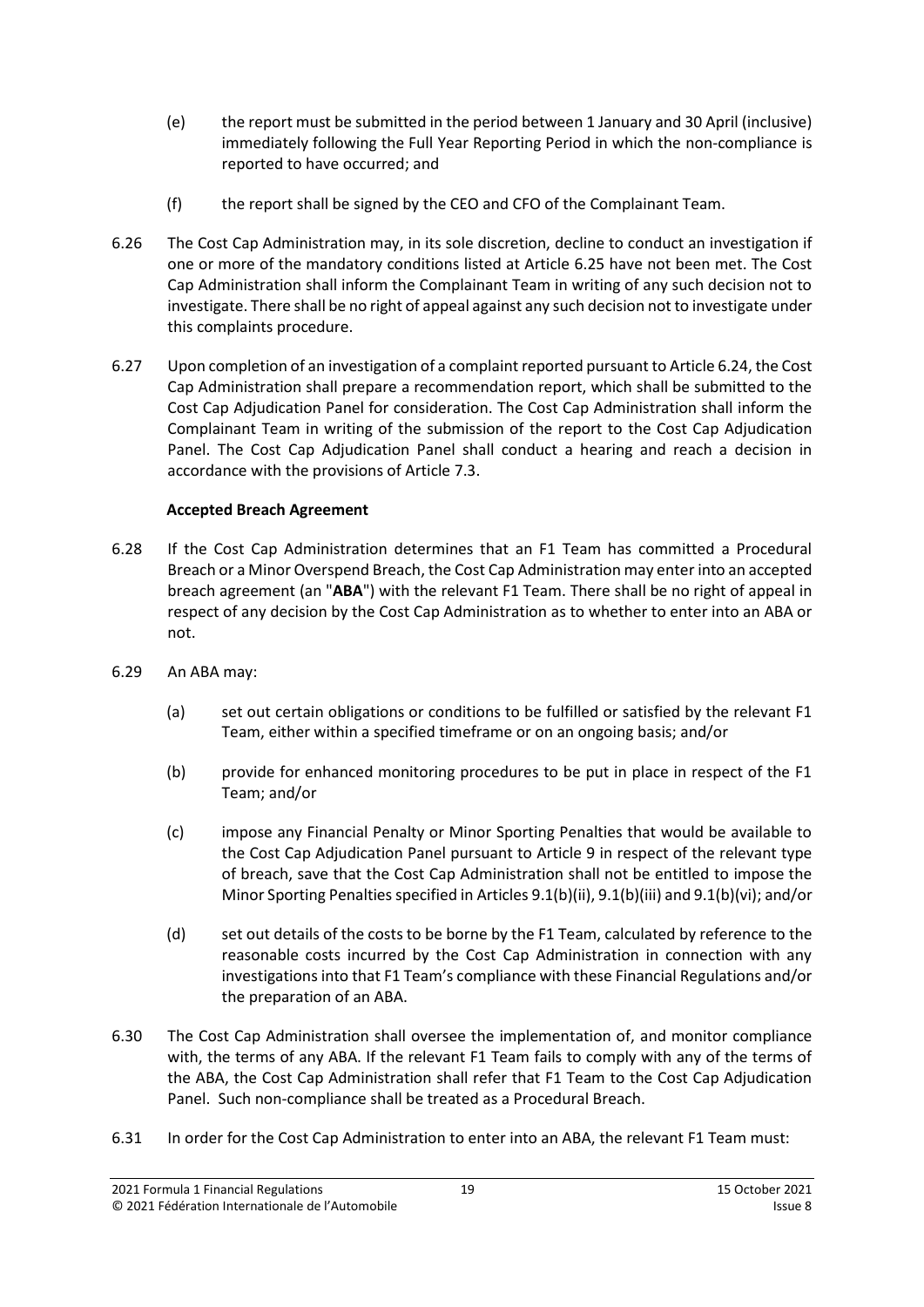- (a) acknowledge that it has breached these Financial Regulations;
- (b) accept, observe and satisfy the sanction(s) and/or enhanced monitoring procedures levied;
- (c) agree to bear the costs detailed in the ABA, as referred to in Article [6.29\(d\);](#page-18-1) and
- (d) waive its right to challenge the ABA.
- 6.32 The Cost Cap Administration will publish a summary of the terms of the ABA, detailing the breach, any sanctions, and any enhanced monitoring procedures, omitting any Confidential Information.

## <span id="page-19-0"></span>**7. COST CAP ADJUDICATION PANEL**

- 7.1 The Cost Cap Adjudication Panel will comprise a panel of independent judges who will hear and determine cases of alleged breach of these Financial Regulations that are referred to it by the Cost Cap Administration, in accordance with these Financial Regulations. Decisions of the Cost Cap Adjudication Panel may be appealed to the ICA. The Cost Cap Adjudication Panel and, ultimately, the ICA have final authority in determining whether or not an F1 Team has complied with these Financial Regulations.
- 7.2 The Cost Cap Administration will refer a case to the Cost Cap Adjudication Panel in the following circumstances:
	- (a) the Cost Cap Administration determines the F1 Team has committed a Procedural Breach and/or a Minor Overspend Breach and an ABA has not been entered into or is not deemed appropriate; or
	- (b) the Cost Cap Administration determines the F1 Team has committed a Non-Submission Breach or a Material Overspend Breach; or
	- (c) an F1 Team has entered into an ABA but has failed to comply with the terms of such ABA; or
	- (d) following an investigation by the Cost Cap Administration of a complaint reported by a Complainant Team pursuant to Article 6.20 of these Financial Regulations.
- <span id="page-19-1"></span>7.3 Following a referral from the Cost Cap Administration the Cost Cap Adjudication Panel shall conduct a hearing and reach a decision.
- <span id="page-19-2"></span>7.4 The Cost Cap Adjudication Panel shall comprise a minimum of six judges and a maximum of twelve judges (the "**Judges**") elected by the FIA General Assembly in accordance with the FIA Statutes from among the candidates proposed by either:
	- (a) the FIA Sport Members entitled to vote (as per Articles 3.1 and 3.3 of the FIA Statutes); or
	- (b) a group of not less than five F1 Teams.
- 7.5 Every two years the Judges shall elect amongst themselves a President (the "**President of the Cost Cap Adjudication Panel**") and a Vice-President of the Cost Cap Adjudication Panel.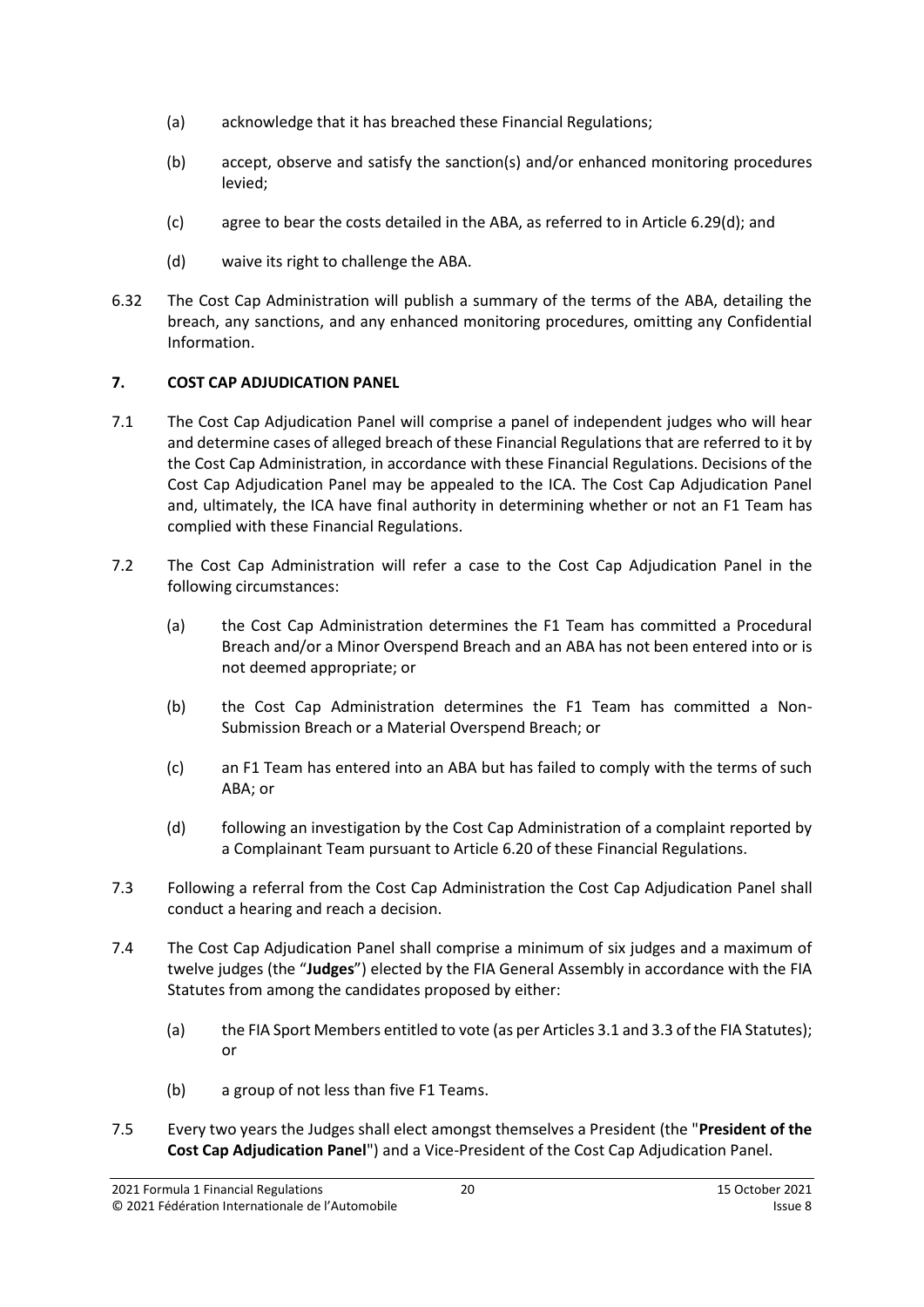- 7.6 In case of impediment, the President of the Cost Cap Adjudication Panel shall be replaced by the Vice-President.
- 7.7 Each Judge's mandate shall take effect on 1 January following their election. They shall each serve a four-year mandate, which shall be capable of renewal twice, subject to the transitory provisions specified in the FIA Statutes.
- 7.8 If a seat becomes vacant for whatever reason and should the number of serving Judges fall below six, the General Assembly shall elect a replacement for the remainder of the mandate.
- 7.9 For each case, the judging panel shall comprise at least three Judges of which at least one Judge shall have been elected to the Cost Cap Adjudication Panel following his or her proposal by a group of five F1 Teams. The members of the relevant judging panel shall be appointed by the President of the Cost Cap Adjudication Panel.
- <span id="page-20-0"></span>7.10 Members of the relevant judging panel must have no conflict of interest (as defined in the FIA Code of Ethics) with the matter in question. In cases of doubt, the President of the Cost Cap Adjudication Panel (or, if he or she are themselves concerned, the Vice‐President) shall determine whether or not a Judge has a conflict of interest but will not be required to explain their decision.
- 7.11 If a member of the relevant judging panel is unable, unwilling or unfit to hear the matter (whether because of a conflict of interest, as described in Article [7.10,](#page-20-0) or otherwise) the President of the Cost Cap Adjudication Panel shall appoint a replacement member to the judging panel.

## **Hearings before the Cost Cap Adjudication Panel**

- <span id="page-20-2"></span>7.12 In respect of each hearing, one of the members of the judging panel will be appointed by the President of the Cost Cap Adjudication Panel to act as the President of the judging panel (the "**President of the Hearing**"). The President of the Hearing will be responsible for the conduct of the proceedings, verifying the regularity of the proceedings, ensuring that the rights of the Parties are respected (including their right to confidentiality at the hearing), keeping order during the hearing, and arranging for the drafting of the decision, (which shall be authenticated by his/her signature) as well as his/her notification to the FIA and the Respondent and its publication.
- <span id="page-20-3"></span><span id="page-20-1"></span>7.13 Those present at each hearing may include (together the "**Parties**" and each a "**Party**"):
	- (a) the parties to the proceedings, namely the FIA (as the body responsible for enforcement of these Financial Regulations) and the relevant F1 Team (as the "**Respondent**");
	- (b) the representatives of the FIA and the Respondent;
	- (c) any Witnesses, as permitted under Articles [7.15](#page-21-0) and [7.18;](#page-21-1) and
	- (d) any third party observer(s), as permitted under Articl[e 7.17.](#page-21-2)
- 7.14 The Cost Cap Adjudication Panel may at any time make public its decision to conduct the hearing, and may publish the final decision of the judging panel resolving the proceedings in accordance with Article [7.27,](#page-22-1) but otherwise the proceedings will be confidential and no Party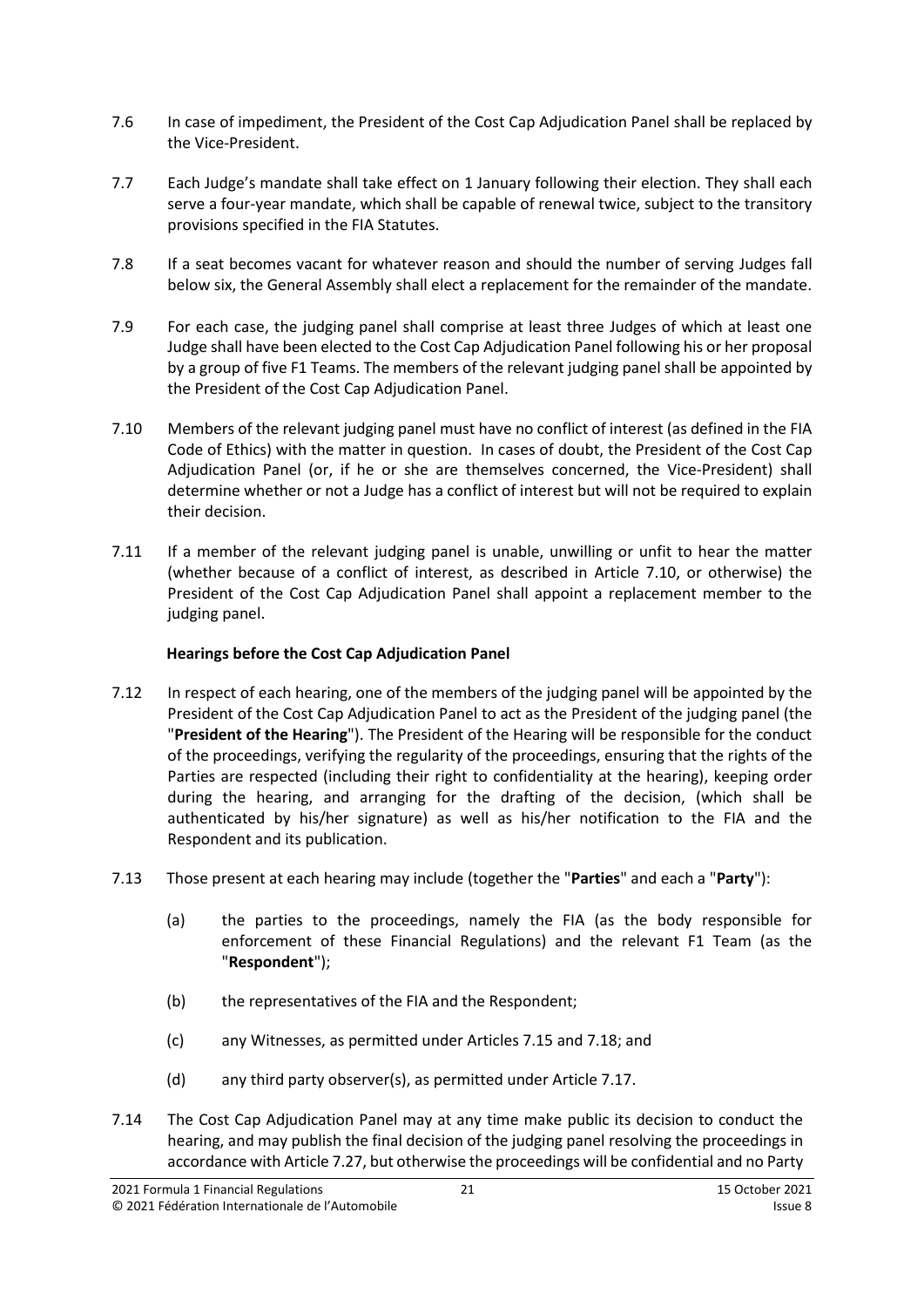may disclose any facts or other information (including Confidential Information) relating to the proceedings either before, during or after the proceedings.

- <span id="page-21-0"></span>7.15 The FIA and the Respondent may submit written evidence from their respective Witness(es) to the President of the Hearing within the prescribed timeframes. If the President of the Hearing considers the evidence to be relevant, he may invite such Witness(es) to attend the hearing in order to answer any questions from the President of the Hearing, and/or the judging panel, and/or the FIA and/or the Respondent. Any Witness invited to attend shall not be authorised to present evidence on any issue which has not been addressed in their written evidence, unless (exceptionally) permission is granted by the President of the Hearing. Requests for the hearing of Witnesses may be refused by the President of the Hearing if he or she, in their sole discretion, considers them to be frivolous, vexatious, excessive and/or unnecessary.
- 7.16 The President of the Hearing will also invite the FIA and the Respondent to set out their respective arguments, where appropriate without the Witnesses being present.
- <span id="page-21-2"></span>7.17 Third parties may only attend the hearing with the permission of the President of the Hearing, which he may grant or deny in his sole discretion. If permission is granted, the third party shall attend the hearing in an observer capacity only. The third party shall not be permitted to make submissions, to present evidence, or to question Witnesses.
- <span id="page-21-1"></span>7.18 The President of the Hearing may decide, if he considers that fairness to the FIA or the Respondent requires it, or that it would assist the judging panel, to hear from any other Witness, in addition to the FIA, the Respondent and each of their Witnesses.
- 7.19 After they have made their statements, the President of the Hearing may direct any Witness to remain in the courtroom and not to speak to any other Witness.
- 7.20 The President of the Hearing will then invite each of the FIA and the Respondent to make their closing statements.
- 7.21 The President of the Hearing may permit a Party to attend via videoconference or other means of communication.
- 7.22 At any point during the hearing, the judging panel may decide, after hearing the Parties but before making a final decision:
	- (a) to request further information; or
	- (b) to postpone proceedings to a later hearing, in particular in order to hear Witnesses.
- 7.23 After the Respondent has had the last word, the hearing will be declared closed and no further submissions or evidence shall be permitted, unless requested by the judging panel after a hearing has been re-opened.
- 7.24 After the close of the hearing, the President of the Hearing will announce the likely time and date when the decision will be pronounced.
- 7.25 The judging panel may decide to re-open the hearing at any point in its deliberation, for instance if it becomes aware of any new fact. In this case, each of the FIA and the Respondent shall be informed by a new notification for the further hearing.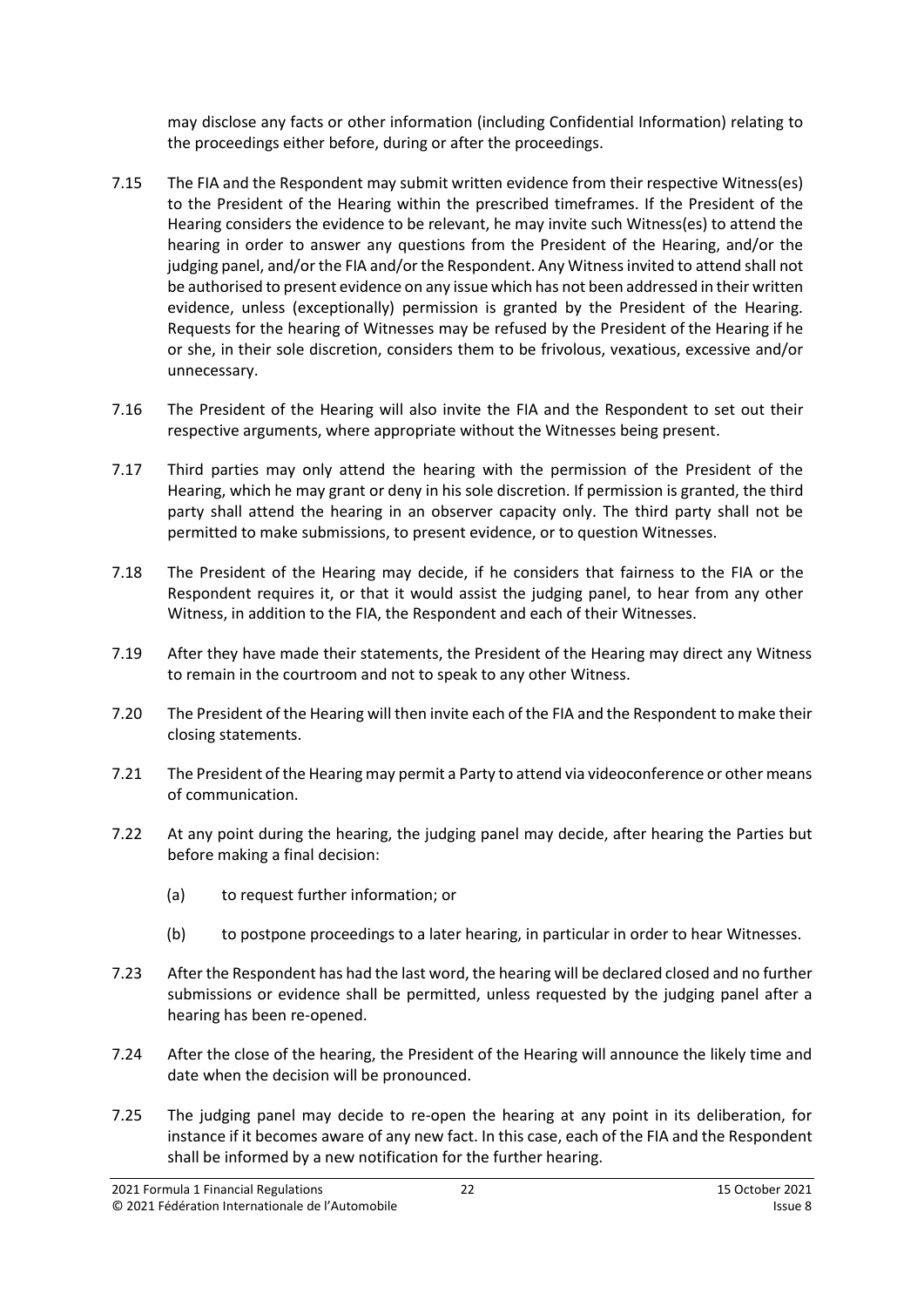#### **Decision**

- 7.26 Following a hearing, the judging panel shall make its decision, which shall:
	- (a) be reached unanimously or else by a majority vote with each member of the judging panel having one vote and in the event of a deadlock the President of the Hearing having a further casting vote;
	- (b) be in writing in the English language;
	- (c) state the reasons for its decision;
	- (d) be notified to each of the FIA and the Respondent;
	- (e) in the event that an F1 Team is found to have been in breach of these Financial Regulations, contain details of:
		- (i) any sanction (which shall be determined in accordance with Article [9\)](#page-25-0); and
		- (ii) the costs to be borne by the F1 Team, which shall be calculated by reference to the reasonable costs incurred by the Cost Cap Administration and the Cost Cap Adjudication Panel in connection with any investigation and/or adjudication. In the event that the reasonable costs incurred by the Cost Cap Administration are disputed, the judging panel shall determine them; and
	- (f) in the event that an F1 Team is found to have complied with these Financial Regulations, contain instructions to the Cost Cap Administration to issue a compliance certificate.
- <span id="page-22-1"></span>7.27 The Cost Cap Adjudication Panel will publish the decision of the judging panel and the grounds upon which they are based, save for any Confidential Information.
- 7.28 If, within three months of the date of notification of a decision by the Cost Cap Adjudication Panel, any important new evidence is discovered which was unknown during the case before the Cost Cap Adjudication Panel and which could call into question, or cause the Cost Cap Adjudication Panel to modify, its decision, the Cost Cap Adjudication Panel may, within three months from the date of it being notified of such important new evidence, choose to reexamine its decision, following a process that respects both the rights of the Parties and the terms of these Financial Regulations.

## **Appeals**

- 7.29 The ICA is the independent judicial body of that name, established under the FIA Statutes and the FIA Judicial and Disciplinary Rules to act as the final appeal court for international motor sport.
- 7.30 An appeal of a decision by the Cost Cap Adjudication Panel can be made by either the F1 Team in question, the FIA or those individuals listed in Article 9.8(b) of these Financial Regulations who are the subject of a decision by the Cost Cap Adjudication Panel, and shall be heard by the ICA in accordance with the FIA Judicial and Disciplinary Rules.

## <span id="page-22-0"></span>**8. CATEGORIES OF BREACH**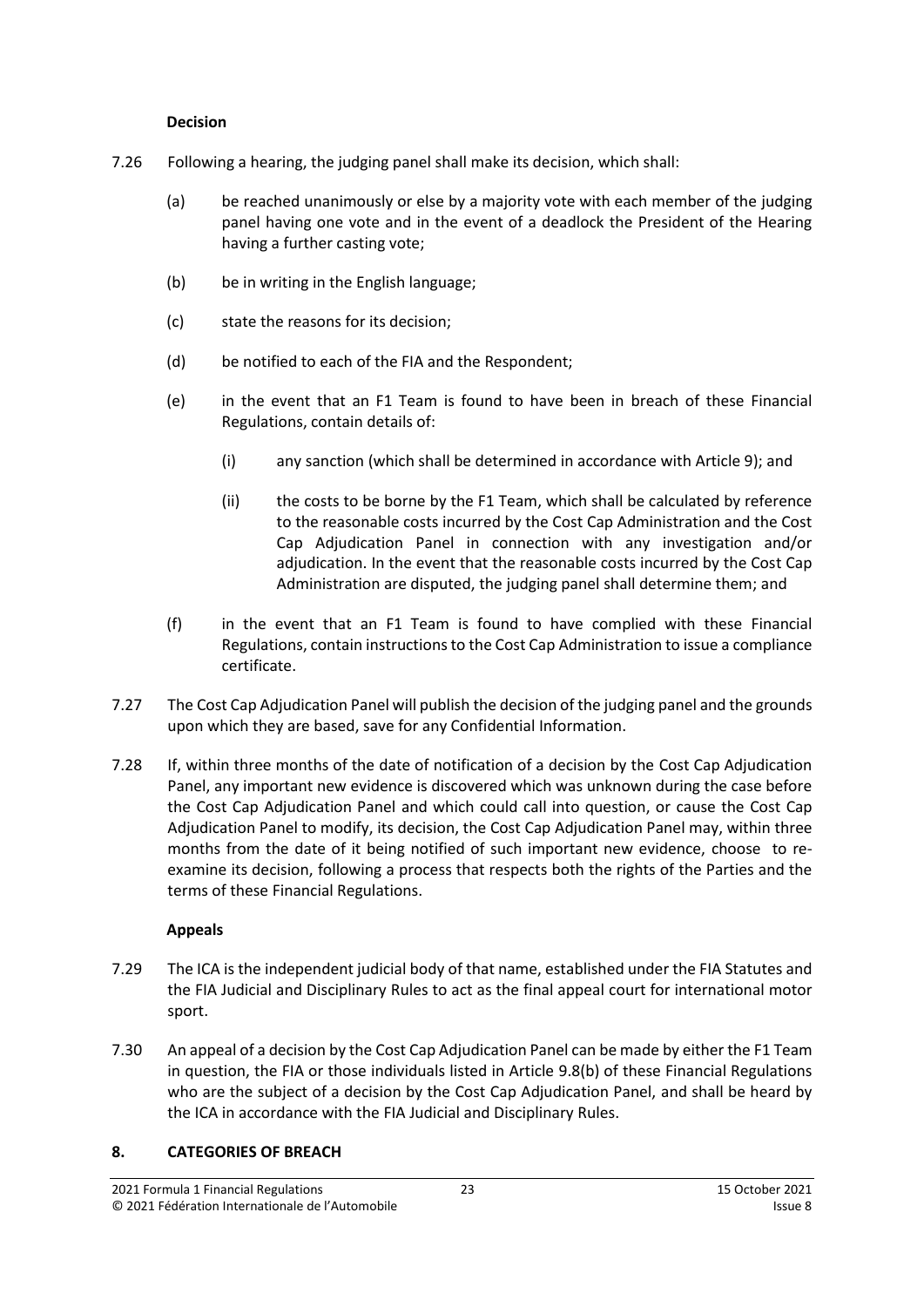#### **Procedural Breach**

- <span id="page-23-2"></span>8.1 A "**Procedural Breach**" arises when an F1 Team breaches a procedural aspect of these Financial Regulations (including any Determination), except that a Non-Submission Breach, as defined in Article [8.7,](#page-24-0) does not constitute a Procedural Breach.
- 8.2 Examples of Procedural Breaches include:
	- (a) making a Late Submission;
	- (b) failing to submit Interim Reporting Documentation by the Interim Reporting Deadline;
	- (c) failing to cooperate with or respond to a written request for information, documentation or clarification from the Cost Cap Administration within the timeframe imposed by the Cost Cap Administration;
	- (d) delaying, impeding or frustrating the exercise by the Cost Cap Administration of its regulatory function, including an investigation conducted under the Financial Regulations, or any attempt to do so;
	- (e) submitting Reporting Documentation that is inaccurate, incomplete or misleading;
	- (f) failing to comply with the terms of an ABA;
	- (g) failing to comply with the requirements of Articles [1.8,](#page-1-1) [1.9](#page-2-1) o[r 1.10;](#page-2-2) or
	- (h) failing to submit information or documentation required by any Determination by the applicable deadline included in that Determination.
- 8.3 In the event the Cost Cap Adjudication Panel determines that an F1 Team has committed a Procedural Breach, the Cost Cap Adjudication Panel shall impose a Financial Penalty, unless:
	- (a) the Cost Cap Adjudication Panel determines that sufficient mitigating factors exist to justify taking no further action; or
	- (b) the Cost Cap Adjudication Panel determines that a sufficient aggravating factor(s) exist, in which case it shall impose a Minor Sporting Penalty in addition to the Financial Penalty, or in lieu of the Financial Penalty.

#### **Late and Non-Submission of Full Year Reporting Documentation**

- <span id="page-23-1"></span>8.4 In the event that an F1 Team does not submit the Full Year Reporting Documentation by the Full Year Reporting Deadline (a "**Late Submission**"), the Cost Cap Administration shall issue a late submission notice ("**Late Submission Notice**") to the F1 Team (the "**Late Submitting Team**").
- <span id="page-23-0"></span>8.5 Each Late Submitting Team shall, within 48 hours of receipt of the Late Submission Notice, provide the Cost Cap Administration with a written explanation of the reasons for its Late Submission.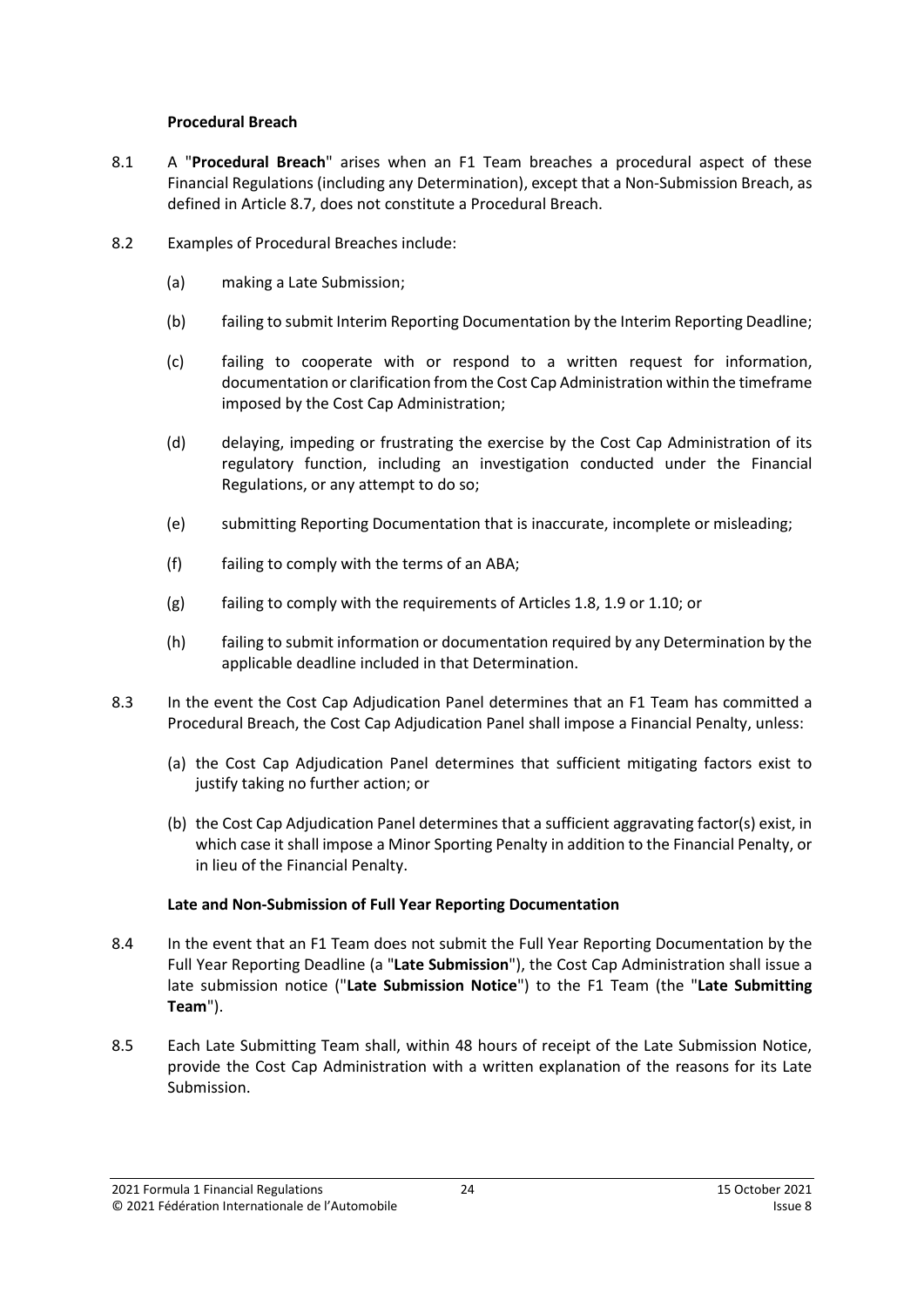- <span id="page-24-1"></span>8.6 The Cost Cap Administration may grant the Late Submitting Team an extension to the Full Year Reporting Deadline provided that it is satisfied with the written explanation pursuant to Articl[e 8.5](#page-23-0) (the "**Extended Reporting Deadline**").
- <span id="page-24-0"></span>8.7 In the event that a Late Submitting Team:
	- (a) does not provide a written response to a Late Submission Notice within the specified time;
	- (b) provides a written response to a Late Submission Notice within the specified time but such response is deemed unsatisfactory by the Cost Cap Administration; or
	- (c) does not submit the Full Year Reporting Documentation by the Extended Reporting Deadline,

the Late Submitting Team shall have committed a Non-Submission Breach and shall be immediately referred to the Cost Cap Adjudication Panel.

- <span id="page-24-3"></span>8.8 An F1 Team that submits a Subset Cost Cap Reporting Template as part of its Full Year Reporting Documentation when such F1 Team has failed to meet the applicable deadlines in order to use Subset Accounts stipulated by the Cost Cap Administration via a Determination shall have committed a Non-Submission Breach.
- 8.9 In the event the Cost Cap Adjudication Panel determines that an F1 Team has committed a Non-Submission Breach, the Cost Cap Adjudication Panel shall impose a Constructors' Championship points deduction in accordance with Article  $9.1(c)(i)$  and additionally may impose a Financial Penalty and/or any other Material Sporting Penalties.

#### **Minor Overspend Breach**

- <span id="page-24-2"></span>8.10 A "**Minor Overspend Breach**" arises when:
	- (a) an F1 Team submits its Full Year Reporting Documentation and Relevant Costs reported therein exceed the Cost Cap by less than 5%; or
	- (b) following the review of an F1 Team's Full Year Reporting Documentation (including, where applicable, the conclusion of any investigation undertaken by the Cost Cap Administration and/or the Independent Audit Firm appointed by the Cost Cap Administration), the F1 Team's Relevant Costs have been determined to exceed the Cost Cap by less than 5%.
- 8.11 In the event the Cost Cap Adjudication Panel determines that an F1 Team has committed a Minor Overspend Breach, the Cost Cap Adjudication Panel may impose a Financial Penalty and/or any Minor Sporting Penalties.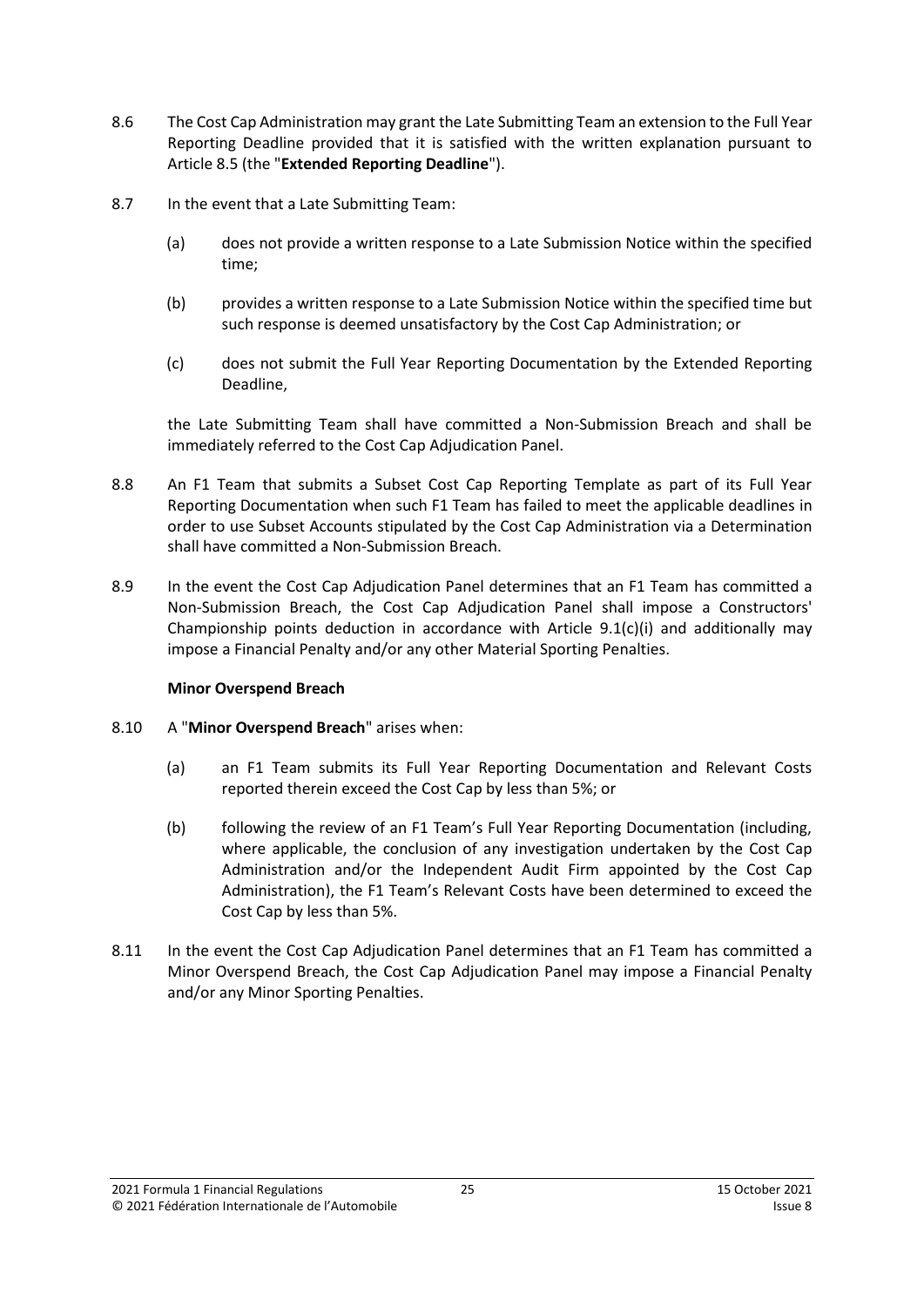#### **Material Overspend Breach**

- <span id="page-25-1"></span>8.12 A "**Material Overspend Breach**" arises when:
	- (a) an F1 Team submits its Full Year Reporting Documentation and Relevant Costs reported therein exceed the Cost Cap by 5% or more; or
	- (b) following the review of an F1 Team's Full Year Reporting Documentation (including, where applicable, the conclusion of any investigation undertaken by the Cost Cap Administration and/or the Independent Audit Firm appointed by the Cost Cap Administration), the F1 Team's Relevant Costs have been determined to exceed the Cost Cap by 5% or more.
- 8.13 In the event the Cost Cap Adjudication Panel determines that an F1 Team has committed a Material Overspend Breach, the Cost Cap Adjudication Panel shall impose a Constructors' Championship points deduction in accordance with Article  $9.1(c)(i)$  and additionally may impose a Financial Penalty and/or any other Material Sporting Penalties.

## **Aggravating or mitigating factors**

- 8.14 In determining the sanctions appropriate for a particular case, the Cost Cap Adjudication Panel shall take into account any aggravating or mitigating factors.
- 8.15 Examples of aggravating factors include:
	- (a) any element of bad faith, dishonesty, wilful concealment or fraud;
	- (b) multiple breaches of these Financial Regulations in the Reporting Period in question;
	- (c) breaches of these Financial Regulations in respect of a previous Reporting Period;
	- (d) quantum of breach of the Cost Cap; and
	- (e) failure to co-operate with the Cost Cap Administration and/or Independent Audit Firm appointed by the Cost Cap Administration.
- 8.16 Examples of mitigating factors include:
	- (a) voluntary disclosure of a breach to the Cost Cap Administration;
	- (b) track record of compliance with these Financial Regulations in previous Reporting Periods;
	- (c) unforeseen Force Majeure Events; and
	- (d) full and unfettered co-operation with the Cost Cap Administration and/or the Independent Audit Firm appointed by the Cost Cap Administration.

#### <span id="page-25-0"></span>**9. SANCTIONS FOR BREACH**

#### **Sanctions**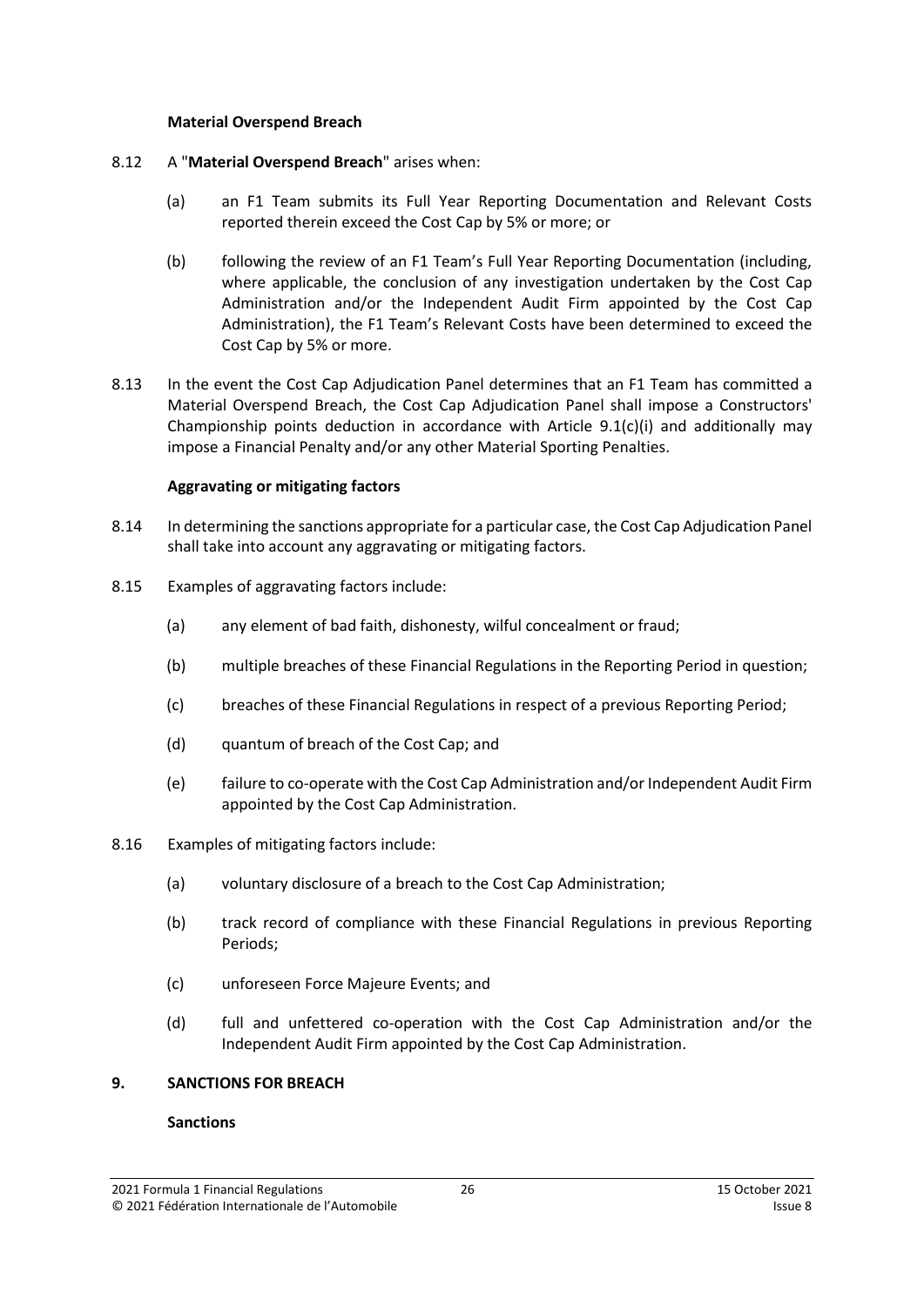- <span id="page-26-7"></span><span id="page-26-6"></span><span id="page-26-5"></span><span id="page-26-0"></span>9.1 The following sanctions may be imposed for breach of these Financial Regulations as set out in Article [8:](#page-22-0)
	- (a) A "**Financial Penalty**", meaning a fine in an amount to be determined on a case by case basis.
	- (b) A "**Minor Sporting Penalty**", meaning one or more of the following:
		- (i) public reprimand;
		- (ii) deduction of Constructors' Championship points awarded for the Championship that took place within the Reporting Period of the breach;
		- (iii) deduction of Drivers' Championship points awarded for the Championship that took place within the Reporting Period of the breach;
		- (iv) suspension from one or more stages of a Competition or Competitions, excluding for the avoidance of doubt the race itself;
		- (v) limitations on ability to conduct aerodynamic or other Testing; and/or
		- (vi) reduction of the Cost Cap,

<span id="page-26-2"></span><span id="page-26-1"></span>provided that the penalty specified in Article [9.1\(b\)\(vi\)](#page-26-2) shall only be applied with respect to the Full Year Reporting Period immediately following the date of the imposition of the sanction (and subsequent Full Year Reporting Periods, where applicable).

- <span id="page-26-4"></span><span id="page-26-3"></span>(c) A "**Material Sporting Penalty**", meaning one or more of the following:
	- (i) deduction of Constructors' Championship points awarded for the Championship that took place within the Reporting Period of the breach;
	- (ii) deduction of Drivers' Championship points awarded for the Championship that took place within the Reporting Period of the breach;
	- (iii) suspension from one or more stages of a Competition or Competitions, excluding for the avoidance of doubt the race itself;
	- (iv) limitations on the ability to conduct aerodynamic or other Testing;
	- (v) suspension from an entire Competition or Competitions, including for the avoidance of doubt the race itself;
	- (vi) exclusion from the Championship; or
	- (vii) reduction of the Cost Cap,

provided that the penalty specified in Article 9.[1\(c\)\(vii\)](#page-26-4) shall only be applied with respect to the Full Year Reporting Period immediately following the date of the imposition of the sanction (and subsequent Full Year Reporting Periods, where applicable).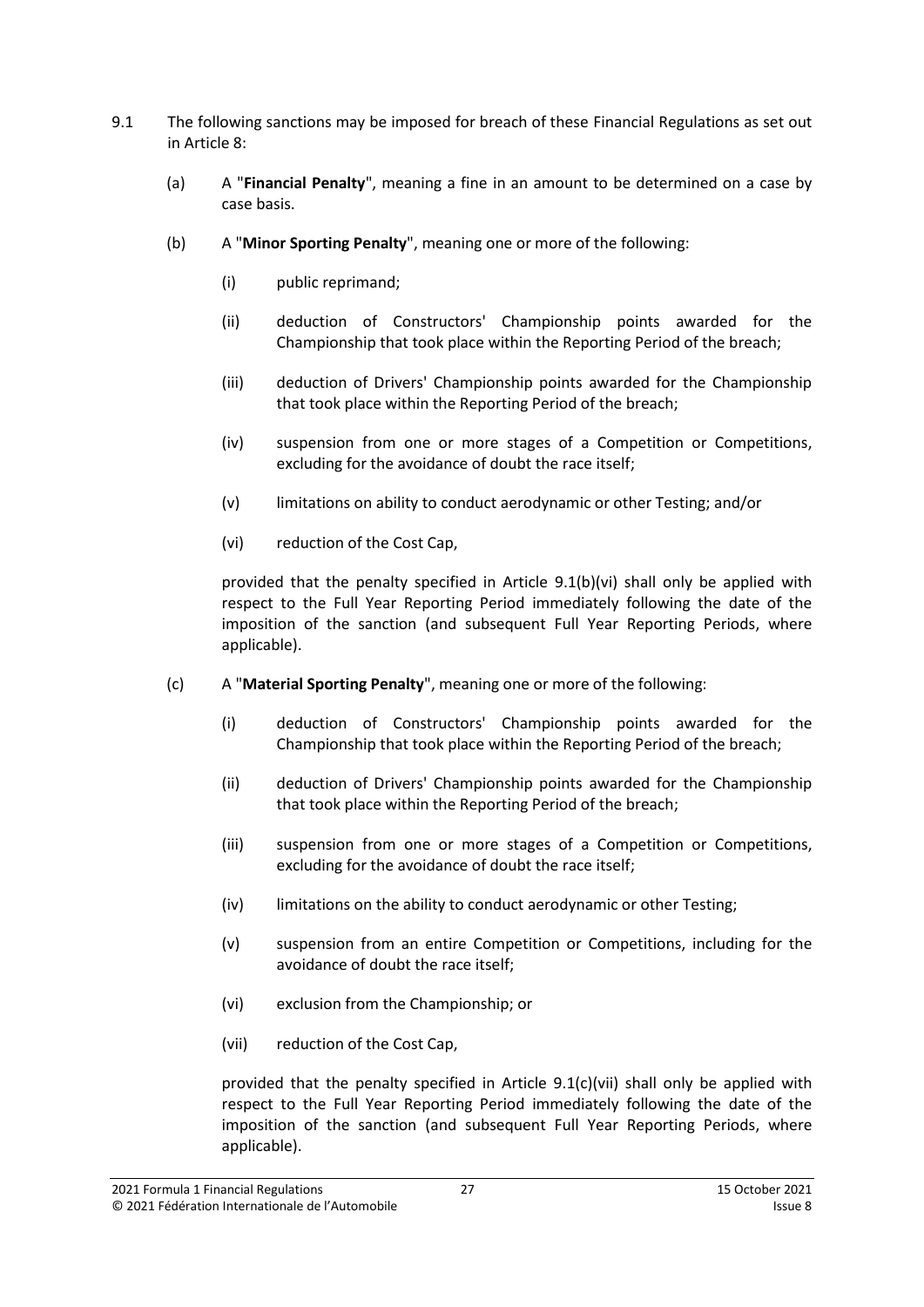#### **Enhanced monitoring and suspended sanctions**

- 9.2 In addition to any of the sanctions listed in Article [9.1,](#page-26-5) the Cost Cap Adjudication Panel has the power to impose enhanced monitoring in respect of an F1 Team.
- 9.3 At its sole discretion, the Cost Cap Adjudication Panel may suspend the application of any imposed sanction in whole or in part.
- 9.4 For the avoidance of doubt, in the event of an appeal of any decision, the application of all imposed sanctions shall be suspended until final decision is made by the ICA.

## **Payment of a Financial Penalty**

- 9.5 Payment of all fines under these Financial Regulations shall be made within 30 days of the date of the relevant decision. In the event an appeal is made, payment shall be suspended until the outcome of the appeal is determined.
- 9.6 Subject to Article 9.5, any delay in the payment of all fines under these Financial Regulations automatically divests the F1 Team concerned of the right to participate in the Championship until that payment has been made.
- 9.7 Without prejudice to Article 9.6, interest shall be payable by the F1 Team to the FIA in respect of any fines not paid by the due date, accruing daily on the principal amount outstanding from the due date until the date of actual payment, at a rate of 2% above the US Federal Reserve System federal funds rate on the relevant due date.

## **Individual responsibility**

- 9.8 In the event that:
	- (a) an F1 Team's Full Year Reporting Documentation is incomplete, inaccurate or misleading in any material respect; and
	- (b) the Cost Cap Adjudication Panel determines that that F1 Team's CEO, CFO, Team Principal and/or Technical Director was aware, or ought reasonably to have been aware, of the same,

the Cost Cap Adjudication Panel may impose any of the sanctions permitted under the International Sporting Code on the individual(s) concerned, with the exclusion of fines.

## <span id="page-27-0"></span>**10. SOFT IMPLEMENTATION**

In respect of Reporting Documentation relating to the Full Year Reporting Period ending on 31 December 2020:

- (a) the provisions of Articles [2.1](#page-2-3) and [5.1](#page-13-2) shall be read and construed as if such Articles state that the F1 Team "may" (rather than "must") undertake such obligation(s);
- (b) the provisions of Articles  $3.1(x)$ ,  $3.1(y)$ ,  $4.1(a)(ii)$ ,  $4.1(e)$ ,  $4.1(i)$ ,  $4.1(k)$  and [5.2](#page-13-3) shall not apply;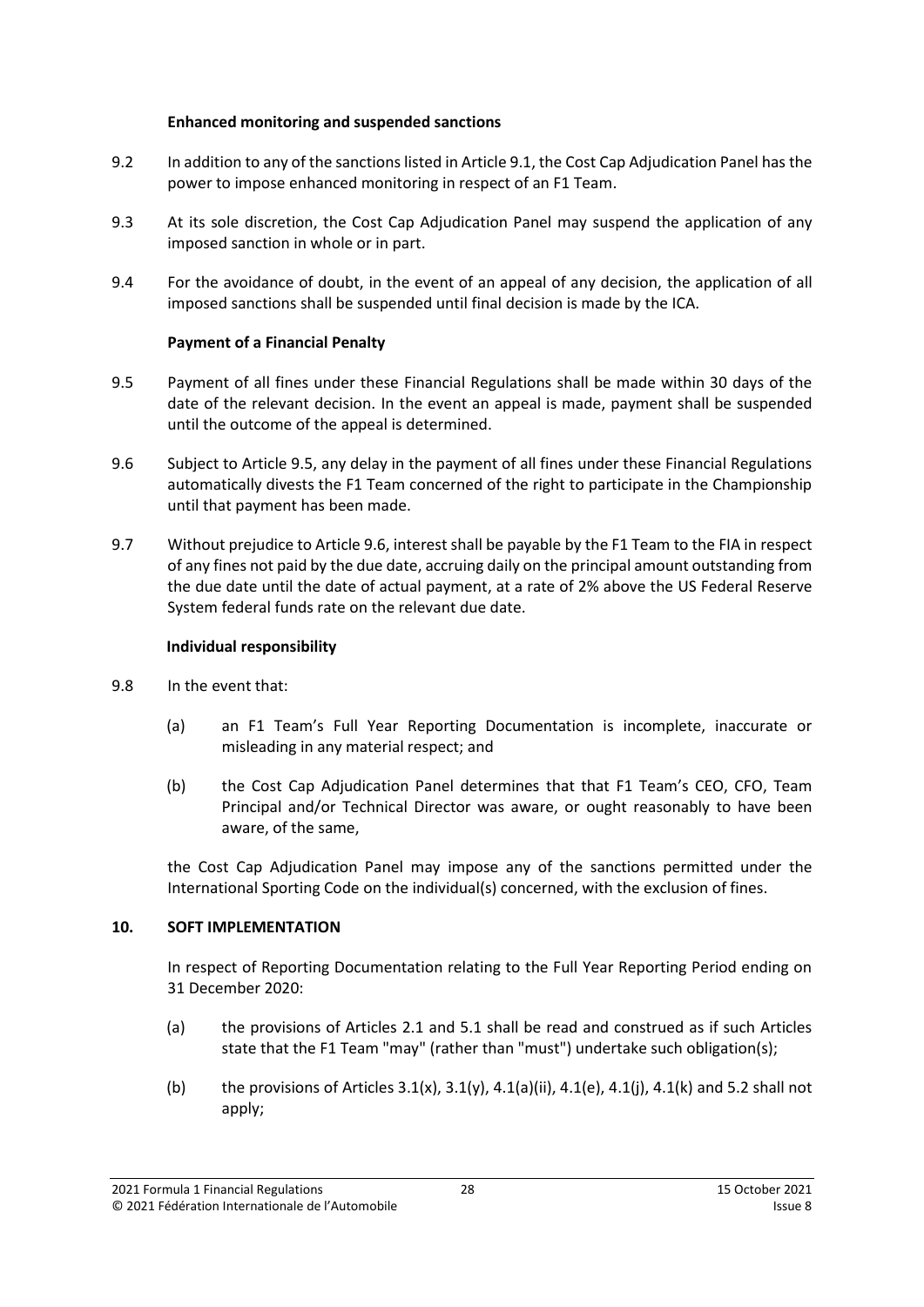- (c) the provisions of Articles [6.10\(a\)](#page-14-0) and [6.10\(b\)](#page-14-1) shall each be read and construed as if such Article states that in such circumstance, the Cost Cap Administration will confirm in writing to each F1 Team whether it has complied with these Financial Regulations or not, as the case may be;
- (d) the definition of "Full Year Financial Reporting Documentation" in the Appendix to these Financial Regulations shall be read and construed as if such Article states that Full Year Financial Reporting Documentation shall constitute those documents listed in paragraph (a) of that definition, unless the F1 Team has been granted approval by the Cost Cap Administration to supply those documents listed in paragraph (b) of that definition, in which case those documents shall constitute that F1 Team's Full Year Financial Reporting Documentation; and
- (e) no F1 Team will be subject to any investigation, hearing or sanction in respect of noncompliance with these Financial Regulations and the provisions of these Financial Regulations shall be read and construed accordingly.

#### <span id="page-28-0"></span>**11. ARRANGEMENTS FOR NEW ENTRANTS**

An F1 Team that has been granted an FIA Super Licence for participation in the Championship must comply with these Financial Regulations in respect of the Full Year Reporting Period ending on 31 December immediately prior to the first Championship season in which such F1 Team participates, except that it shall not be required to comply with Article [5.2](#page-13-3) in respect of that period.

#### <span id="page-28-1"></span>**12. AMENDMENTS TO THE REGULATIONS IN RESPECT OF THE FULL YEAR REPORTING PERIOD ENDING ON 31 DECEMBER 2022 AND EACH SUBSEQUENT REPORTING PERIOD**

12.1 In respect of the Full Year Reporting Period ending on 31 December 2022 and each subsequent Full Year Reporting Period, the following amendments to these Financial Regulations shall apply:

#### **Amendment to the definition of "Power Unit Supply Perimeter":**

"**Power Unit Supply Perimeter**" has the meaning set out in the Technical Regulations in force during the applicable Reporting Period.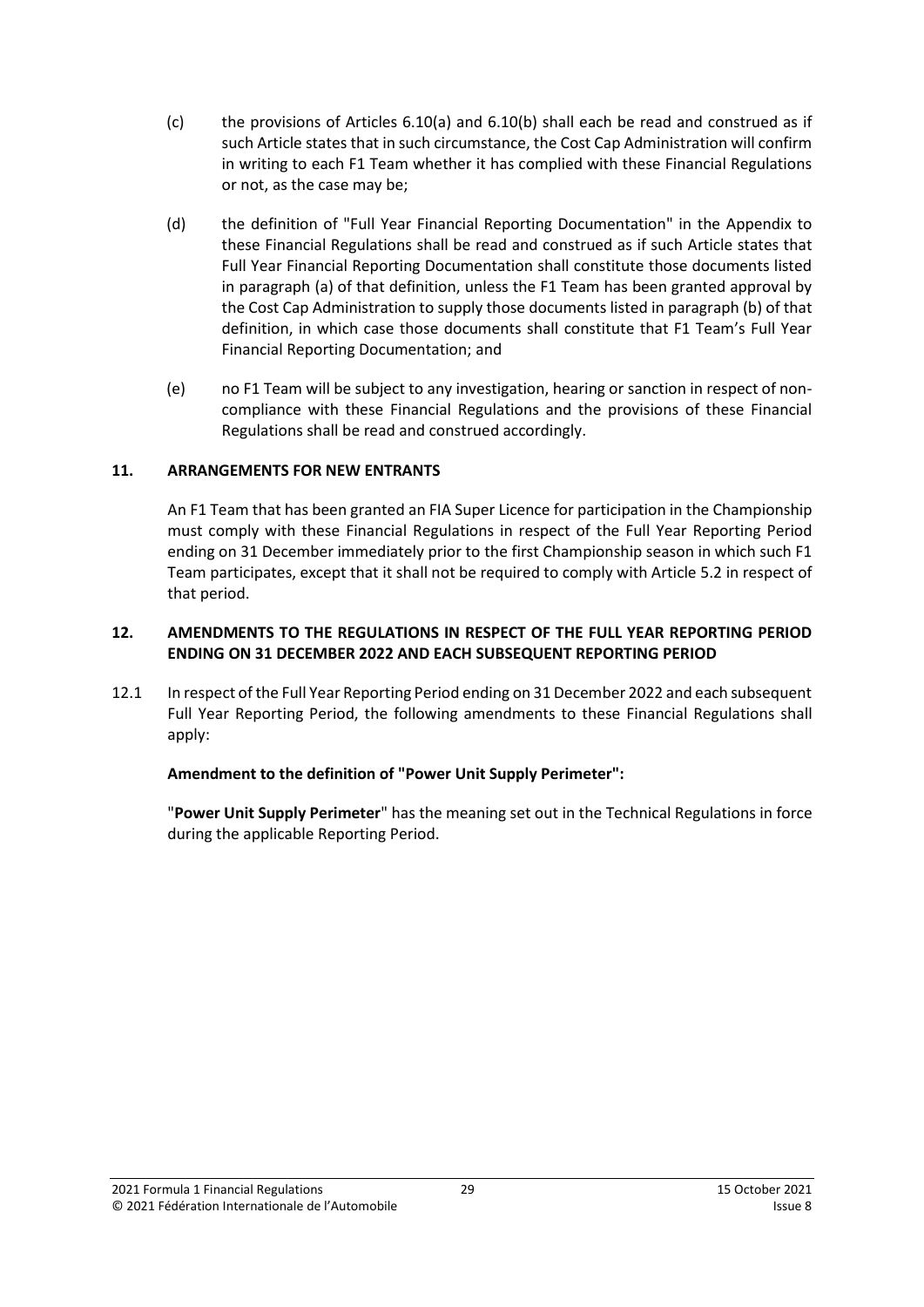#### **APPENDIX**

## **DEFINITIONS AND INTERPRETATION**

<span id="page-29-0"></span>In these Financial Regulations, the following words and expressions have the meanings set out opposite them:

"**ABA**" means an accepted breach agreement entered into between the Cost Cap Administration and the relevant F1 Team, as set out in Article [6.28.](#page-18-0)

## "**Activities To Enable The Supply Of Power Units**" means:

- (a) the research, development and design of Power Units;
- (b) the manufacture and assembly of Power Units, including the testing of systems and components that comprise Power Units, supplied to any F1 Team;
- (c) the provision of track support activities relating to the operation of Power Units by any F1 Team, as set out in Appendix 9A of the Sporting Regulations; and
- (d) the purchase and / or manufacture of F1 Car components provided to a Power Unit supplier for the Sole Purpose Of Testing Power Units For Performance And Reliability on either a Power Unit Test Bench or a Power Train Test Bench .

"**Adjustments**" means the adjustments to Total Costs of the Reporting Group set out in Articl[e 4.](#page-8-0)

"**Alternative Fuel and Oil**" means fuel and oil from a supplier other than the supplier that has been specified by the Power Unit supplier to be used with the Power Units that it supplied to the F1 Team;

## "**Applicable Rate**" means:

- (a) the Initial Applicable Rate; or
- (b) the average of the daily exchange rates published by the US Federal Reserve System (which are available at<https://www.federalreserve.gov/releases/h10/> ) as at such date, +/- 60 days, as the Cost Cap Administration, in its absolute discretion, decides and communicates to the F1 Teams via a Determination no later than 31 October of the Full Year Reporting Period preceding the Full Year Reporting Period in which the Applicable Rate is to take effect.

"**Associate**" means, with respect to an entity, any other entity over which that entity holds Significant Influence, but not Control or Joint Control.

"**Audited Annual Financial Statements**" means annual financial statements prepared in accordance with International Financial Reporting Standards or national accounting standards (as applicable), which have been audited by an Independent Audit Firm. Audited Annual Financial Statements must include:

- (a) a statement of financial position (balance sheet) at the end of the period;
- (b) a statement of financial performance for the period (income statement/profit and loss account);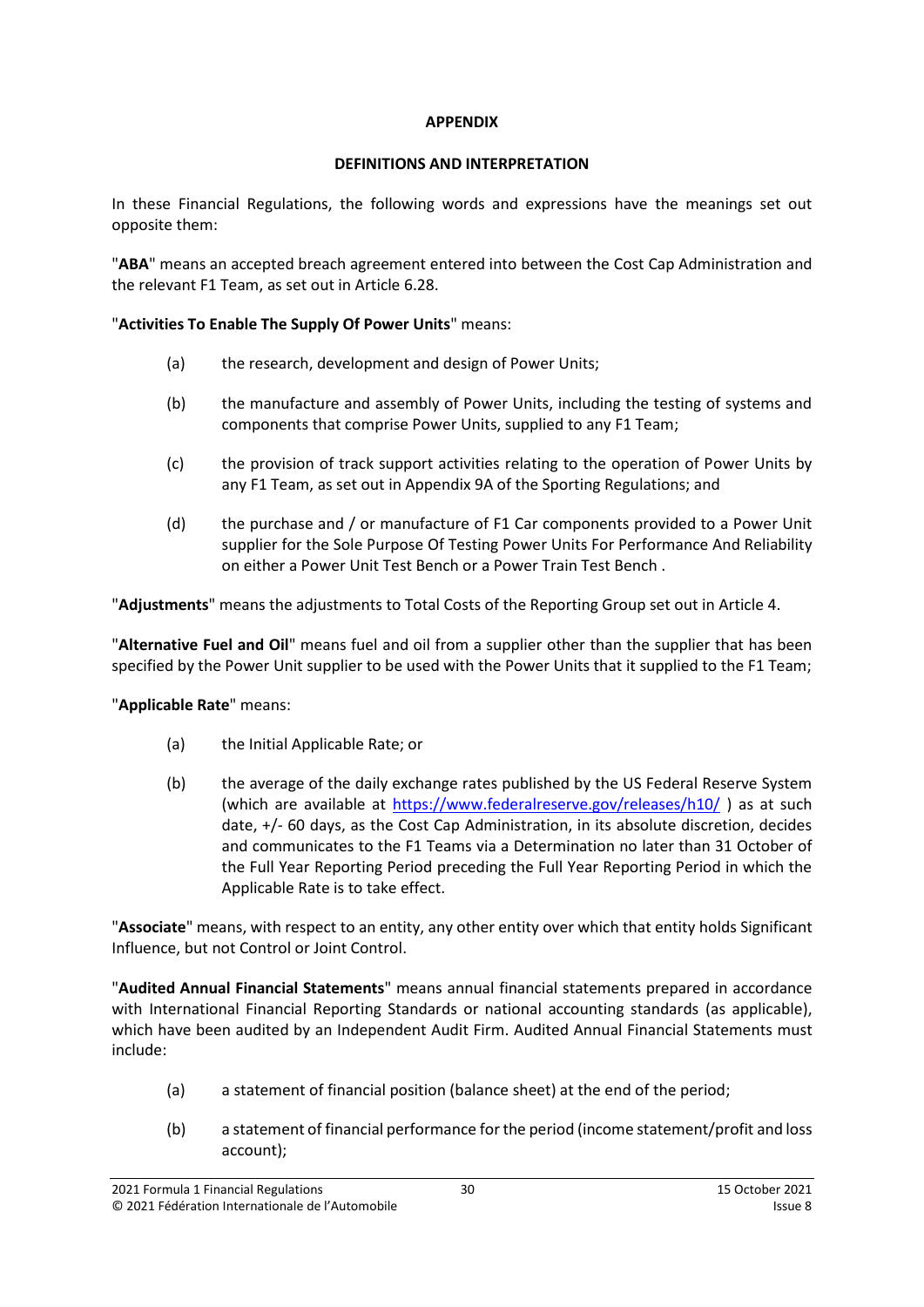- (c) if applicable, a statement of other comprehensive income for the period;
- (d) a statement of changes in equity for the period; and
- (e) notes, comprising a summary of significant accounting policies and other explanatory notes.

"**Buildings**" means any building classified as such in the Audited Annual Financial Statements of each Reporting Group Entity and any of the following assets integrated into such building:

- (a) walls, floors, ceilings, doors, gates, shutters, windows and stairs;
- (b) mains services and systems for electricity, gas and water;
- (c) waste disposal systems;
- (d) sewerage and drainage systems;
- (e) shafts or other structures in which lifts are installed; and
- (f) fire safety systems, lighting systems and air conditioning systems.

"**Capital Expenditure**" means the higher of zero and an amount equal to:

- (a) all costs incurred and recognised in the Audited Annual Financial Statements of each Reporting Group Entity in the Full Year Reporting Period or a previous Full Year Reporting Period as tangible assets and/or as intangible assets, which either:
	- (i) have become available for use during the Full Year Reporting Period, except any such costs in respect of:
		- (A) land, Buildings and leasehold improvements;
		- (B) a tangible asset or an intangible asset for which the depreciation/amortisation is Directly Attributable to Marketing Activities, Heritage Asset Activities, Non-F1 Activities, Human Resources Activities, Legal Activities or Finance Activities;
		- (C) Research and Development costs recognised as intangible assets;
		- (D) goodwill arising from a business combination;
		- (E) amounts capitalised in respect of an F1 Car; and
		- (F) Transitional Capital Expenditure; or
	- (ii) became available for use during any of the four preceding Full Year Reporting Periods, that were originally excluded from Capital Expenditure under paragraph (a)(i)(B) of this definition, but no longer satisfy this exclusion in the Full Year Reporting Period;
	- plus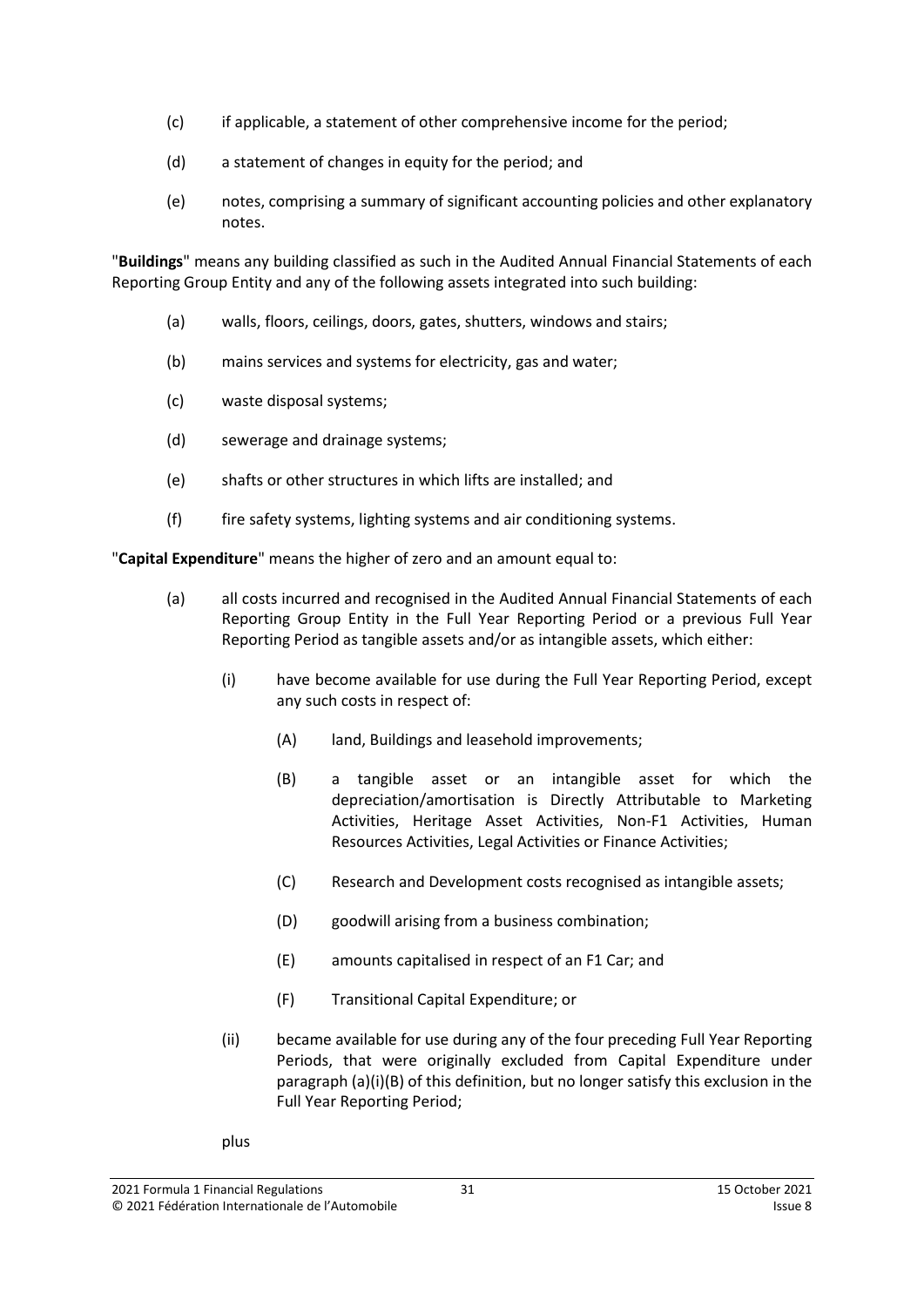- (b) all costs incurred and recognised in the annual financial statements of entities within the F1 Team's Legal Group Structure but outside its Reporting Group in the Full Year Reporting Period or a previous Full Year Reporting Period as tangible assets and/or intangible assets relating to F1 Activities which have become available for use during the Full Year Reporting Period, excluding any such costs:
	- (i) set out in paragraphs (a)(i)(A) to (F) (inclusive) of this definition; and
	- (ii) incurred and recognised in the annual financial statements of an entity that is within the Reporting Group of another F1 Team;

plus

(c) the Fair Value of any tangible assets and/or intangible assets relating to F1 Activities that became available for use prior to the start of the relevant Full Year Reporting Period and are held by an entity within the F1 Team's Legal Group Structure in the relevant Full Year Reporting Period where that entity was not in the Legal Group Structure of the F1 Team in the previous Full Year Reporting Period, excluding any such costs set out in paragraphs (a)(i)(A) to (F) (inclusive) of this definition;

less

- (d) an amount equal to the aggregate of:
	- (i) in respect of any Related Party Transaction or Inter-Team Transaction pursuant to which a Relevant Asset is disposed of, the lower of:
		- (A) the sale proceeds attributable to the disposal of each Relevant Asset; and
		- (B) the Fair Value of each Relevant Asset as at the date of the disposal, as determined by an independent valuation specialist to the satisfaction of the Cost Cap Administration; and
	- (ii) in respect of any other transaction pursuant to which a Relevant Asset is disposed of, the sale proceeds attributable to the disposal of each Relevant Asset,

in each case provided that the Relevant Asset was recorded as a disposal during the Full Year Reporting Period within the Audited Annual Financial Statements of the relevant Reporting Group Entity and was not part of a sale and leaseback arrangement.

## "**Capital Expenditure Amount**" means:

- (a) in respect of the Full Year Reporting Period ending on 31 December 2021, the Capital Expenditure for that Full Year Reporting Period;
- (b) in respect of the Full Year Reporting Period ending on 31 December 2022, the aggregate amount of Capital Expenditure for that Full Year Reporting Period and the preceding Full Year Reporting Period, less the amount of the Adjustment, (if any), made pursuant to Article 4.1(e) in respect of the preceding Full Year Reporting Period;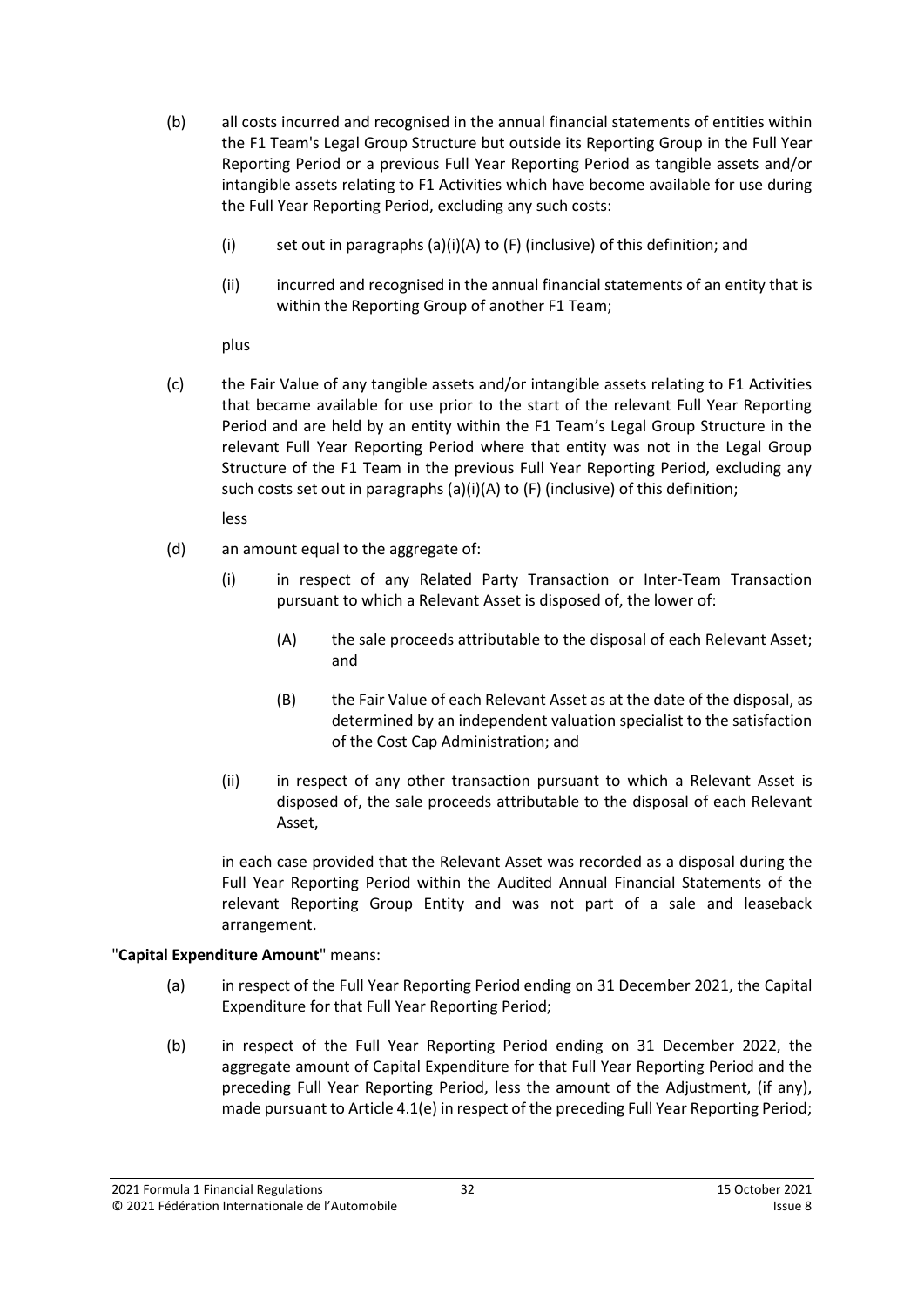- (c) in respect of the Full Year Reporting Period ending on 31 December 2023, the aggregate amount of Capital Expenditure for that Full Year Reporting Period and the preceding two Full Year Reporting Periods, less the cumulative amount of the Adjustments, (if any), made pursuant to Article 4.1(e) in respect of the preceding two Full Year Reporting Periods; or
- (d) in respect of the Full Year Reporting Period ending on 31 December 2024 and each Full Year Reporting Period thereafter, the aggregate amount of Capital Expenditure for the relevant Full Year Reporting Period and the three preceding Full Year Reporting Periods, less the cumulative amount of the Adjustments, (if any), made pursuant to Article 4.1(e) in respect of the preceding three Full Year Reporting Periods.

"**Capital Expenditure Limit**" means:

- (a) in respect of the Full Year Reporting Periods ending on 31 December 2021, 31 December 2022 and 31 December 2023 and 31 December 2024, US Dollars 45,000,000, adjusted (if applicable) for Indexation; and
- (b) in respect of the Full Year Reporting Period ending on 31 December 2025 and each subsequent Full Year Reporting Period, US Dollars 36,000,000, adjusted (if applicable) for Indexation,

provided that where an F1 Team has a Presentation Currency other than US Dollars, the Capital Expenditure Limit for that F1 Team in the relevant Full Year Reporting Period shall be converted from US Dollars into that F1 Team's Presentation Currency at the Initial Applicable Rate. For illustrative purposes, the amount of the Capital Expenditure Limit in selected Presentation Currencies for the Full Year Reporting Periods referred to in paragraph (a) of this definition are as follows (assuming Indexation of zero):

| <b>Presentation Currency</b> |                        |              |                     |  |  |  |
|------------------------------|------------------------|--------------|---------------------|--|--|--|
| <b>US Dollars</b>            | <b>Pounds Sterling</b> | <b>Euros</b> | <b>Swiss Francs</b> |  |  |  |
| (1000)                       | ('000)                 | ('000)       | ('000)              |  |  |  |
| 45,000                       | 35,458                 | 40,976       | 44.82′              |  |  |  |

"**CEO**" means the individual designated as chief executive officer for each F1 Team under the F1 Team's Competitor Staff Registration Submission to the FIA in respect of the Reporting Period.

"**CFO**" meansthe individual designated as chief financial officer for each F1 Team under the F1 Team's Competitor Staff Registration Submission to the FIA in respect of the Reporting Period.

"**Championship**" means the FIA Formula One World Championship, which includes both the Constructors' Championship and the Drivers' Championship.

"**Competition**" means any event entered into the Championship calendar for any year commencing 24 hours before the first practice session is scheduled to take place and ending at the time for the lodging of a protest under the terms of the International Sporting Code or the time when a technical or sporting certification has been carried out under the terms of the International Sporting Code, whichever is the later and "**Competitions**" shall be construed accordingly.

"**Competitor Staff Registration Submission**" means the competitor's staff registration submission in accordance with the International Sporting Code.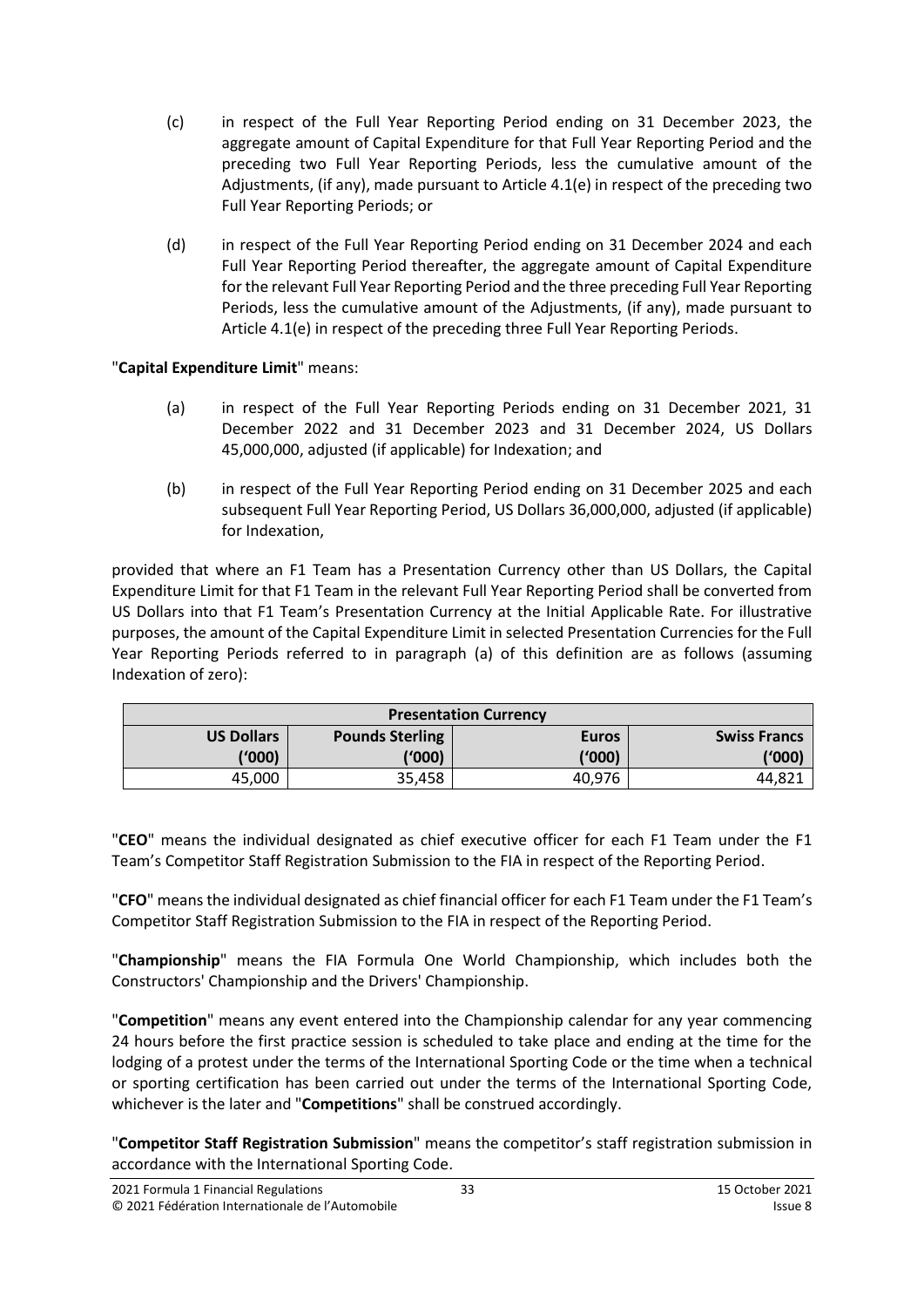"**Complainant Team**" means a F1 Team that submits a report of non-compliance with these Financial Regulations as set out under Article [6.24.](#page-17-2)

"**Confidential Information**" means all confidential information relating to a member of an F1 Team's Legal Group Structure (whether written, oral or in any other format), including any information that would be regarded as confidential by a reasonable business person relating to the business, affairs, customers, clients, suppliers, plans, operations, processes, know-how, financial data, commercially sensitive information, designs, trade secrets or software of the F1 Team and/or of any member of the F1 Team's Legal Group Structure.

<span id="page-33-0"></span>"**Connected Party**" means, in relation to a Relevant Person:

- (a) any family member of such Relevant Person, where family member means:
	- (i) a spouse, domestic partner or civil partner;
	- (ii) any other person with whom the Relevant Person lives as partner in an enduring family relationship;
	- (iii) children or step-children of the Relevant Person or of any person falling within paragraph [\(a\)\(i\)](#page-33-0) of this definition;
	- (iv) any children or step-children of a person falling within paragraph [\(a\)\(ii\)](#page-33-0) of this definition who live with the Relevant Person and have not attained the age of 18;
	- (v) siblings;
	- (vi) parents; and
	- (vii) dependants of the Relevant Person or of any person falling within paragraph [\(a\)\(i\)](#page-33-0) of this definition;
- (b) any agent or representative acting on behalf of the Relevant Person;
- (c) any body corporate in relation to which a Relevant Person or any of the categories of person identified within paragraphs (a) and (b) of this definition is:
	- (i) beneficially entitled to 20% or more of the entire issued share capital of that body corporate; or
	- (ii) entitled to exercise or control the exercise of more than 20% of the voting power at any general meeting of that body corporate; and
- (d) any company, trust, partnership, or other body, organisation or mechanism established or operating directly or indirectly in whole or in part for the benefit of or in respect of the Relevant Person or any or all of the other categories of person referred to in this definition.

"**Consideration**" comprises:

(a) in the context of an employee: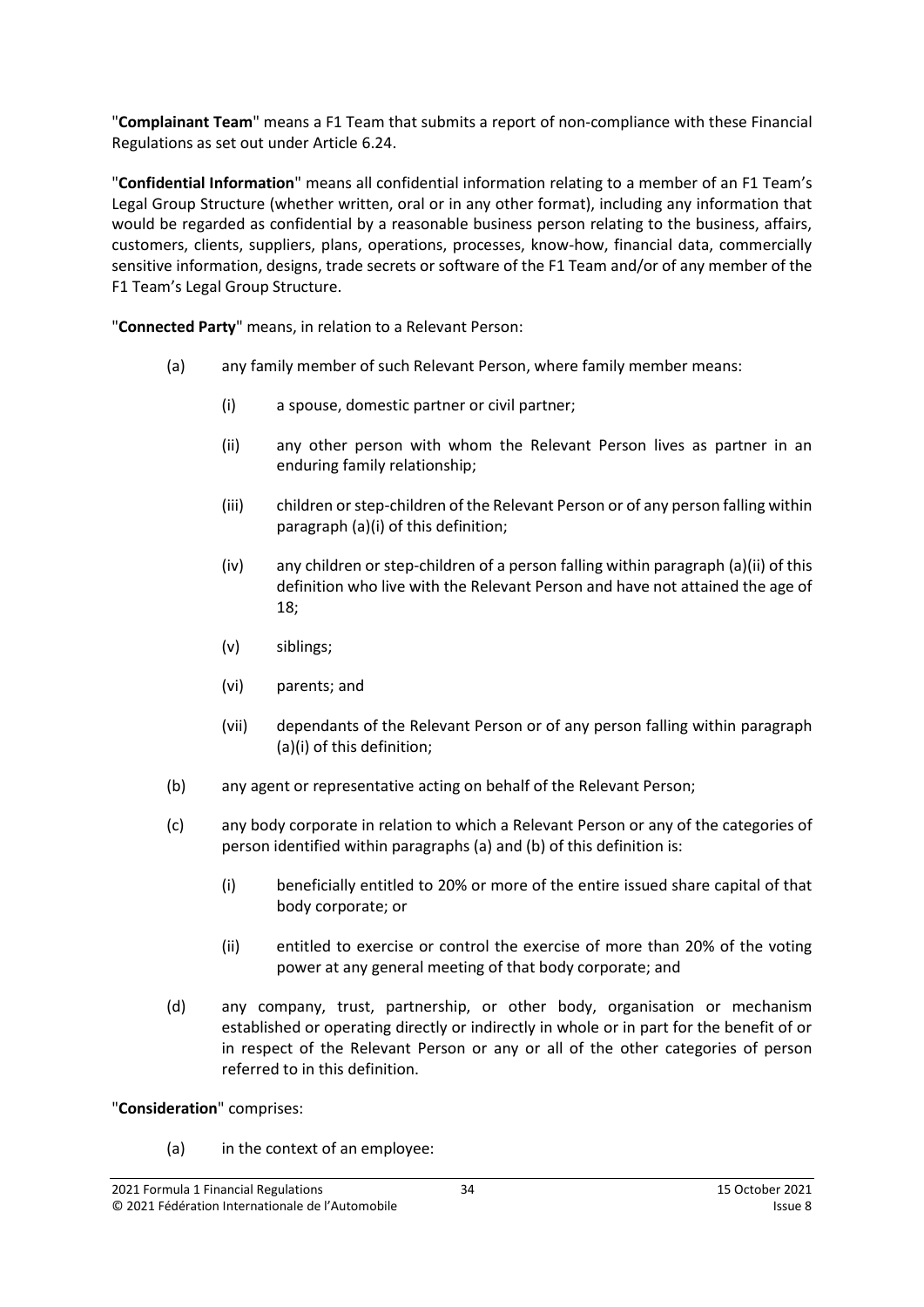- (i) short term employee benefits (including basic salaries and bonuses);
- (ii) post-employment benefits;
- (iii) other long-term employee benefits;
- (iv) termination benefits; and
- (v) any other consideration in exchange for any other service provided (whether written or unwritten); and
- (b) in the context of a person who is not an employee:
	- (i) fees;
	- (ii) performance or other contractual payments, including payments in connection with the use of image rights;
	- (iii) termination payments; and
	- (iv) any other consideration in exchange for any other service provided (whether written or unwritten).

"**Constructors' Championship**" means the FIA Formula One World Constructors' Championship.

"**Control**" means the power to conduct the affairs of an entity and to direct its financial and operating policies which affect returns by means of shareholding, or voting power, or by constitutional documents (statutes) or agreement, or otherwise. "**Controlling**" and "**Controlled**" shall be construed accordingly.

"**Corporate Income Tax**" means any domestic and/or foreign taxes which are based on taxable profits, including unrecoverable withholding taxes on corporate income.

"**Cost Cap**" has the meaning set out in Article [2.3.](#page-2-4)

"**Cost Cap Adjudication Panel**" means the independent decision-making panel comprised in accordance with Articl[e 7.](#page-19-0)

"**Cost Cap Administration**" means the staff designated by the FIA from time to time to administer and monitor the operation of these Financial Regulations.

"**Cost Cap Reporting Template**" means the reporting template, in the format prescribed by the Cost Cap Administration from time to time via a Determination, which shall:

- (a) include Total Costs of the Reporting Group;
- (b) include, in respect of the Full Year Reporting Documentation, a reconciliation of the costs reported in the Cost Cap Reporting Template to the costs recorded in the Audited Annual Financial Statements in respect of each Reporting Group Entity;
- (c) calculate Relevant Costs for the applicable Reporting Period;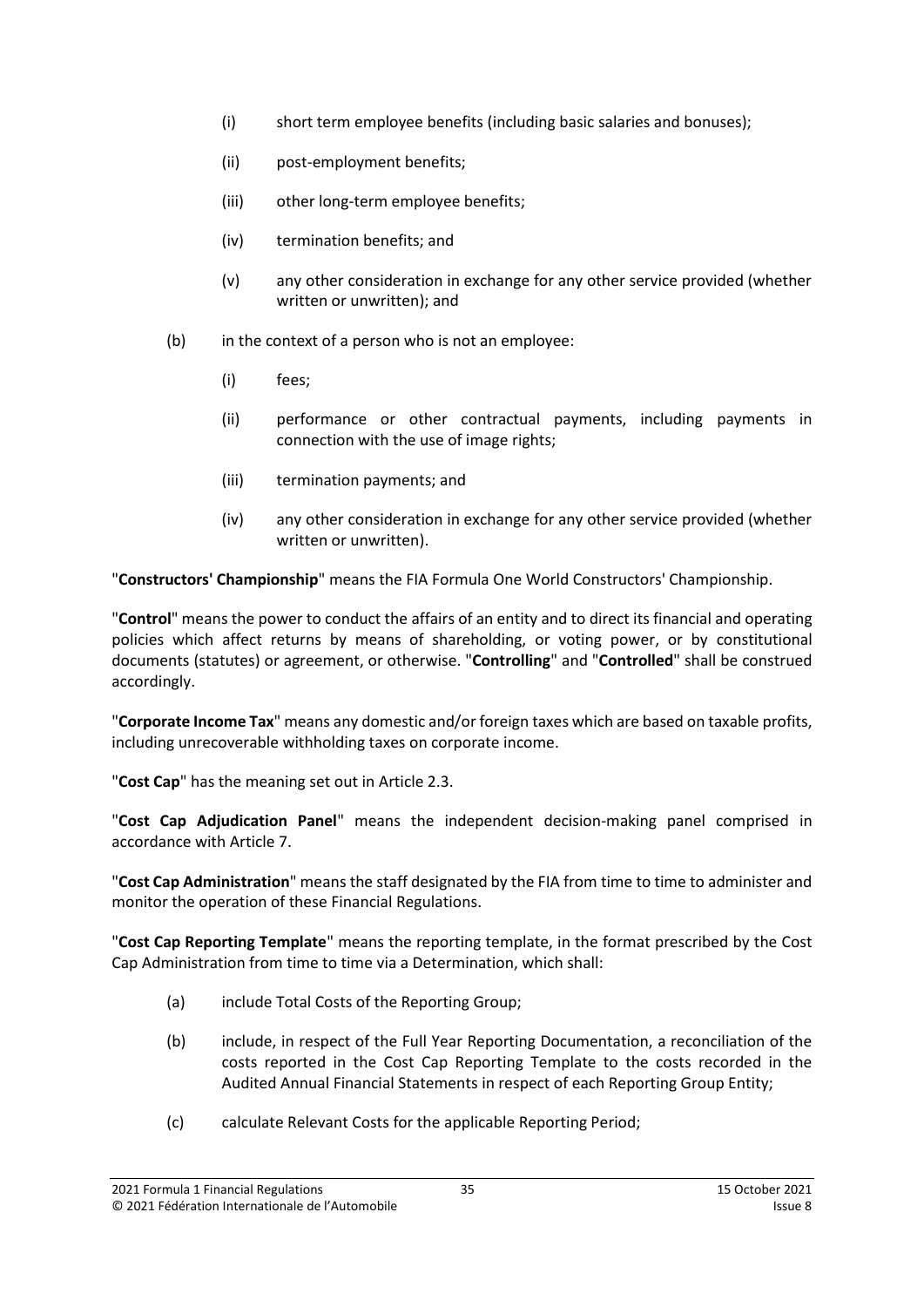- (d) contain an appropriate level of disclosure to enable the Cost Cap Administration to assess compliance with these Financial Regulations; and
- (e) include details of relevant Related Party Transactions, Exchange Transactions, Inter-Team Transactions, Power Unit Transactions and transactions pursuant to which a Customer Competitor uses a Transferable Component or a sub-assembly of a Transferable Component.

"**Current Cars**" means cars which were designed and built in order to comply with the Technical Regulations either in force during the applicable Reporting Period or in force during the Championship season immediately preceding or following the applicable Reporting Period.

"**Customer Competitor**" has the meaning set out in the Technical Regulations in force during the applicable Reporting Period.

"**Declarations**" means declarations, in the format prescribed by the Cost Cap Administration from time to time via a Determination:

- (a) signed by each of the Team Principal, CEO, CFO and Technical Director of the F1 Team, and, in respect of the Full Year Reporting Documentation only, signed by an authorised signatory for and on behalf of the F1 Team, each confirming that:
	- (i) the Reporting Documentation with which the Declarations are supplied is complete, accurate, not misleading and in compliance with these Financial Regulations; and
	- (ii) the F1 Team has complied with the requirements of Article[s 1.8,](#page-1-1) [1.9](#page-2-1) and [1.10;](#page-2-2)
- (b) in respect of the Full Year Reporting Documentation only, signed by or on behalf of the F1 Team's Ultimate Controlling Party confirming that the Reporting Group Documentation with which the Declarations are supplied is complete, accurate, not misleading and in compliance with these Financial Regulations.

"**Demonstration Event**" means an event in which an F1 Team participates purely for demonstration purposes.

"**Determination**" means an official written communication issued by the Cost Cap Administration to all of the F1 Teams which is expressed to be a determination and which shall be binding on the F1 Teams.

"**Development**" means the application of research findings or other knowledge to a plan or design for the production of new or substantially improved materials, devices, products, processes, systems or services prior to the commencement of commercial production or use.

"**Directly Attributable**" means, in relation to a particular activity, if:

- (a) the cost would have been avoided if that particular activity was not undertaken; and
- (b) the cost is separately identifiable without apportionment.

"**Drivers' Championship**" means the FIA Formula One World Drivers' Championship.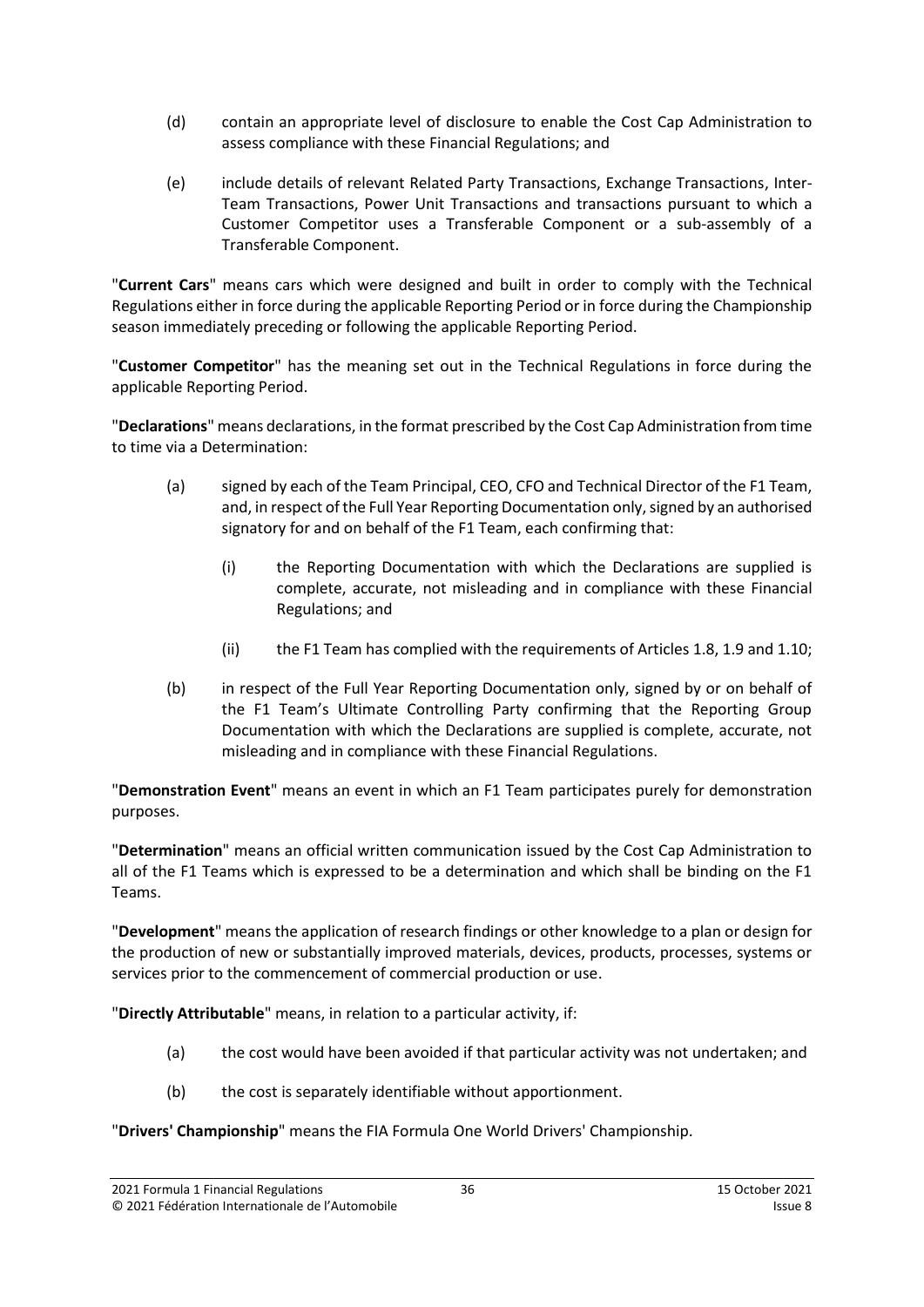"**Employee Bonus Costs**" means those amounts payable pursuant to a Formal Bonus Scheme, to the extent such amounts are determined solely by reference to the F1 Team's and/or its F1 Drivers' classification in the Championship or by reference to the F1 Team's and/or its F1 Drivers' points, podiums or race wins in respect of the Championship, or any combination of the foregoing, in the Reporting Period.

"**Employee Medical Benefits**" means any medical benefits made available to all employees of all Reporting Group Entities, or to a specifically identified sub-category of employees of all Reporting Group Entities, in each case on a substantially equal basis and excluding any private medical insurance.

"**Employee Termination Benefits**" means the costs of all employee benefits in connection with terminating the engagement of a Reporting Group Entity's employee as a result of either:

- (a) termination of an employee's engagement prior to the automatic expiry date of such engagement; or
- (b) an employee's decision to accept an offer of benefits in exchange for the termination of engagement.

"**Exchange Transaction**" means a transaction between a Reporting Group Entity and a third party that results in one of the parties acquiring assets or services or satisfying liabilities by surrendering other assets or services or incurring other obligations.

"**Excluded Bonus Maximum Amount**" means:

- (a) for each F1 Team that either wins the Constructors' Championship taking place in the applicable Reporting Period, or achieves a higher finishing position in the Constructors' Championship taking place in the applicable Reporting Period than it achieved in any of the previous three Reporting Periods, US Dollars 12,000,000; and
- (b) for each other F1 Team, US Dollars 10,000,000.

"**Excluded Costs**" means those costs that must be excluded from Total Costs of the Reporting Group pursuant to the exclusions set out in Articl[e 3.](#page-5-0)

"**Excluded Persons**" hasthe meaning set out in Article [3.1\(d\)](#page-5-4) and "**Excluded Person**" shall be construed accordingly.

"**Extended Reporting Deadline**" has the meaning set out in Articl[e 8.6.](#page-24-1)

"**F1 Activities**" means:

- (a) all activities undertaken by or on behalf of the F1 Team relating to the operation of that F1 Team and its participation in the Championship, including all activities in connection with the research, development, design, manufacture, Testing and racing of F1 Cars and marketing activities of the F1 Team, but excluding:
	- (i) Activities To Enable The Supply Of Power Units for use by any F1 Team(s); and
	- (ii) activities undertaken in order to participate in an FIA Project.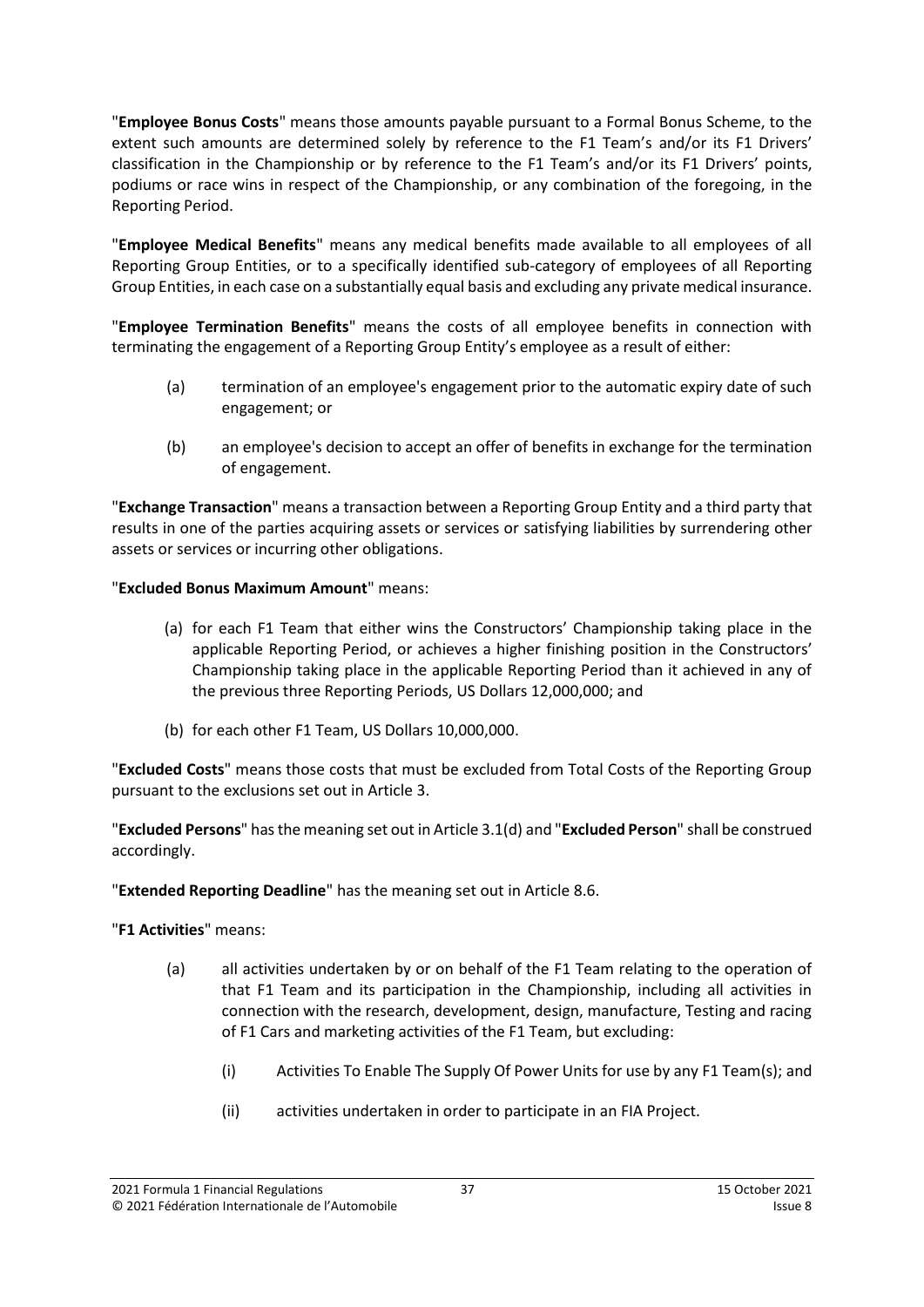- (b) all activities undertaken by or on behalf of the F1 Team in connection with the research, development and design of Transferable Components, Free Supply Components, Open Source Components and Standard Supply Components, but excluding activities to enable the supply of, or participate in a tender process to supply, any Standard Supply Component, as the sole supplier of that Standard Supply Component appointed by the FIA;
- (c) the planning, directing, management, control and/or execution of the activities defined as F1 Activities within paragraphs (a) and (b) of this definition; and
- (d) the management, directing, control and use of the assets used to undertake the activities defined as F1 Activities within paragraphs (a) and (b) of this definition.

"**F1 Cars**" means Current Cars, Previous Cars, Historic Cars and any cars intended for future participation in the Championship.

"**F1 Driver**" means any person:

- (a) engaged by a Reporting Group Entity whose primary role is as a driver engaged in the racing of F1 Cars in the Championship for or on behalf of the F1 Team during the Reporting Period; and
- (b) who has driven in a race for the F1 Team in the Championship during the Reporting Period.

"**F1 Team**" means a legal entity that holds an FIA Super Licence to participate in the Championship (being referred to in the Sporting Regulations as the "competitor", or the "constructor").

"**Fair Value**" means the price that would have been received to sell an asset or paid to transfer a liability in an orderly transaction between market participants at the transaction date.

"**FIA**" means the Fédération Internationale de l'Automobile.

"**FIA Code of Ethics**" means the FIA Code of Ethics adopted by the FIA General Assembly, as amended from time to time.

"**FIA General Assembly**" means the supreme decision-making body of the FIA.

"**FIA Judicial and Disciplinary Rules**" means the FIA Judicial and Disciplinary Rules adopted by the FIA General Assembly, as amended from time to time.

**"FIA Project"** means any F1 safety-related FIA project or initiative, or any other F1 related FIA project, in each case as notified to the F1 Teams by the Cost Cap Administration via a Determination.

"**FIA Statutes**" means the official statutes of the FIA adopted by the FIA General Assembly, as amended from time to time.

"**FIA Super Licence**" has the meaning set out in the International Sporting Code.

"**FIA World Motor Sport Council**" means the World Motor Sport Council as constituted under the FIA Statutes.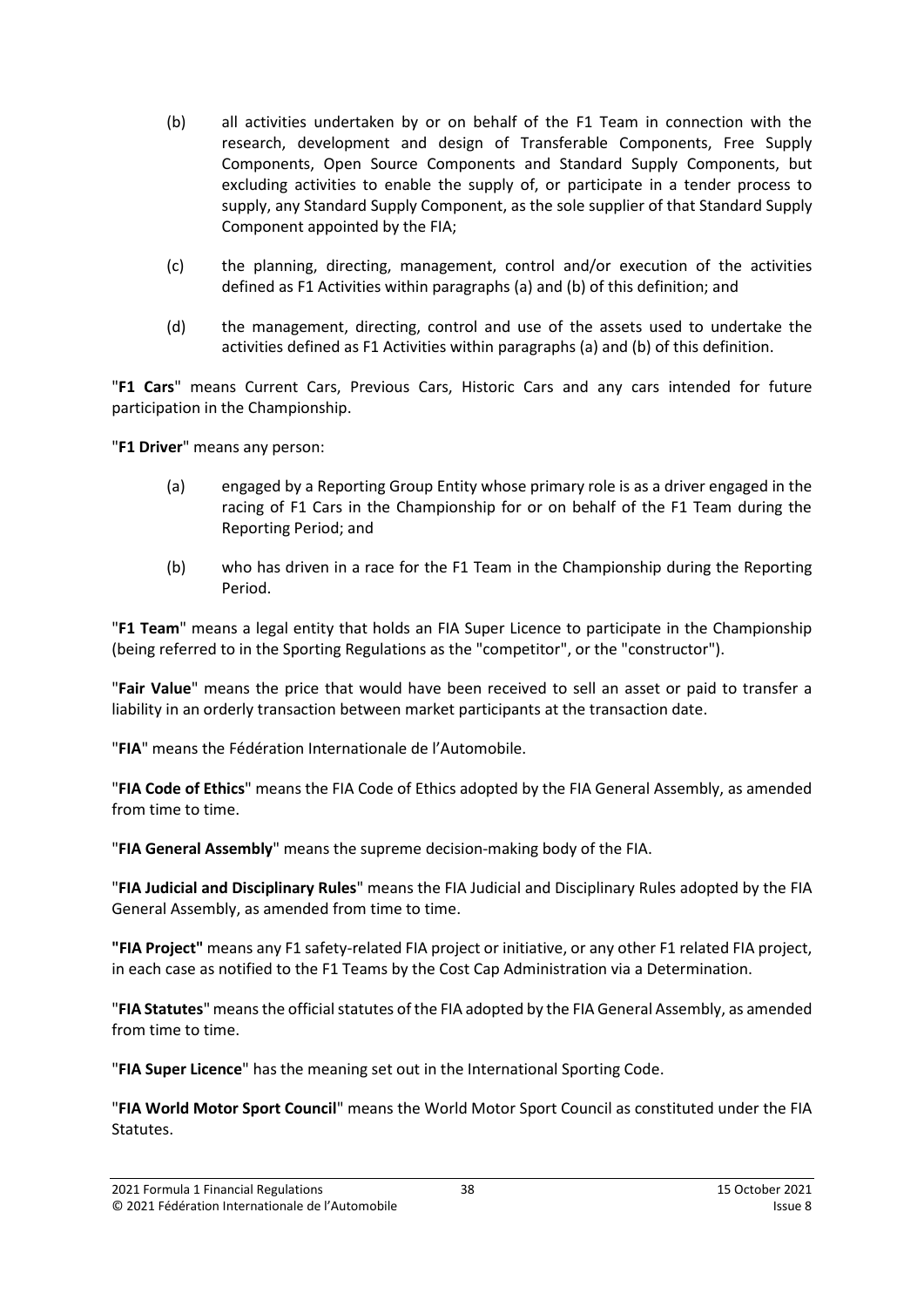"**Finance Activities**" are the undertaking of payroll administration, processing of payments to/from third parties, financial record keeping, accounting and taxation matters, and preparation of financial statements and internal financial analysis.

"**Finance Costs**" mean:

- (a) interest on bank overdrafts and loans;
- (b) interest on convertible loan notes:
- (c) any related charges arising from these borrowings such as transaction fees, account maintenance fees or fees charged for late payment;
- (d) interest on and any related charges arising from any other form of borrowing of funds; and
- (e) interest on lease liabilities.

"**Financial Penalty**" has the meaning set out in Article [9.1\(a\)](#page-26-6) and "**Financial Penalties**" shall be construed accordingly.

"**Financial Regulations**" means these FIA Formula One Financial Regulations, as amended from time to time.

"**Force Majeure Event**" means any circumstances beyond the reasonable control of an F1 Team affecting its compliance with these Financial Regulations, including terrorist action or the threat thereof, civil commotion, disruption due to general or local elections, invasion, war, threat of or preparation for war, fire, explosion, storm, flood, earthquake, or any other such natural physical disaster, epidemic and any legislation, regulation or ruling of any government, court or other such competent authority.

"**Formal Bonus Scheme**" means an employee bonus scheme that either:

- (a) has been formally communicated in writing (including, for these purposes, by email) to the relevant employee(s); or
- (b) has been formally approved by the board of directors of the F1 Team and is supported by a board resolution,

in either case prior to the first Competition of the Championship to which the Reporting Period relates.

"**Free Supply Components**" has the meaning set out in the Technical Regulations in force during the applicable Reporting Period.

"**Full Year Reporting Deadline**" means the deadline for submission of the Full Year Reporting Documentation, which is 19.00 CET on 31 March, or if such day is not a business day on the next business day, in respect of the Full Year Reporting Period ending on 31 December in the previous calendar year, unless any later time or date is otherwise communicated to the F1 Teams by the Cost Cap Administration via a Determination.

## "**Full Year Financial Reporting Documentation**" means either: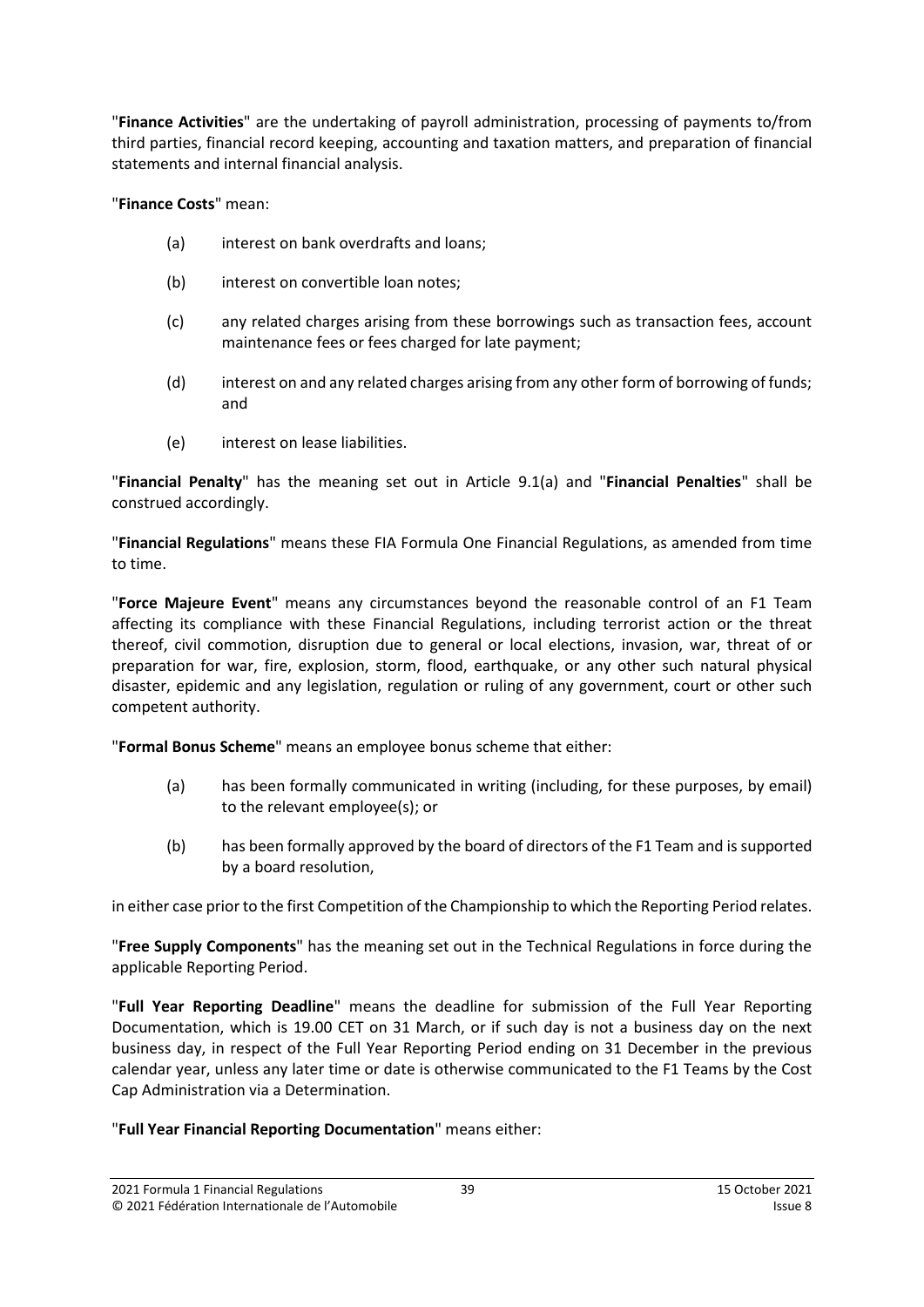- (a) if the F1 Team submitted a Cost Cap Reporting Template within its Interim Financial Reporting Documentation in the Reporting Period, the following documents:
	- (i) the Audited Annual Financial Statements in respect of each Reporting Group Entity for the Full Year Reporting Period; and
	- (ii) a completed Cost Cap Reporting Template; or
- (b) if the F1 Team submitted a Subset Cost Cap Reporting Template within its Interim Financial Reporting Documentation in the Reporting Period, either:
	- (i) the documents set out in paragraph (a) of this definition; or
	- (ii) the following documents:
		- (A) the Audited Annual Financial Statements for each individual Reporting Group Entity for the Full Year Reporting Period;
		- (B) the Subset Accounts; and
		- (C) a completed Subset Cost Cap Reporting Template.

"**Full Year Reporting Documentation**" has the meaning set out in Articl[e 5.1.](#page-13-2)

"**Full Year Reporting Period**" means a 12-month financial reporting period commencing on 1 January and ending on 31 December.

"**Good Faith**" means with due diligence and in a spirit of honesty, sincerity and integrity.

"**Heritage Asset Activities**" means activities forthe preservation, management, operation, Testing and maintenance of Previous Cars and Historic Cars.

"**Heritage Asset Personnel**" means any Personnel spending 90% or more of their total working hours in the applicable Reporting Period undertaking Heritage Asset Activities.

"**Historic Cars**" means cars which were designed and built in order to comply with the Technical Regulationsin force within any Championship season preceding those referred to within the definition of Previous Cars.

"**Human Resources Activities**" means the undertaking of recruitment of Personnel, Personnel communications, health and safety matters, Employee Medical Benefits, and grievance, disciplinary or termination procedures relating to Personnel.

"**ICA**" means the FIA International Court of Appeal.

"**Immunity Conditions**" has the meaning set out in Articl[e 6.18.](#page-16-0)

"**Independent Audit Firm**" means an independent audit firm acting in compliance with the International Code of Ethics for Professional Accountants (including International Independence Standards) and who have been approved by the Cost Cap Administration.

"**Indexation**" means: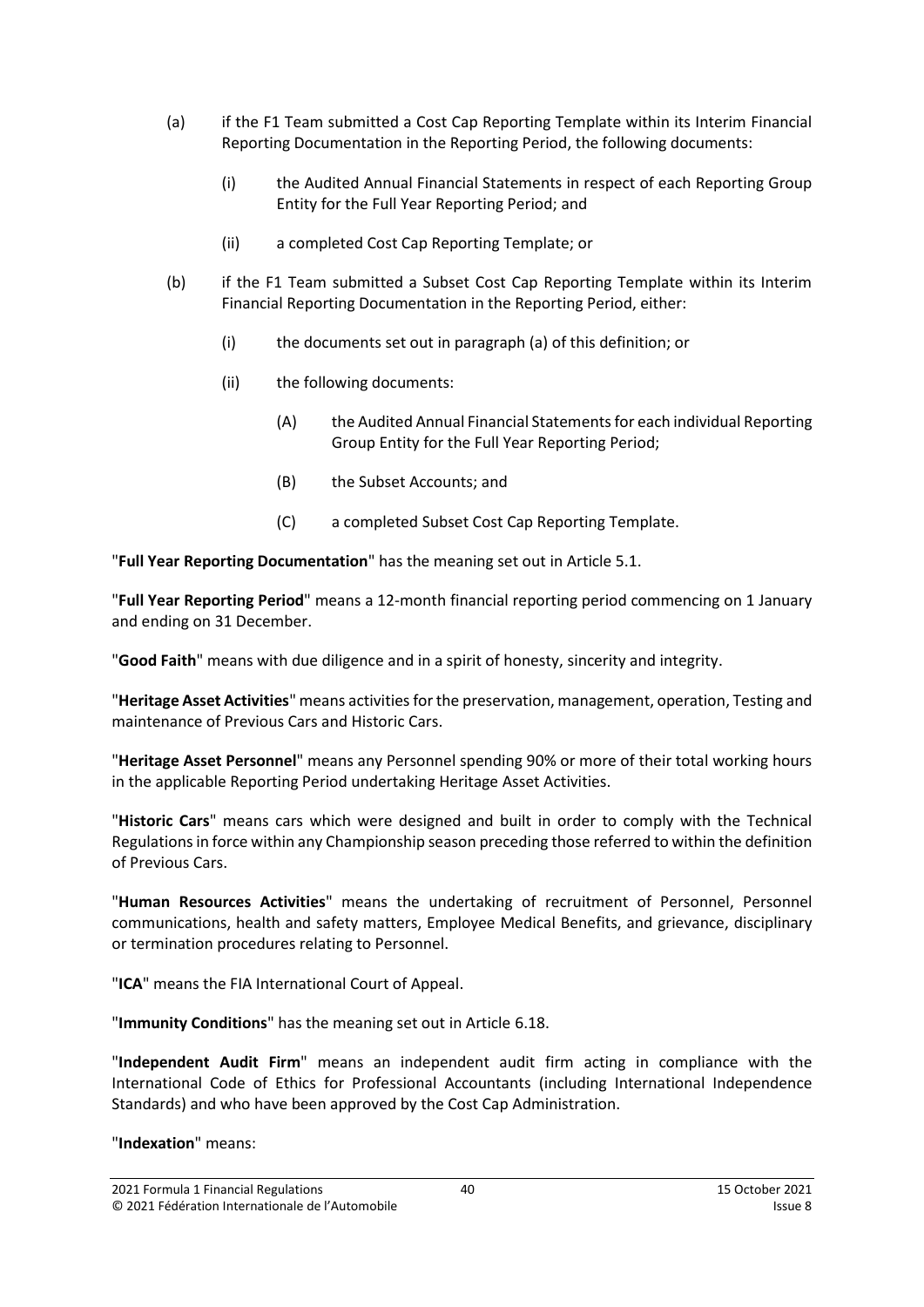- (a) in respect of the Full Year Reporting Period ending on 31 December 2021, the higher of zero and the amount by which the September 2020 average annual inflation rate as published on the International Monetary Fund website for the G7 countries exceeds 3.0%; and
- (b) in respect of the Full Year Reporting Periods ending on 31 December 2022 and 31 December 2023, the higher of zero and the amount by which the average annual inflation rate as published on the International Monetary Fund website for the G7 countries for September of the preceding Full Year Reporting Period exceeds 3.0%; and
- (c) in respect of the Full Year Reporting Period ending on 31 December 2024 and each subsequent Full Year Reporting Period, the rate to be applied in respect of the applicable Full Year Reporting Period, as determined and communicated by the Cost Cap Administration via a Determination no later than 31 October of the preceding Full Year Reporting Period.

The average annual inflation rate for the G7 countries is published on the International Monetary Fund website at [https://www.imf.org/external/datamapper/PCPIPCH@WEO/MAE.](https://www.imf.org/external/datamapper/PCPIPCH@WEO/MAE) If such rate ceases to exist, the Cost Cap Administration will use an alternative rate which it deems to be reasonably comparable.

## "**Initial Applicable Rate**" means:

(a) in respect of the exchange rate between US Dollars and each of Pounds Sterling, Euros and Swiss Francs, the following rates:

| US Dollars / Pounds Sterling | <b>US Dollars / Euros</b> | <b>US Dollars / Swiss Francs</b> |
|------------------------------|---------------------------|----------------------------------|
| 1.2691                       | 1.0982                    | 1.0040                           |

(b) in respect of all other currencies, the average of the daily exchange rates published by the US Federal Reserve System over the period 29 February 2020 +/- 60 days.

## "**Interim Financial Reporting Documentation**" means:

- (a) a completed Cost Cap Reporting Template; or
- (b) if the F1 Team has submitted a notice in writing to the Cost Cap Administration of its intention to use Subset Accounts as part of its Full Year Financial Reporting Documentation by the deadline communicated by the Cost Cap Administration via a Determination, a completed Subset Cost Cap Reporting Template.

"**Interim Reporting Deadline**" means the deadline for submission of the Interim Reporting Documentation, which is 19.00 CET on 30 June, or if such day is not a business day on the next business day, in respect of the Interim Reporting Period ending on 30 April in the same calendar year, unless any later time or date is otherwise communicated to the F1 Teams by the Cost Cap Administration via a Determination.

"**Interim Reporting Documentation**" has the meaning set out in Article [5.2.](#page-13-3)

"**Interim Reporting Period**" means a four-month financial reporting period commencing on 1 January and ending on 30 April in any given year.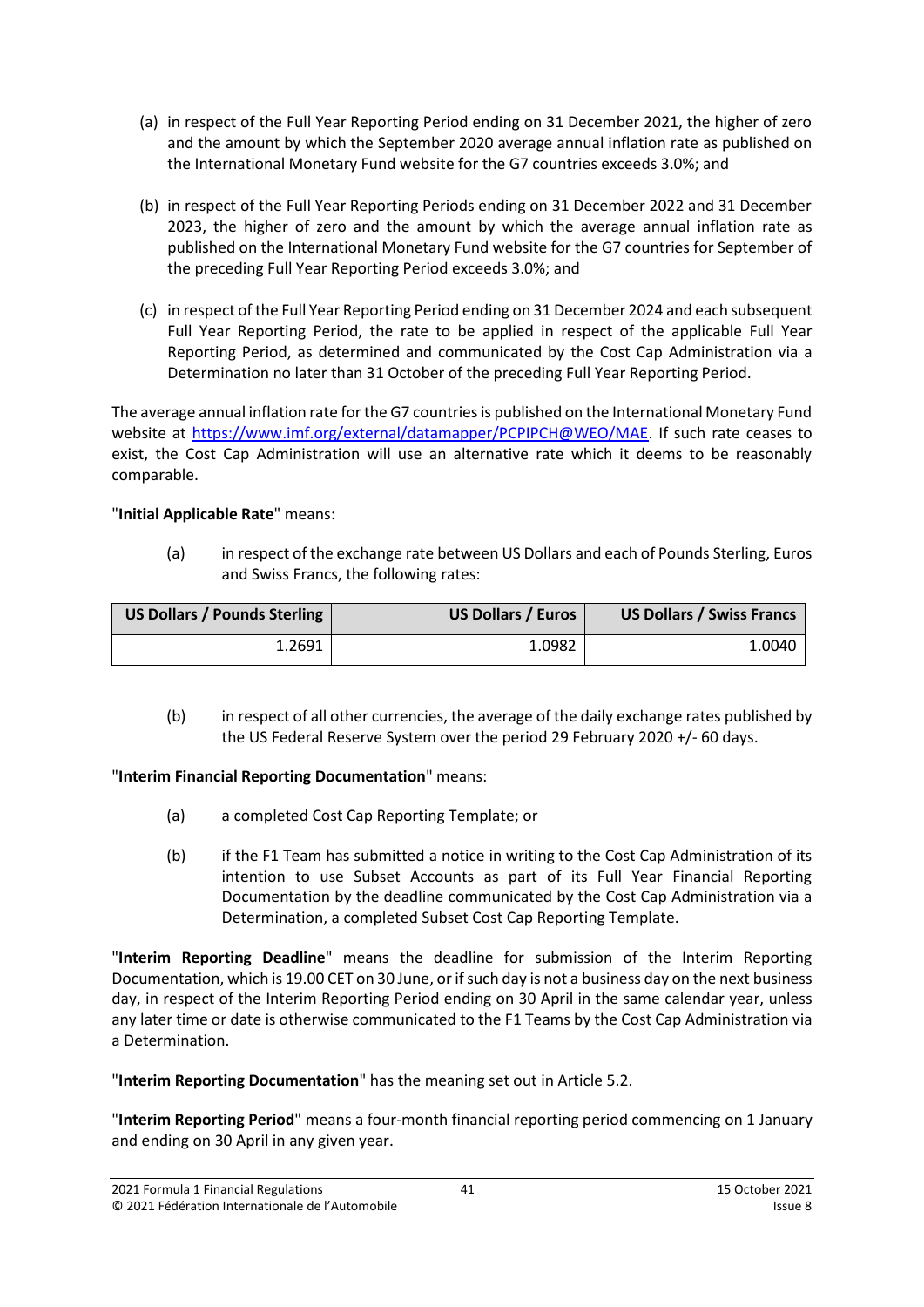"**International Sporting Code**" means the FIA International Sporting Code, as amended from time to time.

"**Inter-Team Transaction**" means a transaction between a Reporting Group Entity in respect of an F1 Team and a member of the Legal Group Structure of another F1 Team.

"**Inventories**" means only those assets which are:

- (a) finished goods purchased or produced, and held for use in respect of the F1 Team's F1 Cars, with the exception of Pit Stop Equipment and Tyre Blankets;
- (b) in the process of production for such use under paragraph (a) of this definition; and
- (c) in the form of materials or supplies to be consumed in the process of production for such use under paragraph (a) of this definition.

"**Joint Control**" means the contractually agreed sharing of Control of an arrangement, which exists only when the strategic financial and operating decisions relating to the activity require the unanimous consent of the parties sharing Control.

"**Joint Venture**" means a joint arrangement whereby the parties that have Joint Control of the arrangement have rights to the net assets of the arrangement.

"**Judges**" has the meaning set out in Article [7.4.](#page-19-2)

"**Key Management Personnel**" means those persons having authority over and responsibility for planning, directing and controlling the activities of an entity, directly or indirectly, including any director (whether executive or otherwise) of that entity.

"**Late Submission**" has the meaning set out in Article [8.4.](#page-23-1)

"**Late Submission Notice**" has the meaning set out in Article [8.4.](#page-23-1)

"**Late Submitting Team**" has the meaning set out in Article [8.4.](#page-23-1)

"**Legal Activities**" means the provision of legal advice and guidance, legal document preparation and drafting, ensuring compliance with applicable laws, legal contract management, litigation management and representation in respect of legal matters.

## "**Legal Group Structure**" means:

- (a) the F1 Team;
- (b) any direct or indirect Controlling entity of the F1 Team (up to and including the Ultimate Controlling Party);
- (c) any Subsidiary, Associate or Joint Venture of the F1 Team or any entity pursuant to paragraph (b) of this definition; and
- (d) any party that has Significant Influence over the F1 Team.

#### "**Marketing Activities**" means: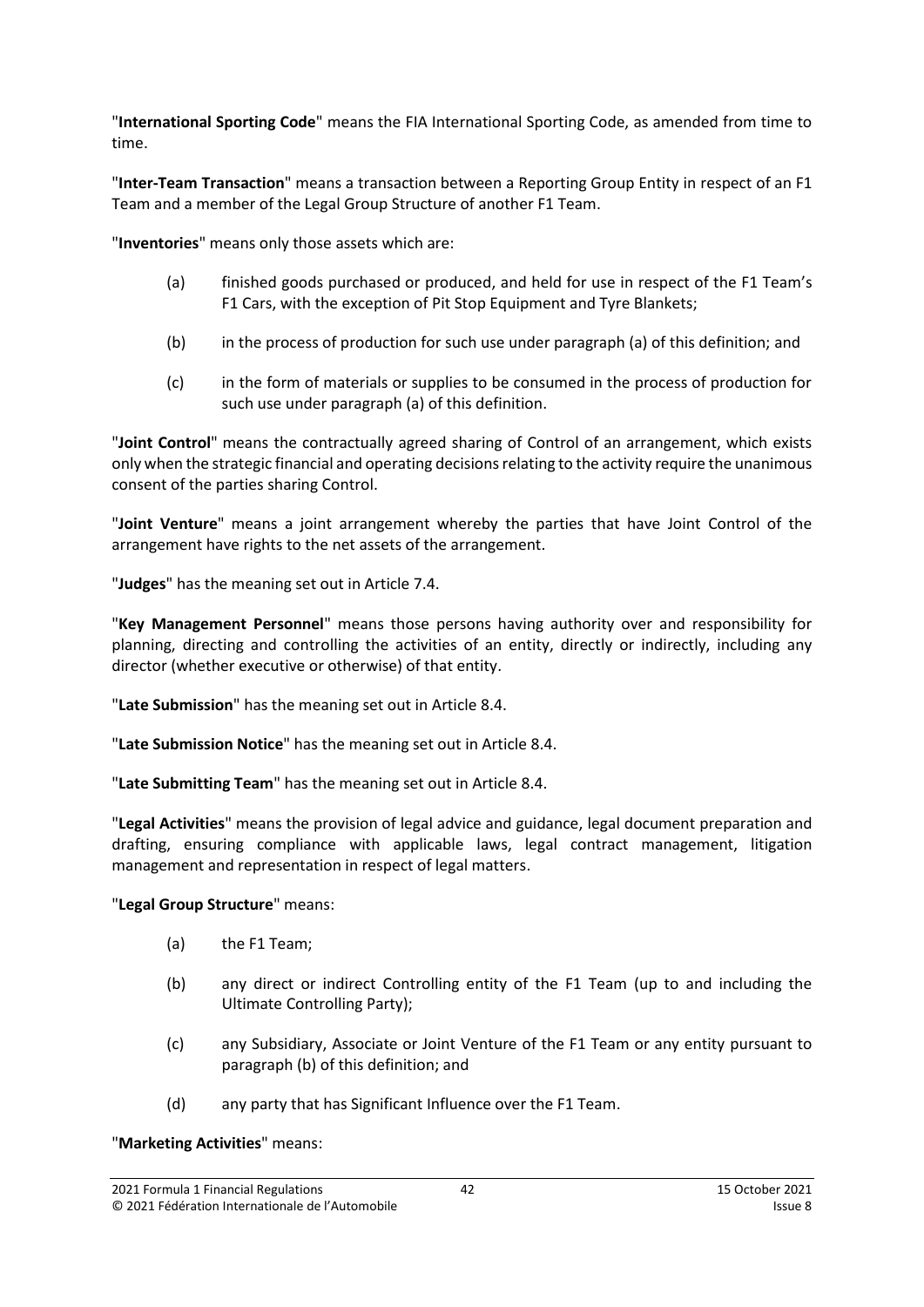- (a) the creation, development and deployment of Marketing Outputs;
- (b) the identification, negotiation, agreement and servicing of sponsorship agreements;
- (c) the application of paint and stickers to F1 Cars or to any plant or equipment assets used to undertake F1 Activities; and
- (d) carrying out Promotional Events, Demonstration Events or other demonstration events organised by the Commercial Rights Holder.

"**Marketing Outputs**" means branded F1 Team clothing, branded F1 Team merchandise, website, customer relationship management database, eSports players/teams, public relations external communications, the paddock motorhome and any other outputs as may be determined and communicated as such by the Cost Cap Administration via a Determination from time to time.

"**Material Overspend Breach**" has the meaning set out in Article [8.12.](#page-25-1)

"**Material Sporting Penalty**" has the meaning set out in Article [9.1\(c\)](#page-26-4) and "**Material Sporting Penalties**" shall be construed accordingly.

"**Minor Overspend Breach**" has the meaning set out in Article [8.10.](#page-24-2)

"**Minor Sporting Penalty**" has the meaning set out in Article [9.1\(b\)](#page-26-7) and "**Minor Sporting Penalties**" shall be construed accordingly.

"**Non-Submission Breach**" has the meaning set out in Article [8.7](#page-24-0) or [8.8,](#page-24-3) as applicable.

"**Non-F1 Activities**" means activities that are not F1 Activities.

"**Objectives**" has the meaning set out in Article [1.3.](#page-1-2)

"**Open Source Components**" has the meaning set out in the Technical Regulations in force during the applicable Reporting Period.

"**Other Racing Driver**" means any person engaged by a Reporting Group Entity whose primary role is as a driver engaged in the racing and/or Testing of automobiles for or on behalf of the F1 Team during the Reporting Period, but who is not an F1 Driver.

"**Parent**" means an entity that Controls one or more other entities (known as Subsidiaries). Together a Parent and its Subsidiaries are a "**Group**".

"**Parties**" (and in its singular form "**Party**") has the meaning set out in Article [7.13.](#page-20-1)

"**Personnel**" means any individual engaged in the undertaking of F1 Activities by an entity in the Legal Group Structure of the F1 Team.

"**Pit Stop Equipment**" has the meaning set out in Appendix 4 of the 2021 Technical Regulations.

"**Power Train Test Bench**" has the meaning set out in the Sporting Regulations in force during the applicable Reporting Period.

"**Power Unit**" has the meaning set out in the Technical Regulations in force during the applicable Reporting Period.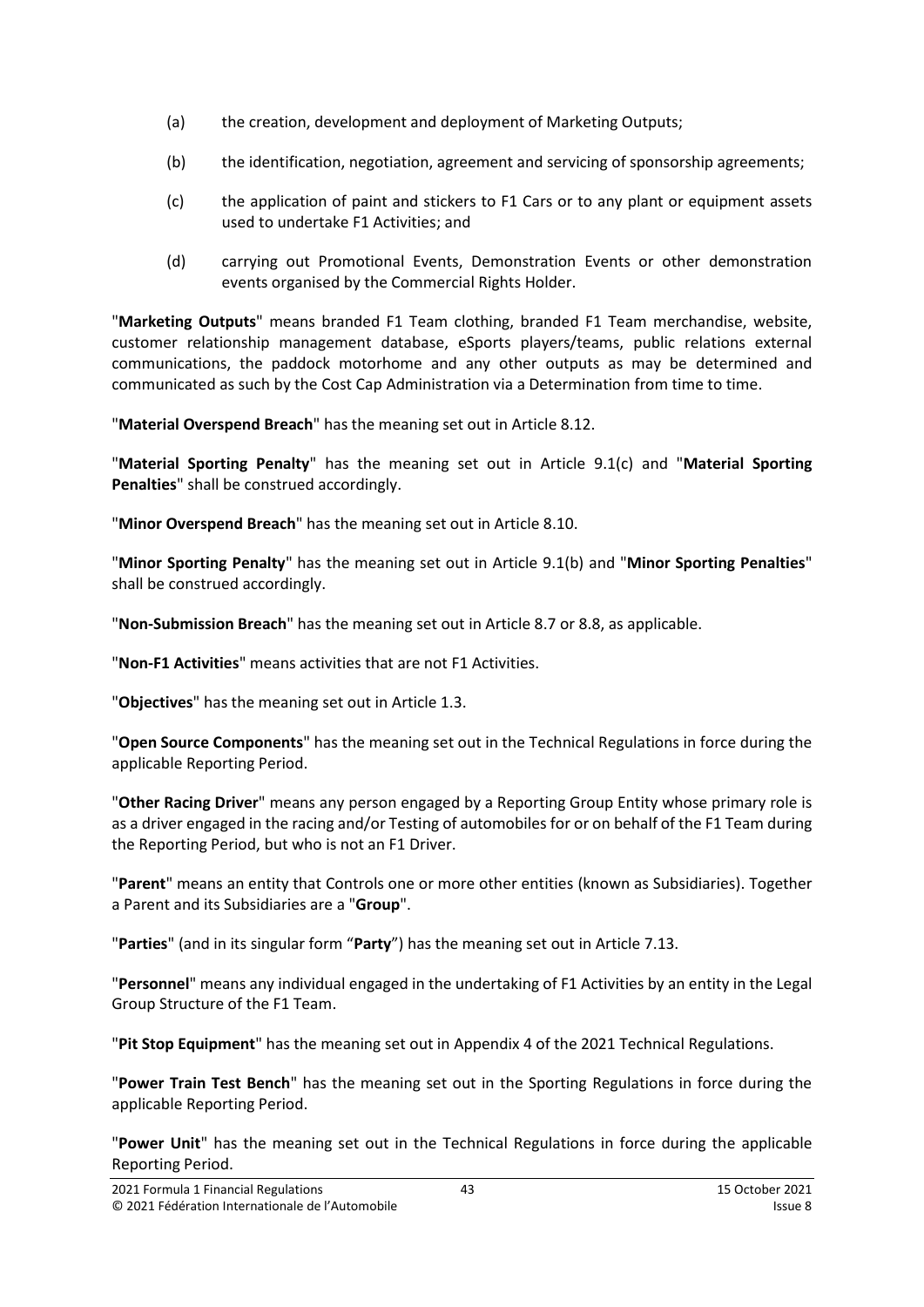"**Power Unit Supply Perimeter**" has the meaning set out in the Sporting Regulations in force during the applicable Reporting Period.

"**Power Unit Test Bench**" has the meaning set out in the Sporting Regulations in force during the applicable Reporting Period.

"**Power Unit Transaction**" means a transaction, other than a Related Party Transaction, Exchange Transaction or Inter-Team Transaction, between a Reporting Group Entity and a Power Unit supplier.

"**Presentation Currency**" means, in relation to a Reporting Group Entity, the currency in which the Audited Annual Financial Statements of that entity are presented, and "**Presentation Currencies**" shall be construed accordingly.

"**President of the Hearing**" has the meaning set out in Article [7.12.](#page-20-2)

"**President of the Cost Cap Adjudication Panel**" has the meaning set out in Article [7.4.](#page-19-2)

"**Previous Cars**" means cars which were designed and built in order to comply with the Technical Regulations in force in any of the three Championship seasons falling immediately prior to the Championship season preceding the applicable Reporting Period.

"**Procedural Breach**" has the meaning set out in Article [8.1.](#page-23-2)

"**Promotional Event**" means an event in which an F1 Team participates purely for marketing or promotional purposes.

"**Property Costs**" means any property rent, property lease costs, business rates and property taxes.

"**Reassigned Employee**" means an employee of a Reporting Group Entity whose engagement was terminated, or whose role was formally and wholly reassigned to Non-F1 Activities, in each case on or prior to 30 June 2021.

"**Redundant Inventories**" means Inventories held at the end of the Reporting Period but not held for future use in respect of the F1 Team's F1 Cars, as:

- (i) they are damaged or destroyed;
- (ii) they are obsolete; or
- (iii) the F1 Team determine they will not be used in the future.

"**Related Party**" means, with respect to a Reporting Group Entity:

- (a) a person who:
	- (i) has Control or Joint Control of that Reporting Group Entity;
	- (ii) has Significant Influence over that Reporting Group Entity; or
	- (iii) is a member of the Key Management Personnel of that Reporting Group Entity or of a Parent of that Reporting Group Entity;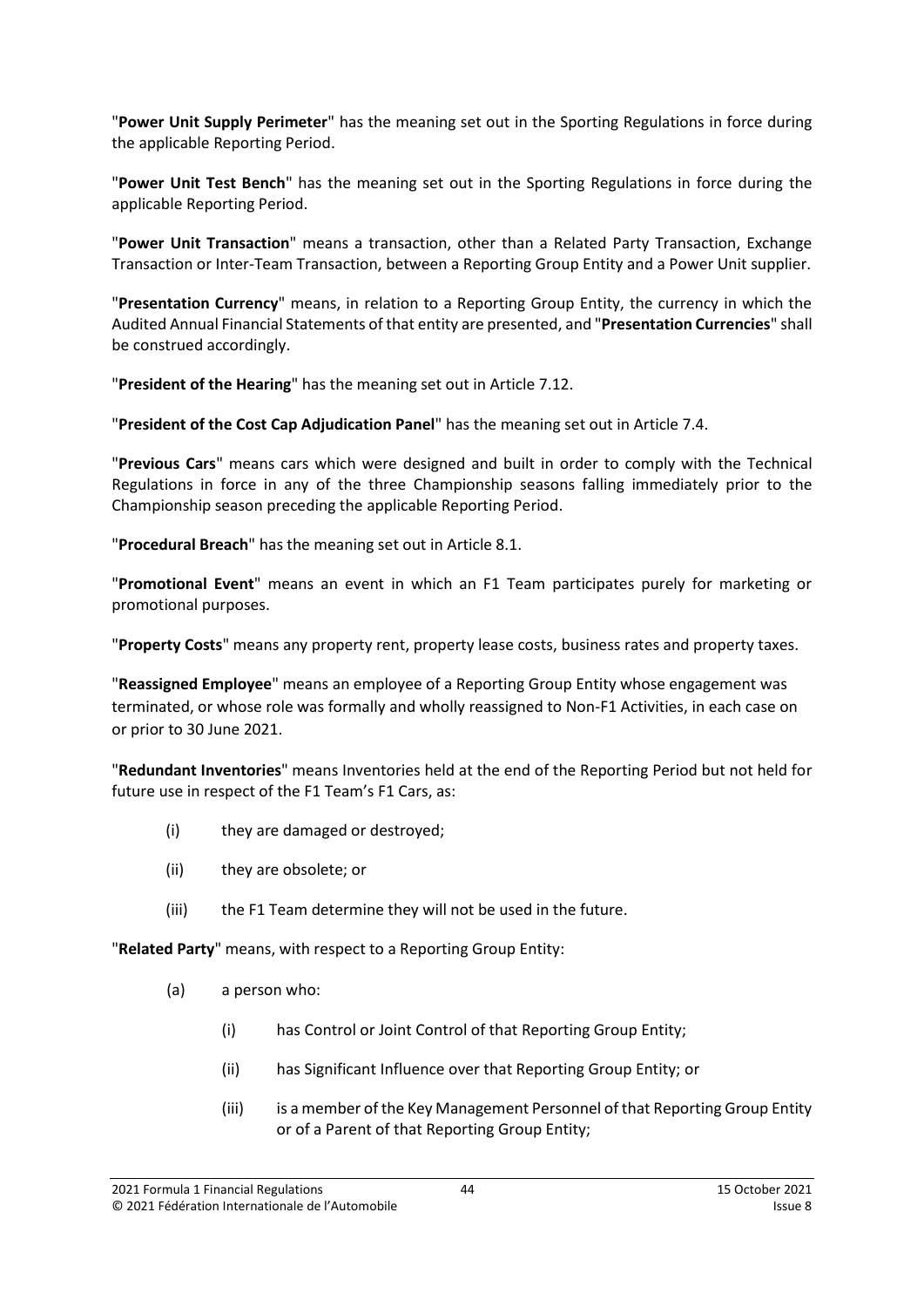- (b) a family member (such term being construed as set out in the definition of Connected Party) of any person listed in paragraph (a) of this definition;
- (c) an entity to which any of the following paragraphs apply:
	- (i) both it and the Reporting Group Entity are members of the same Group;
	- (ii) it or the Reporting Group Entity is an Associate or Joint Venture of the other (or an Associate or Joint Venture of a member of a Group of which the other is a member);
	- (iii) it and the Reporting Group Entity are Joint Ventures of the same third party;
	- (iv) it or the Reporting Group Entity is a Joint Venture of a third party and the other is an Associate of the third party;
	- (v) the entity is a post-employment defined benefit plan for the benefit of the employees of the Reporting Group Entity;
	- (vi) the entity is Controlled or Jointly Controlled by a person falling within paragraphs (a) or (b) of this definition;
	- (vii) a person falling within paragraph (a)(i) of this definition, or a family member of such a person, has Significant Influence over the entity or is a member of the Key Management Personnel of the entity (or of a Parent of the entity); and/or
	- (viii) the entity, or any member of a Group of which it is a part, provides Key Management Personnel services to a Reporting Group Entity or to the Parent of a Reporting Group Entity.

"**Related Party Transaction**" means, with respect to a Reporting Group Entity:

- (a) a transfer of resources, services or obligations between that Reporting Group Entity and a Related Party, regardless of whether a price has been charged; or
- (b) any transaction between that Reporting Group Entity and a third party where:
	- (i) a commercial relationship exists between that third party and a Related Party; and
	- (ii) the transaction is entered into on terms that are different to those that the third party would have agreed if the commercial relationship referred to in paragraph (b)(i) of this definition had not existed.

"**Relevant Asset**" means each tangible asset held on the fixed asset register within the underlying books and records of each Reporting Group Entity that:

- (a) is plant and equipment or IT hardware; and
- (b) either:
	- (i) the costs in respect of which have been treated as Capital Expenditure; or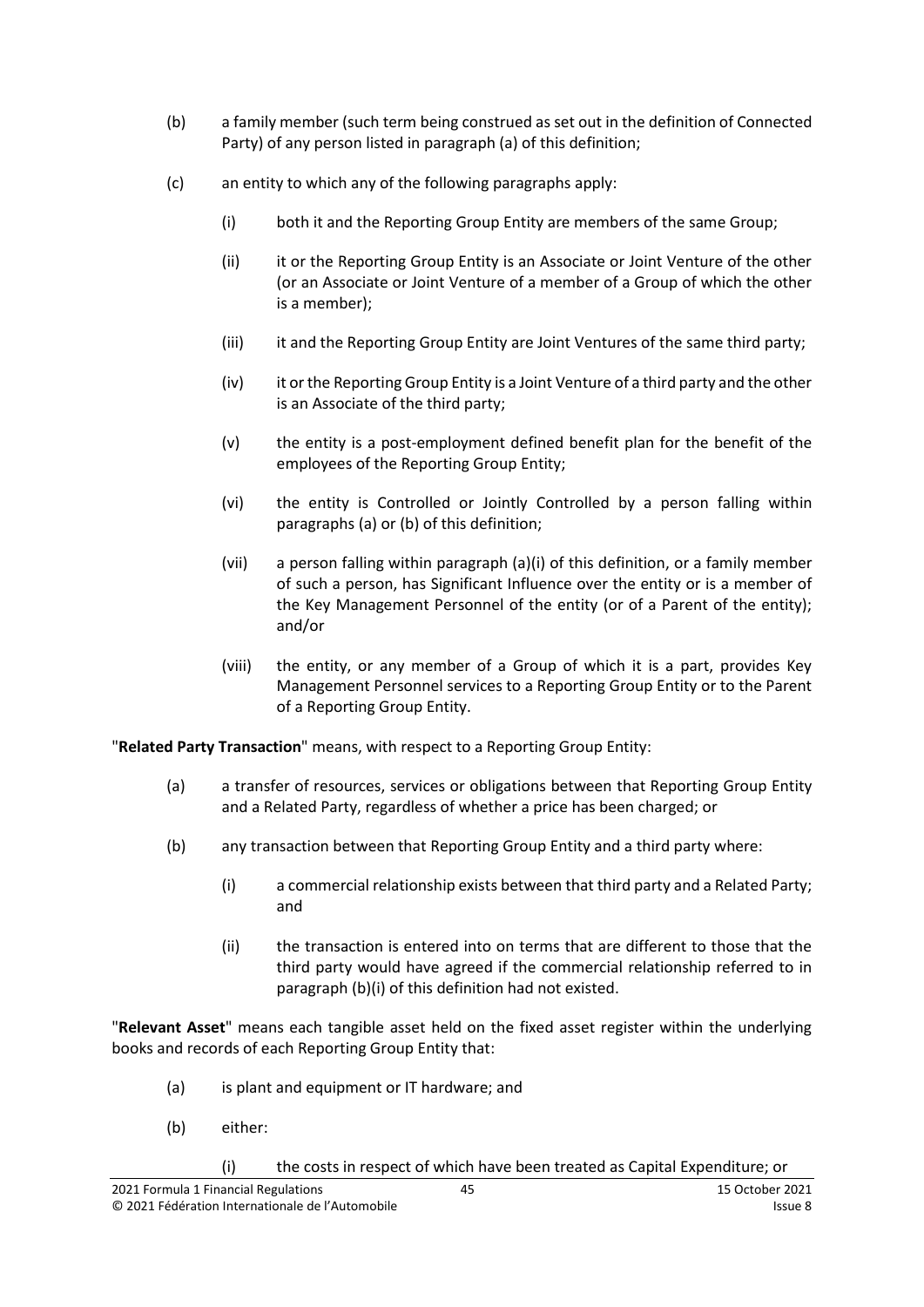(ii) if it became available for use prior to 1 January 2021, the costs in respect of which would have been treated as Capital Expenditure had that asset become available for use on or after 1 January 2021.

"**Relevant Costs**" means the Total Costs of the Reporting Group less any Excluded Costs, and subject to any applicable Adjustments.

"**Relevant Person**" means each of an F1 Driver, Other Racing Driver and Excluded Persons from time to time.

"**Reporting Deadline(s)**" means the Interim Reporting Deadline and/or the Full Year Reporting Deadline, as the context so requires.

"**Reporting Documentation**" means the Interim Reporting Documentation and/or the Full Year Reporting Documentation, as the context so requires.

"**Reporting Group**" means the F1 Team and, if applicable, those entities within the Legal Group Structure of the F1 Team determined to be included in the Reporting Group of the F1 Team in accordance with Articles [2.5](#page-4-1) to [2.11](#page-5-5) (inclusive). Each entity within the Reporting Group shall be a "**Reporting Group Entity**".

"**Reporting Group Documentation**" means documentation, in the format prescribed by the Cost Cap Administration from time to time via a Determination, containing:

- (a) details of each Reporting Group Entity for the applicable Reporting Period; and
- (b) confirmation that the exclusion from the F1 Team's Reporting Group of all other entities in the F1 Team's Legal Group Structure is in accordance with Articles [2.5](#page-4-1) to [2.11](#page-5-5) (inclusive).

"**Reporting Period**" means the Interim Reporting Period and/or the Full Year Reporting Period, as the context so requires.

"**Research**" means any original and planned investigation undertaken with the prospect of gaining new scientific or technical knowledge and understanding.

"**Respondent**" has the meaning set out in Article [7.13\(a\).](#page-20-3)

"**Significant Influence**" means the power to participate in the financial and operating policy decisions of the entity, but not in Control or Joint Control of that entity. Significant Influence may be gained by means of shareholding, or voting power, or by constitutional documents (statutes), or by agreement, or otherwise.

**"Sole Purpose Of Testing Power Units For Performance And Reliability"** has the meaning set out in the Sporting Regulations in force during the applicable Reporting Period.

"**Sporting Regulations**" means the FIA Formula One Sporting Regulations, as amended from time to time.

"**Sprint Qualifying**" has the meaning set out in the Sporting Regulations in force during the applicable Reporting Period.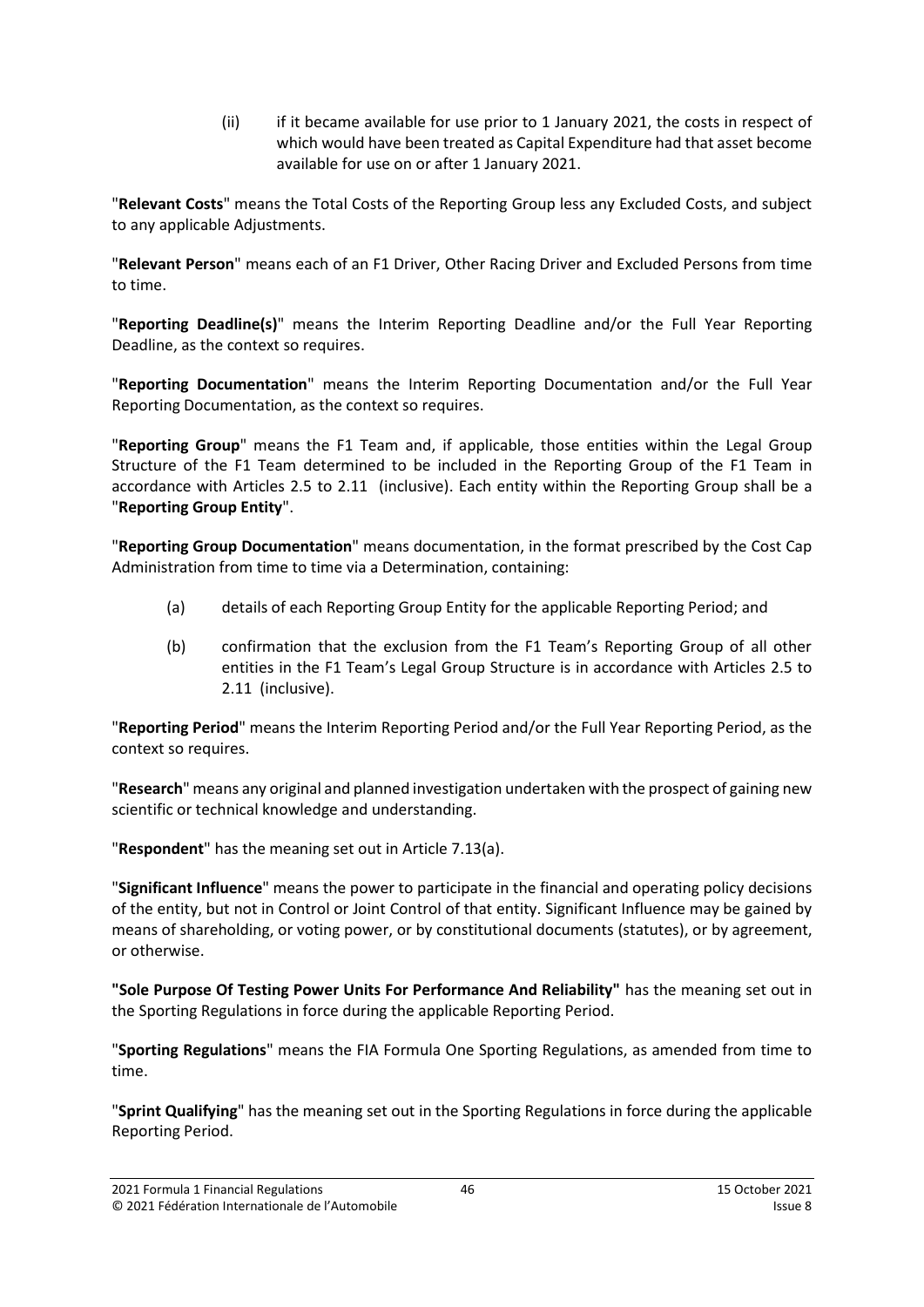"**Standard Supply Components**" has the meaning set out in the Technical Regulations in force during the applicable Reporting Period and "**Standard Supply Component**" shall be construed accordingly.

"**Subset Accounts**" means, annual accounts for the Full Year Reporting Period for a clearly identifiable component of the F1 Team, the format of which shall be prescribed by the Cost Cap Administration via a Determination and which shall:

- (a) include Total Costs of the F1 Team less any costs Directly Attributable to Non-F1 Activities;
- (b) be prepared by reference to the same financial reporting framework and under the same accounting policies used by the F1 Team in its Audited Annual Financial Statements; and
- (c) comprise:
	- (i) an income statement with line items down to profit or loss before Finance Costs and Corporate Income Tax;
	- (ii) balance sheet line items for tangible assets, intangible assets, inventories and research and development costs; and
	- (iii) explanatory notes,

which have been audited by the same Independent Audit Firm that signs the F1 Team's Audited Annual Financial Statements; and

(d) be derived from best practice accounting separation and regulatory financial reporting requirements.

"**Subset Cost Cap Reporting Template**" means the reporting template, in the format prescribed by the Cost Cap Administration from time to time via a Determination, which shall:

- (a) include:
	- (i) Total Costs of the F1 Team less any costs Directly Attributable to Non-F1 Activities; and
	- (ii) if the Reporting Group includes entities other than the F1 Team, the Total Costs of each Reporting Group Entity (other than the F1 Team);
- (b) include, in respect of the Full Year Reporting Documentation, a reconciliation of the costs reported in the Subset Cost Cap Reporting Template to the costs recorded in:
	- (i) the Subset Accounts; and
	- (ii) if the Reporting Group includes entities other than the F1 Team, the Audited Annual Financial Statements in respect of each Reporting Group Entity (other than the F1 Team);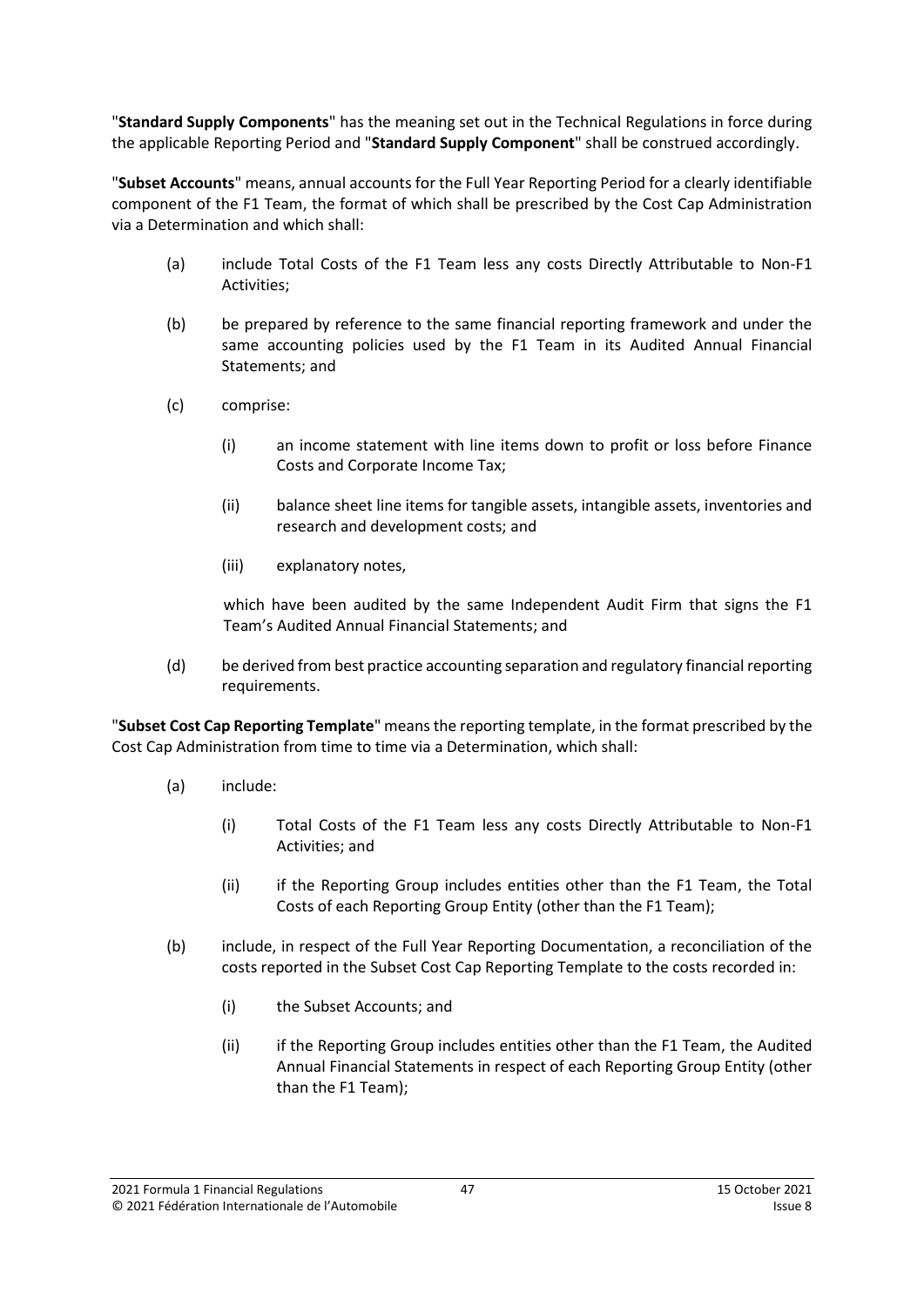- (c) include, in respect of the Full Year Reporting Documentation, a reconciliation of the costs recorded in the Subset Accounts to the costs recorded in the Audited Annual Financial Statements of the F1 Team;
- (d) calculate Relevant Costs for the applicable Reporting Period;
- (e) contain an appropriate level of disclosure to enable the Cost Cap Administration to assess compliance with these Financial Regulations;
- (f) include details of relevant Related Party Transactions, Exchange Transactions Inter-Team Transactions, Power Unit Transactions and transactions pursuant to which a Customer Competitor uses a Transferable Component or a sub-assembly of a Transferable Component; and
- (g) prescribe reporting obligations no less onerous than those to which that F1 Team would have been subject had it reported using the Cost Cap Reporting Template.

"**Subsidiary**" means an entity that is Controlled by another entity (known as the Parent).

"**Team Principal**" means the individual designated as team principal for each F1 Team under the F1 Team's Competitor Staff Registration Submission to the FIA in respect of the Reporting Period.

"**Technical Director**" means the individual designated as technical director for each F1 Team under the F1 Team's Competitor Staff Registration Submission to the FIA in respect of the Reporting Period.

"**Technical Regulations**" means the FIA Formula One Technical Regulations, as amended from time to time.

"**Testing**" means all on track and off-track testing, including any virtual testing and simulation of either a car, chassis or chassis system or components, (including for the avoidance of doubt Testing of Current Cars).

"**Testing of Current Cars**" has the meaning set out in the Sporting Regulations in force during the applicable Reporting Period.

"**Total Costs**" means all costs and losses recognised within profit or loss of the underlying books and records.

"**Total Costs of the Reporting Group**" means the aggregate of Total Costs of each Reporting Group Entity, having adjusted (to the extent applicable) for any amounts recharged from one Reporting Group Entity to another Reporting Group Entity.

"**Total Employee Remuneration**" means the aggregate annual basic salaries and bonuses of all employees within Total Costs of the Reporting Group, excluding any such amounts falling within Articles [3.1\(a\)](#page-5-6) to [3.1\(e\)](#page-5-7) (inclusive),  $3.1(h)$ ,  $3.1(i)$ ,  $3.1(k)$ ,  $3.1(k)$  to  $3.1(w)$  (inclusive),  $3.1(y)$  and  $3.2$ .

"**Total Fixed Employee Remuneration**" means the aggregate annual basic salaries of all employees within Total Costs of the Reporting Group, excluding any such amounts falling within Article[s 3.1\(a\)](#page-5-6) to [3.1\(e\)](#page-5-7) (inclusive), [3.1\(h\),](#page-5-8) [3.1\(i\)](#page-6-0) [3.1\(t\)](#page-7-1) to [3.1\(w\)](#page-7-2) (inclusive), [3.1\(y\)](#page-7-3) an[d 3.2.](#page-8-2)

"**Transferable Components**" has the meaning set out in the Technical Regulations in force during the applicable Reporting Period.